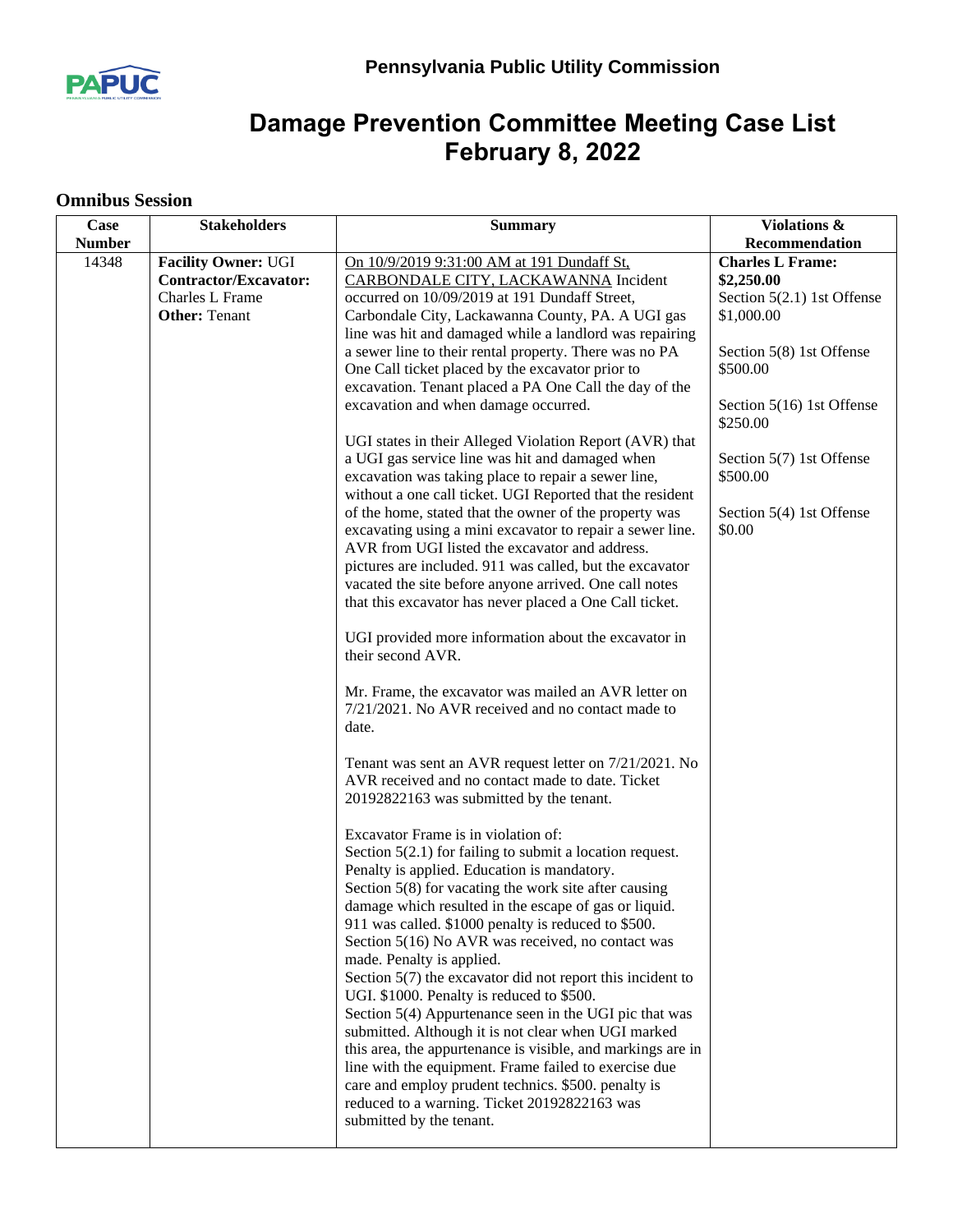| <b>Case</b>   | <b>Stakeholders</b>                                                                       | <b>Summary</b>                                                                                                                                                                                                                                                                                                                                                                                                                                                                                                                                                                                                                                                  | Violations &                                                               |
|---------------|-------------------------------------------------------------------------------------------|-----------------------------------------------------------------------------------------------------------------------------------------------------------------------------------------------------------------------------------------------------------------------------------------------------------------------------------------------------------------------------------------------------------------------------------------------------------------------------------------------------------------------------------------------------------------------------------------------------------------------------------------------------------------|----------------------------------------------------------------------------|
| <b>Number</b> |                                                                                           |                                                                                                                                                                                                                                                                                                                                                                                                                                                                                                                                                                                                                                                                 | Recommendation                                                             |
| 14455         | <b>Facility Owner:</b><br><b>COLUMBIA GAS OF PA</b><br>- North                            | On 4/16/2020 2:56:00 PM at 2413 WOODLAND DR.<br><b>SHENANGO TWP, LAWRENCE Incident occurred at</b><br>2413 Woodland Drive, in Shenango Township,                                                                                                                                                                                                                                                                                                                                                                                                                                                                                                                | <b>K&amp;M Boring: \$2,000.00</b><br>Section 5(19) 1st Offense<br>\$250.00 |
|               | Contractor/Excavator:<br><b>K&amp;M</b> Boring<br><b>Project Owner:</b><br><b>COMCAST</b> | Lawrence County. K&M Boring was using a boring drill<br>to install cable for Comcast Communications, when they<br>damaged a 1" Columbia Gas Service line.                                                                                                                                                                                                                                                                                                                                                                                                                                                                                                       | Section 5(16) 1st Offense<br>\$250.00                                      |
|               | <b>Project Owner: S&amp;M</b><br><b>Boring</b><br><b>Other: PENN POWER</b>                | Incident occurred at 2413 Woodland Drive, in Shenango<br>Township, Lawrence County. K&M Boring was using a<br>boring drill to install cable for Comcast                                                                                                                                                                                                                                                                                                                                                                                                                                                                                                         | Section 5(4) 1st Offense<br>\$500.00                                       |
|               | CO<br>Other: VERIZON                                                                      | Communications, when they damaged a 1" Columbia<br>Gas Service line.                                                                                                                                                                                                                                                                                                                                                                                                                                                                                                                                                                                            | Section 5(8) 1st Offense<br>\$1,000.00                                     |
|               |                                                                                           | Columbia Gas stated in their Alleged Violation Report<br>(AVR) that S&M Boring (it was later verified that this<br>was a different Company named K&M boring, who was<br>hired by S&M Boring) damaged a 1" Columbia Gas line<br>that was not property exposed prior to boring. They also<br>state that 911 was not notified when there was an escape<br>of hazardous gas. Columbia Gas verified that K&M<br>Boring notified Columbia Gas directly. Pictures were<br>provided.                                                                                                                                                                                    |                                                                            |
|               |                                                                                           | S&M Boring state in their AVR that they hired K&M<br>Boring. S&M Boring was called to the site after the gas<br>hit occurred. He believes that S&M boring called 911.<br>They also state that level "A" Subsurface Utility<br>Engineering was used. Upon arrival to the site, S&M<br>Boring noticed that K&M Boring used hand tools to<br>expose the gas line. The hit happened just to the left of<br>the pothole less than 1 Ft away. K&M boring was using<br>a boring drill to install cable when they hit and damaged<br>a 1" Columbia Gas Service Line. S&M boring states that<br>K&M boring believed that they did notify 911. Pictures<br>were provided. |                                                                            |
|               |                                                                                           | K&M Boring was mailed two AVR letters, once on<br>5/4/2021 and again on 6/17/2021 because it was noticed<br>that Address in AVR letter needed updating. Both<br>requests were verified as emailed. No AVR letter was<br>received to date.                                                                                                                                                                                                                                                                                                                                                                                                                       |                                                                            |
|               |                                                                                           | Comcast stated in their AVR that S&M Boring contacted<br>K&M Boring to complete an underground project for<br>Comcast. K&M was hand digging within the tolerance<br>zone when they hit a Columbia Gas line. In S&M's AVR<br>they believe that K&M boring called 911. Columbia Gas<br>repaired the damage and was paid for the repairs.<br>Comcast received the AVR request notice a year after<br>this incident and was not aware that any damaged had<br>occurred prior to this report. They believe that K&M<br>should have submitted their own One Call ticket.                                                                                              |                                                                            |
|               |                                                                                           | K&M Boring is in violation of Sections:<br>5(16) AVR request letter was emailed and delivered<br>twice, $5/4/2021$ and $6/17/2021$ . Both requests were<br>verified as emailed. No AVR letter was received to date.<br>Education is mandatory. The Penalty is applied.<br>5(19) Ticket 20201020049 was submitted by excavator<br>S&M Boring to lay cable for Comcast Communication.                                                                                                                                                                                                                                                                             |                                                                            |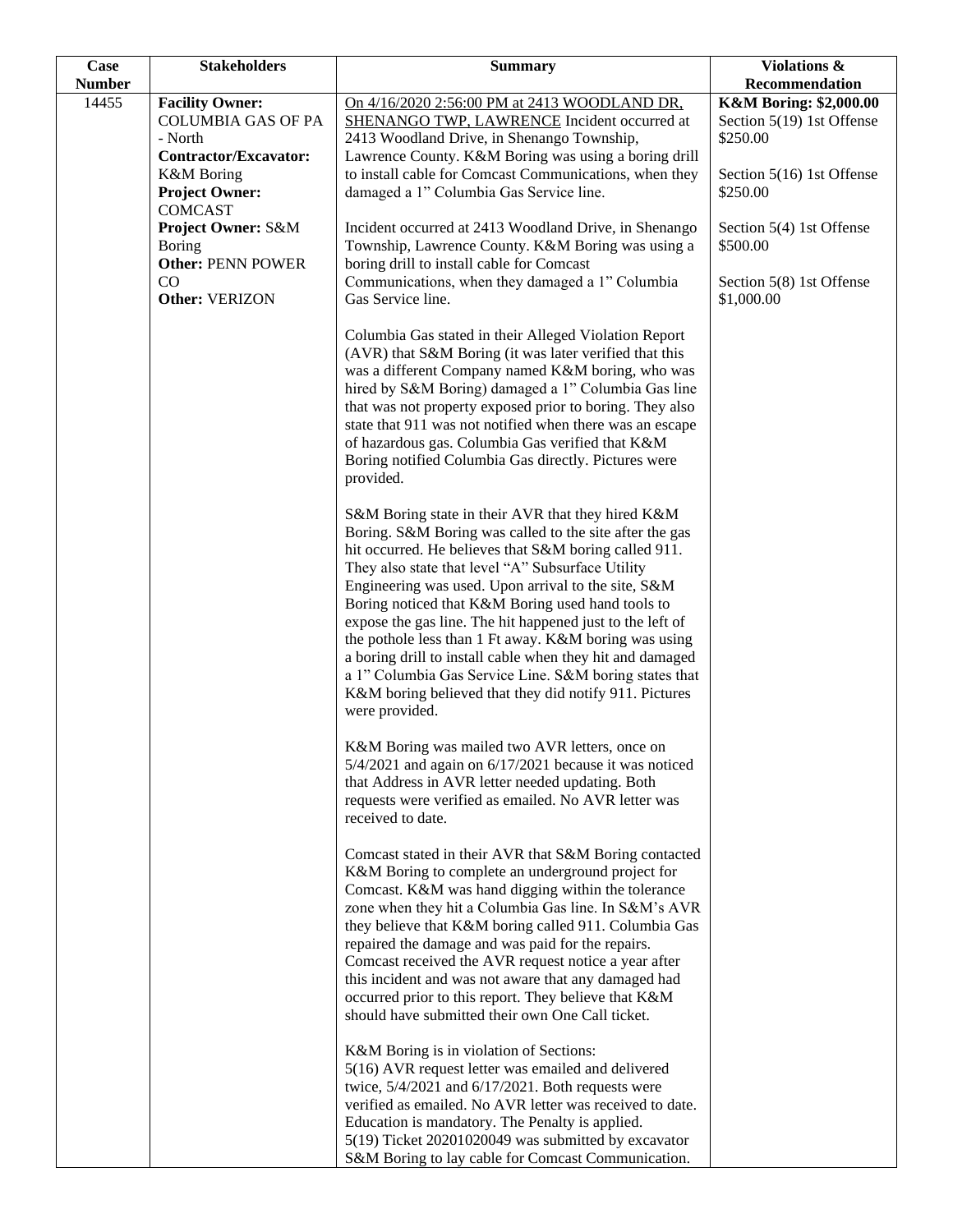| Case          | <b>Stakeholders</b>                              | <b>Summary</b>                                                                                                 | Violations &                          |
|---------------|--------------------------------------------------|----------------------------------------------------------------------------------------------------------------|---------------------------------------|
| <b>Number</b> |                                                  |                                                                                                                | Recommendation                        |
|               |                                                  | S&M Boring verified that the ticket was placed by                                                              |                                       |
|               |                                                  | K&M, using S&M's information. The information<br>provided to One call was not accurate.                        |                                       |
|               |                                                  | 5(8) Excavator failed to notify 911 when damage                                                                |                                       |
|               |                                                  | resulted in the escape of gas. Penalty is applied.                                                             |                                       |
|               |                                                  | 5(4) Excavator failed to exercise due care and employ                                                          |                                       |
|               |                                                  | prudent techniques. AVR from Columbia Gas states that                                                          |                                       |
|               |                                                  | the markings were within the tolerance zone and pictures                                                       |                                       |
|               |                                                  | are provided. Photos from Columbia Gas show markings                                                           |                                       |
|               |                                                  | and damage in the area. K&M had a valid One Call                                                               |                                       |
|               |                                                  | ticket, they just misidentified themselves when they<br>placed that ticket and therefore the tolerance zone is |                                       |
|               |                                                  | valid.                                                                                                         |                                       |
|               |                                                  |                                                                                                                |                                       |
|               |                                                  | Notes:                                                                                                         |                                       |
|               |                                                  | Incident affected one customer 1-6 hours.                                                                      |                                       |
| 20232         | <b>Facility Owner:</b>                           | On 5/1/2020 12:24:00 PM at 937 Hazen Richardsville                                                             | <b>Delp Excavating: \$0.00</b>        |
|               | Windstream                                       | Rd, WARSAW TWP, JEFFERSON ~Incident occurred                                                                   | Section $5(2.1)$ 1st Offense          |
|               | <b>Contractor/Excavator:</b><br>Delp Excavating  | on 5/1/2020 at 937 Hazen Richardsville Rd, near<br>Humpback Road and Carberry Road, Warsaw Township,           | \$0.00                                |
|               | <b>Other:</b> Warsaw Township                    | Jefferson County.                                                                                              | <b>Warsaw Township: \$0.00</b>        |
|               |                                                  |                                                                                                                | Section $2(5)(vii)$ 1st               |
|               |                                                  | Windstream submitted an AVR stating, "Line was                                                                 | Offense \$0.00                        |
|               |                                                  | damaged because no locate was requested". A violation                                                          |                                       |
|               |                                                  | of $5(2.1)$ - excavator failed to submit a location request to                                                 |                                       |
|               |                                                  | One Call within the correct timeframe with education in                                                        |                                       |
|               |                                                  | lieu of the monetary penalty is recommended.                                                                   |                                       |
|               |                                                  | Damage Ticket #20201221875 was placed on 5/1/2020.                                                             |                                       |
|               |                                                  | Remarks- "Caller was running his dozer and ran across                                                          |                                       |
|               |                                                  | the Windstream line. Windstream has been contacted                                                             |                                       |
|               |                                                  | and instructed Charles to contact 811. Line is nicked.                                                         |                                       |
|               |                                                  | Windstream needs the ug lines marked". Warsaw<br>Township didn't respond to the notification. A violation      |                                       |
|               |                                                  | of $2(5)(vii)$ - Failed to respond to an emergency                                                             |                                       |
|               |                                                  | notification as soon as practicable following notification                                                     |                                       |
|               |                                                  | is recommended with education in lieu of the monetary                                                          |                                       |
|               |                                                  | penalty.                                                                                                       |                                       |
|               |                                                  | Violations:                                                                                                    |                                       |
|               |                                                  |                                                                                                                |                                       |
|               |                                                  | Delp Excavating                                                                                                |                                       |
|               |                                                  | $\sim$ 5(2.1)- excavator failed to submit a location request to<br>One Call within the correct timeframe       |                                       |
|               |                                                  |                                                                                                                |                                       |
|               |                                                  | Warsaw Township                                                                                                |                                       |
|               |                                                  | $\sim$ 2(5)(vii)- Failed to respond to an emergency                                                            |                                       |
|               |                                                  | notification as soon as practicable following notification                                                     |                                       |
|               |                                                  | for ticket #20201221875                                                                                        |                                       |
| 15417         | <b>Facility Owner:</b><br>Philadelphia Gas Works | On 5/15/2020 12:00:00 PM at HAWTHORNE ST,<br>PHILADELPHIA CITY, PHILADELPHIA *Incident                         | <b>AP Construction:</b><br>\$2,250.00 |
|               | <b>Contractor/Excavator:</b>                     | occurred on 5/15/2020 on Hawthorne Street,                                                                     | Section 5(16) 1st Offense             |
|               | <b>AP</b> Construction                           | Philadelphia City, Philadelphia.                                                                               | \$250.00                              |
|               | <b>Project Owner:</b>                            |                                                                                                                |                                       |
|               | Philadelphia Water                               | AP Construction submitted Routine One Call ticket                                                              | Section 5(17) 1st Offense             |
|               | Department                                       | #20200420170 to begin excavation on 2/15/2020 at 7:00                                                          | \$250.00                              |
|               |                                                  | AM on Hawthorne Street in Philadelphia stating the<br>nearest intersections were Comly and Benner Streets.     | Section 5(8) 1st Offense              |
|               |                                                  | The One Call ticket spanned over multiple intersections                                                        | \$1,000.00                            |
|               |                                                  |                                                                                                                |                                       |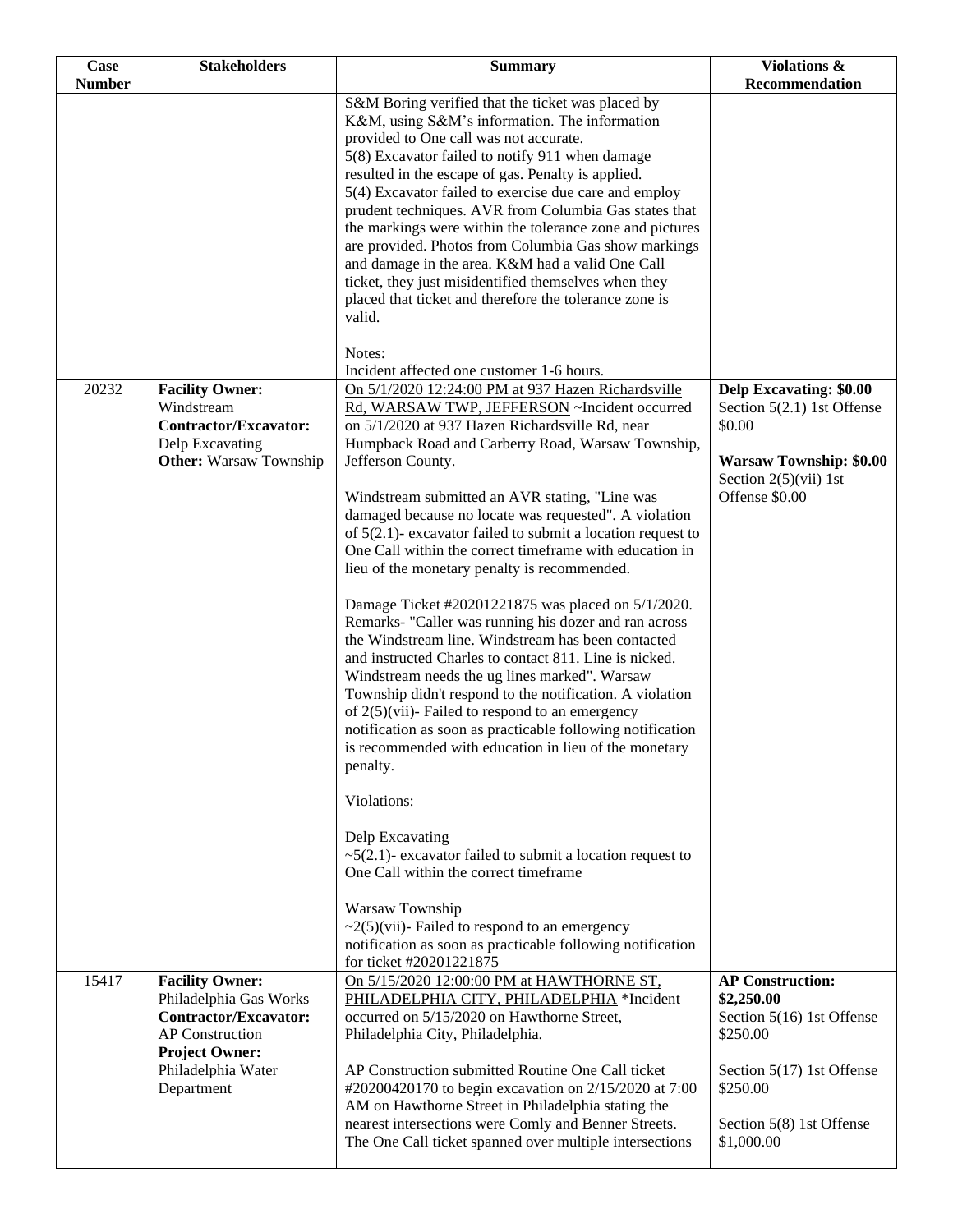| Case          | <b>Stakeholders</b> | <b>Summary</b>                                                                                                                                                                                                                                                                                                                                                                                                                                                                                                                                                                                                                                                                                                                                                                                                               | Violations &                                                                                     |
|---------------|---------------------|------------------------------------------------------------------------------------------------------------------------------------------------------------------------------------------------------------------------------------------------------------------------------------------------------------------------------------------------------------------------------------------------------------------------------------------------------------------------------------------------------------------------------------------------------------------------------------------------------------------------------------------------------------------------------------------------------------------------------------------------------------------------------------------------------------------------------|--------------------------------------------------------------------------------------------------|
| <b>Number</b> |                     |                                                                                                                                                                                                                                                                                                                                                                                                                                                                                                                                                                                                                                                                                                                                                                                                                              | Recommendation                                                                                   |
|               |                     | and wards generating another One Call ticket,<br>#20200420171 (see Investigator Googlemaps photo).                                                                                                                                                                                                                                                                                                                                                                                                                                                                                                                                                                                                                                                                                                                           | Section 5(4) 1st Offense<br>\$500.00                                                             |
|               |                     | PGW submitted an AVR stating, "Contractor<br>intentionally cut into exposed 4" Cast Iron main thinking<br>it was abandoned." A photo was submitted by PGW. A                                                                                                                                                                                                                                                                                                                                                                                                                                                                                                                                                                                                                                                                 | Section 5(6)(i) 1st Offense<br>\$250.00                                                          |
|               |                     | violation of $5(4)$ - failed to exercise due care and employ<br>prudent techniques and $5(6)(i)$ - failed to plan the<br>excavation or demolition work to avoid damage to or<br>minimize interference with a facility owner's facilities in                                                                                                                                                                                                                                                                                                                                                                                                                                                                                                                                                                                  | Philadelphia Water<br><b>Department: \$1,250.00</b><br>Section $2(5)(v)$ 1st Offense<br>\$500.00 |
|               |                     | the construction area is recommended against AP<br>Construction. The excavator could have contacted One<br>Call or the facility owner to determine if the line was<br>active or abandoned.                                                                                                                                                                                                                                                                                                                                                                                                                                                                                                                                                                                                                                   | Section $2(5)(v)$ 1st Offense<br>\$500.00                                                        |
|               |                     | PGW indicated in their AVR 911 was not called. A<br>violation of $5(8)$ -failing to immediately notify 911 and<br>the facility owner if the damage results in the escape of<br>any flammable, toxic or corrosive gas or liquid which<br>endangers life, health or property is recommended<br>against AP Construction.                                                                                                                                                                                                                                                                                                                                                                                                                                                                                                        | Section 6.1(7) 1st Offense<br>\$250.00                                                           |
|               |                     | Philadelphia City Water Department marked "Conflict-<br>DCTF" but never finalized their responses for One Call<br>Tickets #20200420170 and #20200420171. Two counts<br>of violation $2(5)(v)$ - failed to respond to a One Call<br>notification are recommended.                                                                                                                                                                                                                                                                                                                                                                                                                                                                                                                                                             |                                                                                                  |
|               |                     | Courtesy letters were sent to AP Construction and<br>Philadelphia Water Department requesting AVR letters<br>be submitted on 5/24/2021. Neither entity submitted<br>AVR's to the Commission. A recommendation of $5(16)$ -<br>failed to submit a report of an alleged violation to the<br>commission through the One Call System not more than<br>ten business days after striking or damaging a facility<br>owner's line during excavation or demolition and 5(17)-<br>failed to comply with all requests for information from<br>the PUC within 30 days of the receipt of the request is<br>recommended against AP Construction. A violation of<br>6.1(7)- Project Owner failed to submit an Alleged<br>Violation Report within 10 business days of a line strike<br>is recommended against Philadelphia Water Department. |                                                                                                  |
|               |                     | Violations-<br><b>AP</b> Construction-                                                                                                                                                                                                                                                                                                                                                                                                                                                                                                                                                                                                                                                                                                                                                                                       |                                                                                                  |
|               |                     | $\sim$ 5(4)-failed to exercise due care and employ prudent<br>techniques<br>$\sim$ 5(6)(i)-failed to plan the excavation or demolition<br>work to avoid damage to or minimize interference with a<br>facility owner's facilities in the construction area<br>$\sim$ 5(8)-failing to immediately notify 911 and the facility                                                                                                                                                                                                                                                                                                                                                                                                                                                                                                  |                                                                                                  |
|               |                     | owner if the damage results in the escape of any<br>flammable, toxic or corrosive gas or liquid which<br>endangers life, health or property.<br>$\sim$ 5(16)- failed to submit a report of an alleged violation<br>to the commission through the One Call System not<br>more than ten business days after striking or damaging a                                                                                                                                                                                                                                                                                                                                                                                                                                                                                             |                                                                                                  |
|               |                     | facility owner's line during excavation or demolition                                                                                                                                                                                                                                                                                                                                                                                                                                                                                                                                                                                                                                                                                                                                                                        |                                                                                                  |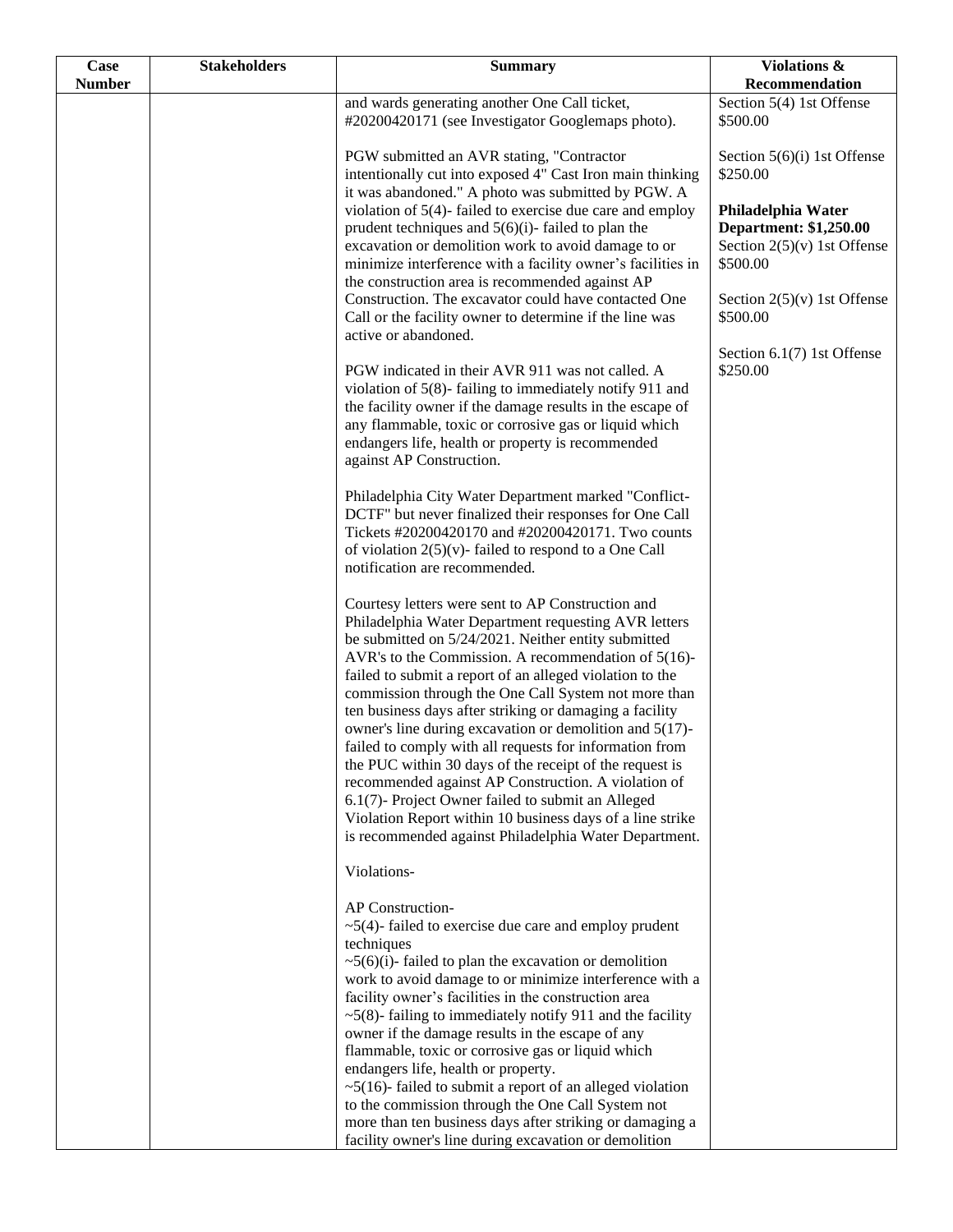| <b>Case</b>   | <b>Stakeholders</b>          | <b>Summary</b>                                                                                                | Violations &                               |
|---------------|------------------------------|---------------------------------------------------------------------------------------------------------------|--------------------------------------------|
| <b>Number</b> |                              |                                                                                                               | <b>Recommendation</b>                      |
|               |                              | $\sim$ 5(17)-failed to comply with all requests for                                                           |                                            |
|               |                              | information from the PUC within 30 days of the receipt                                                        |                                            |
|               |                              | of the request                                                                                                |                                            |
|               |                              | Philadelphia Water Department-                                                                                |                                            |
|               |                              | ~Two counts of violation $2(5)(v)$ - failed to respond to a                                                   |                                            |
|               |                              | One Call notification are recommended for One Call                                                            |                                            |
|               |                              | Tickets #20200420170 and #20200420171.                                                                        |                                            |
|               |                              | $~6.1(7)$ - Project Owner failed to submit an Alleged                                                         |                                            |
|               |                              | Violation Report within 10 business days of a line strike                                                     |                                            |
| 15338         | <b>Facility Owner: UGI</b>   | On 5/27/2020 4:18:00 PM at 216 SR 660,                                                                        | Homeowner: \$0.00                          |
|               | <b>Utilities</b>             | WELLSBORO BORO, TIOGA ~Incident occurred on                                                                   | Section 5(2.1) 1st Offense                 |
|               | <b>Contractor/Excavator:</b> | 5/27/2020 at 216 SR 660, Wellsboro Borough, Tioga                                                             | \$0.00                                     |
|               | Homeowner                    | County.                                                                                                       |                                            |
|               |                              |                                                                                                               |                                            |
|               |                              | UGI submitted an AVR stating, "Gas service was struck<br>using mechanized equipment. There was no PA One Call |                                            |
|               |                              | request made for this excavation." A violation of $5(2.1)$ -                                                  |                                            |
|               |                              | homeowner failed to submit a location request to One                                                          |                                            |
|               |                              | Call within the correct timeframe is recommended                                                              |                                            |
|               |                              | against the homeowner. Photos were submitted by UGI.                                                          |                                            |
|               |                              |                                                                                                               |                                            |
|               |                              | One Call indicated the homeowner placed a One Call                                                            |                                            |
|               |                              | ticket for additional work at his home after this incident.                                                   |                                            |
|               |                              |                                                                                                               |                                            |
|               |                              | Violations:<br>$\sim$ 5(2.1)- homeowner failed to submit a location request                                   |                                            |
|               |                              | to One Call within the correct timeframe.                                                                     |                                            |
| 15829         | <b>Facility Owner:</b>       | On 6/10/2020 2:00:00 PM at Gentle Slope Way,                                                                  | <b>CTI Underground LLC:</b>                |
|               | Columbia Gas of PA           | <b>STRABAN TWP, ADAMS *Correlates with Case</b>                                                               | \$5,000.00                                 |
|               | Contractor/Excavator:        | #17026.                                                                                                       | Section 5(16) 1st Offense                  |
|               | CTI Underground LLC          |                                                                                                               | \$250.00                                   |
|               |                              | $\sim$ Incident(s) have occurred over multiple days. The AVR                                                  |                                            |
|               |                              | was submitted for 6/10/2020 and took place at Gentle                                                          | Section 5(17) 1st Offense                  |
|               |                              | Slope Way, Straban Township, Adams County.                                                                    | \$250.00                                   |
|               |                              |                                                                                                               |                                            |
|               |                              | On 1/14/2020 Damage Prevention Educator, Mr. Shupe,<br>met onsite with the landscaper of the development. A   | Section $5(2.1)$ 1st Offense<br>\$1,000.00 |
|               |                              | meeting occurred with Mr. John Maley of CTI                                                                   |                                            |
|               |                              | Underground. Mr. Shupe advised Mr. Maley, "His                                                                | Section 5(3) 1st Offense                   |
|               |                              | company was digging over top of new gas main with a                                                           | \$500.00                                   |
|               |                              | mini-ex to install their irrigation system and that they are                                                  |                                            |
|               |                              | required by law to place a One Call." Bill and Mr. Maley                                                      | Section 5(3) 1st Offense                   |
|               |                              | exchanged business cards. A violation of 5(3)-excavator                                                       | \$500.00                                   |
|               |                              | failed to schedule work as agreed upon during a                                                               |                                            |
|               |                              | preconstruction meeting is recommended against CTI                                                            | Section 5(2.1) 1st Offense                 |
|               |                              | Underground for failing to place a One Call notification                                                      | \$1,000.00                                 |
|               |                              | after Mr. Shupe met with the excavator for excavation<br>work performed on 3/5/2020 when a Columbia Gas       |                                            |
|               |                              | Technician was onsite setting a new gas meter. The                                                            | Section 5(3) 1st Offense<br>\$500.00       |
|               |                              | excavator was performing excavation work without                                                              |                                            |
|               |                              | markouts. A violation of $5(2.1)$ - failing to submit a                                                       | Section 5(2.1) 1st Offense                 |
|               |                              | location request to One Call within the correct timeframe                                                     | \$1,000.00                                 |
|               |                              | is recommended against CTI Underground.                                                                       |                                            |
|               |                              |                                                                                                               |                                            |
|               |                              | ~~COVID shut-down~~                                                                                           |                                            |
|               |                              |                                                                                                               |                                            |
|               |                              | Again on 4/16/2020, Mr. Shupe met with Mr. Maley<br>onsite while visiting another contractor. Mr. Shupe       |                                            |
|               |                              | advised Mr. Maley that if work was resuming, they                                                             |                                            |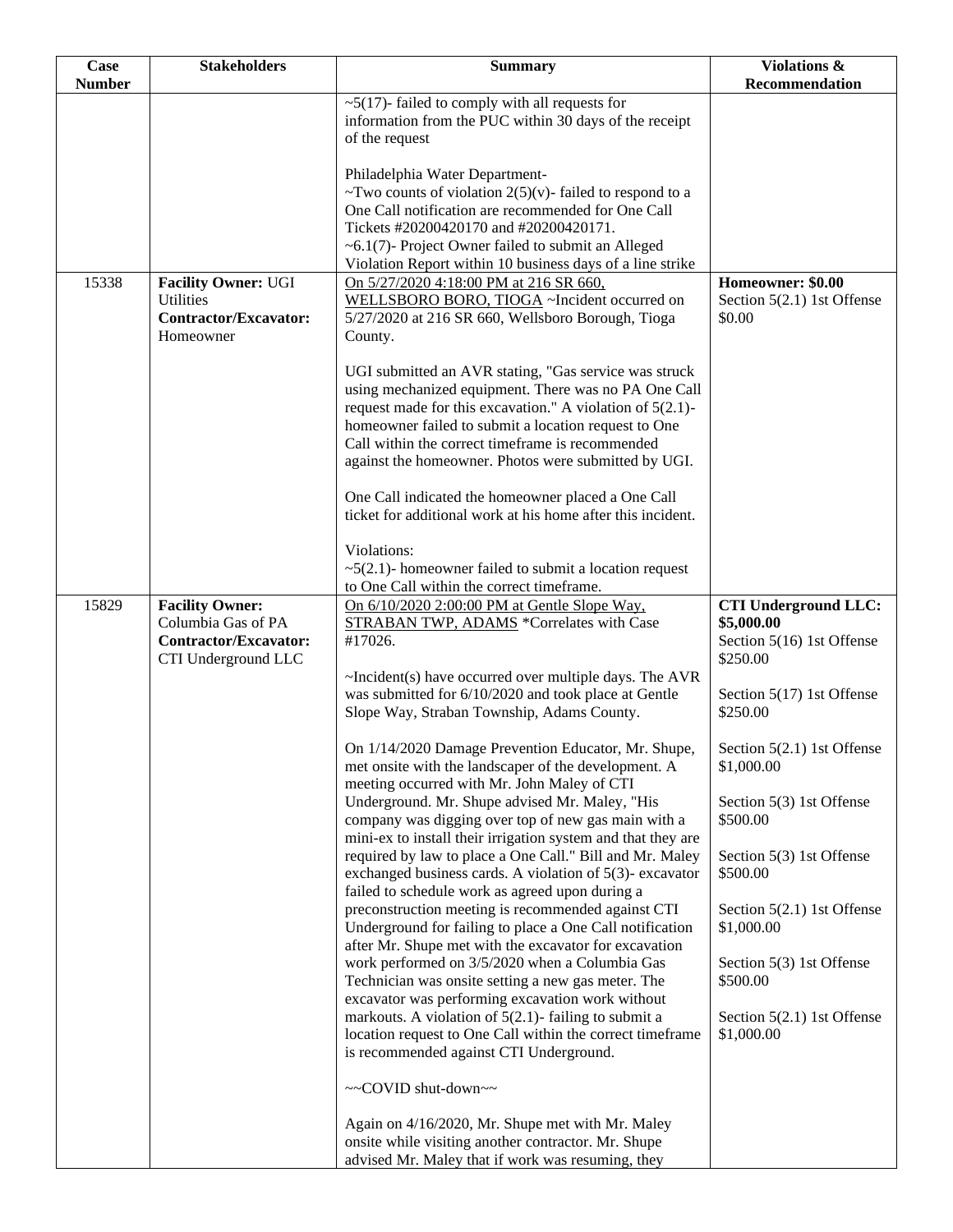| Case          | <b>Stakeholders</b> | <b>Summary</b>                                                                                                 | <b>Violations &amp;</b> |
|---------------|---------------------|----------------------------------------------------------------------------------------------------------------|-------------------------|
| <b>Number</b> |                     |                                                                                                                | Recommendation          |
|               |                     | would need to put in One Calls. On 5/26/2020, CTI was                                                          |                         |
|               |                     | performing work without placing a One Call. A second<br>recommendation of one count of $5(3)$ and $5(2.1)$ are |                         |
|               |                     | recommended against CTI Underground.                                                                           |                         |
|               |                     |                                                                                                                |                         |
|               |                     | For the third time, Mr. Shupe stopped the CTI                                                                  |                         |
|               |                     | Underground operator from digging on 6/10/2020 and                                                             |                         |
|               |                     | showed him where the gas main was located. A third                                                             |                         |
|               |                     | count of violations of $5(3)$ and $5(2.1)$ are recommended                                                     |                         |
|               |                     | against CTI Underground.                                                                                       |                         |
|               |                     | Mr. Shupe waited at the site trailer to speak with Mr.                                                         |                         |
|               |                     | Maley, but Mr. Maley stated he didn't have time to talk.                                                       |                         |
|               |                     | Mr. Shupe left another business card and placed a No                                                           |                         |
|               |                     | One Call Emergency Ticket #20201630833.                                                                        |                         |
|               |                     |                                                                                                                |                         |
|               |                     | A courtesy letter was sent to CTI Underground on<br>5/27/2021 and an AVR has not been submitted.               |                         |
|               |                     | Violations of $5(16)$ - failing to submit a report of an                                                       |                         |
|               |                     | alleged violation to the commission through the One                                                            |                         |
|               |                     | Call System not more than ten business days after                                                              |                         |
|               |                     | striking or damaging a facility owner's line during                                                            |                         |
|               |                     | excavation or demolition and $5(17)$ - failed to comply                                                        |                         |
|               |                     | with all requests for information from the PUC within 30                                                       |                         |
|               |                     | days of the receipt of the request are recommended<br>against the excavator.                                   |                         |
|               |                     |                                                                                                                |                         |
|               |                     |                                                                                                                |                         |
|               |                     | ****Columbia Gas stated that Lennar Homes, MD is the                                                           |                         |
|               |                     | PO. After speaking with multiple people from Lennar                                                            |                         |
|               |                     | Homes, CTI Underground has many PO's for this<br>development.                                                  |                         |
|               |                     |                                                                                                                |                         |
|               |                     | Violations:                                                                                                    |                         |
|               |                     | CTI Underground-                                                                                               |                         |
|               |                     | For excavating on $3(5)$                                                                                       |                         |
|               |                     | $\sim$ 5(3)- excavator failed to schedule work as agreed upon                                                  |                         |
|               |                     | during a preconstruction meeting                                                                               |                         |
|               |                     | $\sim$ 5(2.1)-failing to submit a location request to One Call                                                 |                         |
|               |                     | within the correct timeframe                                                                                   |                         |
|               |                     | For excavating on $5(26)$                                                                                      |                         |
|               |                     | $\sim$ 5(3)- excavator failed to schedule work as agreed upon                                                  |                         |
|               |                     | during a preconstruction meeting                                                                               |                         |
|               |                     | $\sim$ 5(2.1)-failing to submit a location request to One Call                                                 |                         |
|               |                     | within the correct timeframe                                                                                   |                         |
|               |                     | For excavating on $6(10)$                                                                                      |                         |
|               |                     | $\sim$ 5(3)- excavator failed to schedule work as agreed upon                                                  |                         |
|               |                     | during a preconstruction meeting                                                                               |                         |
|               |                     | $\sim$ 5(2.1)-failing to submit a location request to One Call                                                 |                         |
|               |                     | within the correct timeframe                                                                                   |                         |
|               |                     | $\sim$ 5(16)-failing to submit a report of an alleged violation                                                |                         |
|               |                     | to the commission through the One Call System not                                                              |                         |
|               |                     | more than ten business days after striking or damaging a                                                       |                         |
|               |                     | facility owner's line during excavation or demolition                                                          |                         |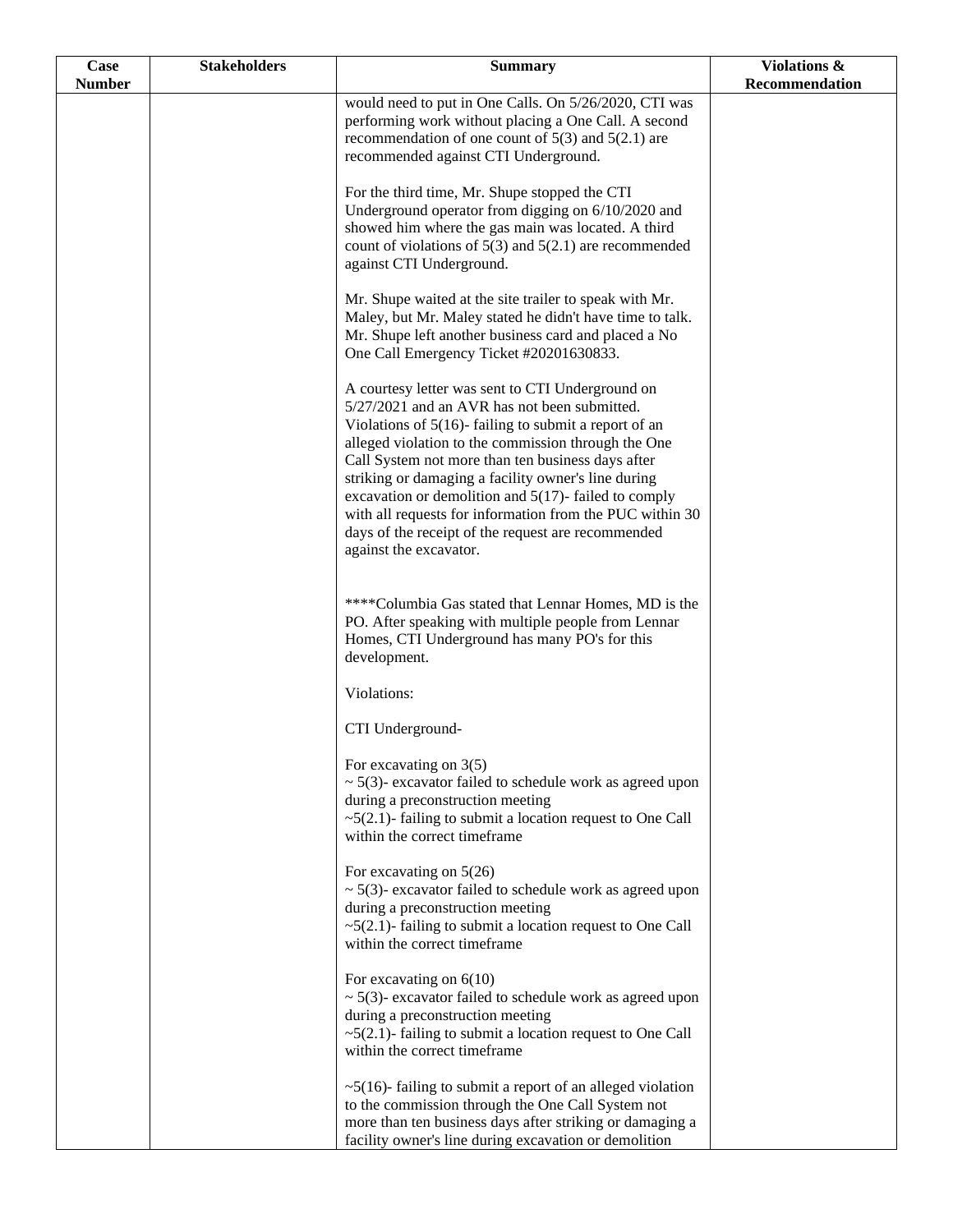| Case          | <b>Stakeholders</b>          | <b>Summary</b>                                                                                                  | Violations &                    |
|---------------|------------------------------|-----------------------------------------------------------------------------------------------------------------|---------------------------------|
| <b>Number</b> |                              |                                                                                                                 | Recommendation                  |
|               |                              | $\sim$ 5(17)- failed to comply with all requests for                                                            |                                 |
|               |                              | information from the PUC within 30 days of the receipt<br>of the request are recommended against the excavator. |                                 |
| 15789         | <b>Facility Owner: PECO</b>  | On 6/18/2020 9:00:00 AM at 2512 CUSTER AVE,                                                                     | C. Abbonizio                    |
|               | <b>ENERGY</b>                | ABINGTON TWP, MONTGOMERY The incident                                                                           | <b>Contractors Inc.: \$0.00</b> |
|               | <b>Contractor/Excavator:</b> | occurred on Thursday, June 18, 2020 at 2512 Custer                                                              | Section 5(16) 1st Offense       |
|               | C. Abbonizio Contractors     | Avenue in Abington Township, Montgomery County.                                                                 | \$0.00                          |
|               | Inc.                         | PECO stated C. Abbonizio Contractors Inc was                                                                    |                                 |
|               |                              | excavating without a One Call notification; violation                                                           |                                 |
|               |                              | $5(2.1)$ - Excavator failed to submit a location request to                                                     |                                 |
|               |                              | One Call, and during the excavation the Contractor hit a                                                        |                                 |
|               |                              | 1-inch plastic gas service. PECO did not provide                                                                |                                 |
|               |                              | pictures.                                                                                                       |                                 |
|               |                              | PECO called in a New Excavation Emergency ticket                                                                |                                 |
|               |                              | (20201700843) on June18, 2020 at 9:36 a.m., to repair<br>the damage line. On the ticket it mentions in the      |                                 |
|               |                              | Location: Sub-contractor Roma Concrete hit a gas line,                                                          |                                 |
|               |                              | Crew is here to repair it.                                                                                      |                                 |
|               |                              | Also, attached to the Alleged Violation Report (AVR)                                                            |                                 |
|               |                              | was an Update Excavation Routine ticket                                                                         |                                 |
|               |                              | (20190841753) called in by C. Abbonizio, on March 3,                                                            |                                 |
|               |                              | 2019. The ticket was for: Storm sewer and drainage for a                                                        |                                 |
|               |                              | duration of 24 months and working for PennDOT.                                                                  |                                 |
|               |                              | On May 19, 2021, a letter was mailed to C. Abbonizio,                                                           |                                 |
|               |                              | and on May 27, 2021, an email was sent requesting an                                                            |                                 |
|               |                              | AVR. C. Abbonizio responded to the email on June 3rd<br>and stated being unaware of the incident. Their email   |                                 |
|               |                              | was replied to on June 4th with the synopsis of the event,                                                      |                                 |
|               |                              | and soon after they responded stating that the incident                                                         |                                 |
|               |                              | will be looked into.                                                                                            |                                 |
|               |                              |                                                                                                                 |                                 |
|               |                              | *C. Abbonizio Contractors Inc.- Violations for sections:                                                        |                                 |
|               |                              | 5(3)-failed to preserve mark-outs or request a remark.                                                          |                                 |
|               |                              | 5(16)-failed to submit an AVR within 10 business days<br>of striking a line.                                    |                                 |
|               |                              | With the lack of information provided, it cannot be                                                             |                                 |
|               |                              | determined if C. Abbonizio is in violation of section                                                           |                                 |
|               |                              | 5(3). Recommending: $5(3)$ and $5(16)$ - No Penalty, and                                                        |                                 |
|               |                              | No Violation.                                                                                                   |                                 |
| 16802         | <b>Facility Owner: UGI</b>   | On 6/20/2020 7:01:00 PM at 118 Osprey Ln,                                                                       | <b>Powell's Excavating:</b>     |
|               | <b>Utilities</b>             | ARCHBALD BORO, LACKAWANNA The incident                                                                          | \$1,250.00                      |
|               | <b>Contractor/Excavator:</b> | occurred on Saturday, June 20, 2020, at 118 Osprey                                                              | Section 5(2.1) 1st Offense      |
|               | Powell's Excavating          | Lane, in Archbald Borough, Lackawanna County; where<br>a gas line was damaged.                                  | \$1,000.00                      |
|               |                              | UGI stated, Powell's Excavating did not notify One Call                                                         | Section 5(16) 1st Offense       |
|               |                              | before their job and as result, during their excavating for                                                     | \$250.00                        |
|               |                              | storm sewers a gas main line was damaged. UGI                                                                   |                                 |
|               |                              | provided two pictures; to be looked at.                                                                         |                                 |
|               |                              |                                                                                                                 |                                 |
|               |                              | On UGI's Alleged Violation Report (AVR), the PA One                                                             |                                 |
|               |                              | Call Compliance Coordinator commented, Powell's                                                                 |                                 |
|               |                              | Excavating has placed notifications previously. There<br>were no tickets found.                                 |                                 |
|               |                              |                                                                                                                 |                                 |
|               |                              | On Wednesday, May 26, 2021, a letter was mailed to                                                              |                                 |
|               |                              | Powell's Excavating requesting an AVR. On Thursday,                                                             |                                 |
|               |                              | June 3rd they called in response to the letter and stated                                                       |                                 |
|               |                              | that they will submit an AVR. As of Thursday, June 10,                                                          |                                 |
|               |                              | 2021 an AVR has not been submitted.                                                                             |                                 |
|               |                              |                                                                                                                 |                                 |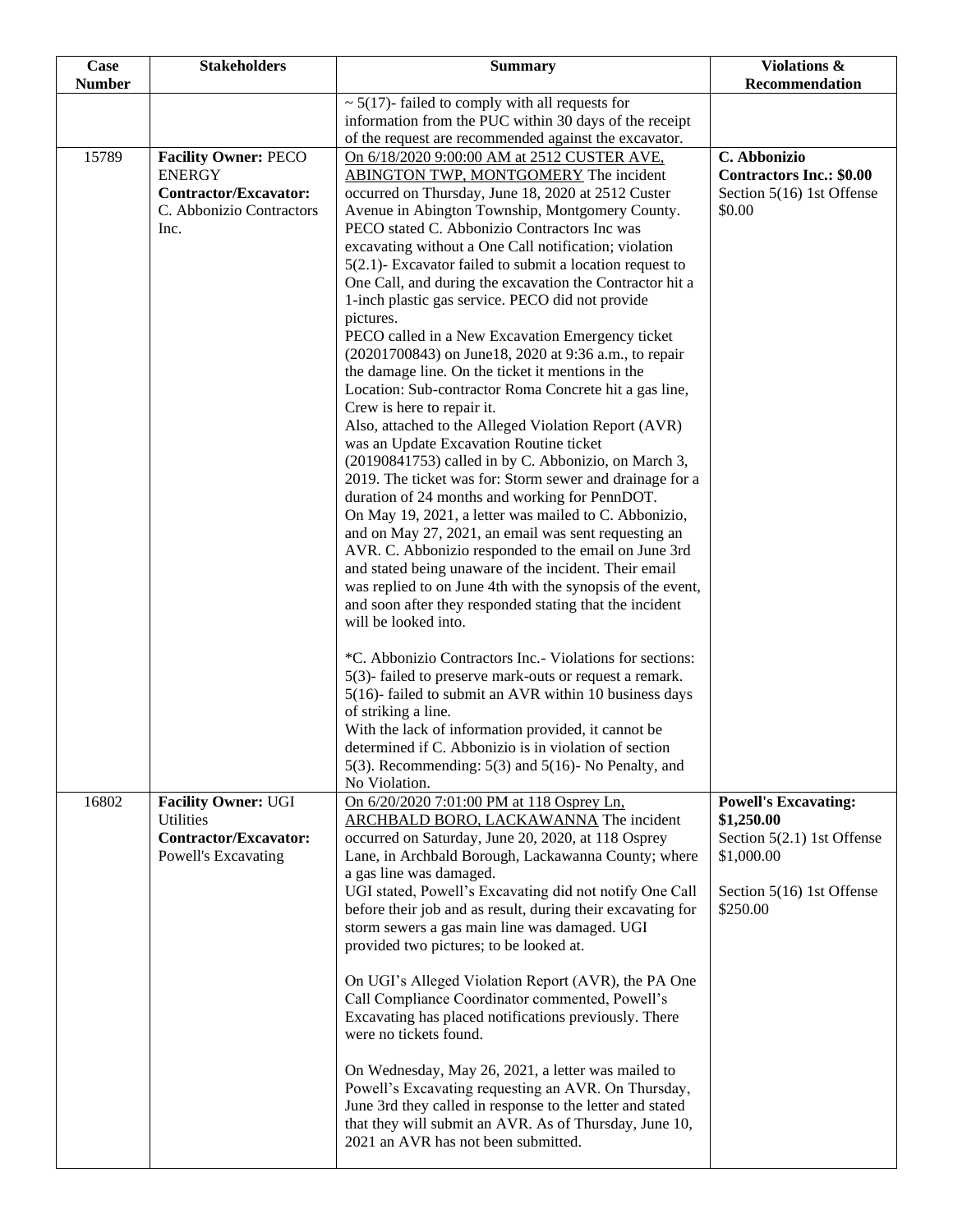| Case          | <b>Stakeholders</b>            | <b>Summary</b>                                                                                                      | Violations &                           |
|---------------|--------------------------------|---------------------------------------------------------------------------------------------------------------------|----------------------------------------|
| <b>Number</b> |                                |                                                                                                                     | Recommendation                         |
|               |                                | *Powell's Excavating is in violation of sections:                                                                   |                                        |
|               |                                | 5(2.1)- Excavator failed to submit a location request to<br>One Call.                                               |                                        |
|               |                                | 5(16)- Excavator failed to submit an AVR within 10                                                                  |                                        |
|               |                                | business days of striking a line.                                                                                   |                                        |
|               |                                | Recommendation: For $5(2.1)$ - Education and penalty                                                                |                                        |
|               |                                | applied. For $5(16)$ - Education, zero penalty and keep the                                                         |                                        |
| 17012         | <b>Facility Owner: UGI</b>     | violation.<br>On 7/3/2020 10:00:00 AM at 26 Birkett Street,                                                         |                                        |
|               | Contractor/Excavator:          | CARBONDALE TWP, LACKAWANNA The incident                                                                             | <b>Mid Valley Fence:</b><br>\$1,250.00 |
|               | Mid Valley Fence               | occurred on Friday, July 3, 2020, at 26 Burkett Street, in                                                          | Section 5(2.1) 1st Offense             |
|               | <b>Project Owner:</b>          | Carbondale Township, Lackawanna County, where a gas                                                                 | \$1,000.00                             |
|               | Homeowner                      | distribution line was damaged.                                                                                      |                                        |
|               |                                |                                                                                                                     | Section 5(16) 1st Offense              |
|               |                                | UGI Utilities, stated in their Alleged Violation Report<br>(AVR) that Mid Valley Fence (MVF) did not call in a      | \$250.00                               |
|               |                                | locate notification before their job; which led to a                                                                |                                        |
|               |                                | damaged gas line. UGI provided no pictures.                                                                         |                                        |
|               |                                | On Tuesday, May 25, 2021, an email was sent to UGI                                                                  |                                        |
|               |                                | requesting additional information, and they replied the                                                             |                                        |
|               |                                | next day with added information stating that MVF hit the                                                            |                                        |
|               |                                | gas line with a posthole digger and there was clear<br>evidence of facilities in the area.                          |                                        |
|               |                                |                                                                                                                     |                                        |
|               |                                | On Tuesday, May 25, 2021 an email was sent to MVF                                                                   |                                        |
|               |                                | requesting an AVR. The same day MVF called in                                                                       |                                        |
|               |                                | response to the email, explaining it was a fence removal                                                            |                                        |
|               |                                | job and no digging involved. UGI's gas line was                                                                     |                                        |
|               |                                | damaged because it was shallow, the line was installed                                                              |                                        |
|               |                                | incorrectly, there was no yellow caution tape and no<br>sand. MVF did not know an excavation ticket was             |                                        |
|               |                                | needed for removing a fence. Also, the UGI employee at                                                              |                                        |
|               |                                | the worksite advised MVF the fault was with UGI and a                                                               |                                        |
|               |                                | locate notification was not needed. MFV did not know to                                                             |                                        |
|               |                                | submit an AVR since they believed UGI would not                                                                     |                                        |
|               |                                | submit an AVR because of what they were advised.                                                                    |                                        |
|               |                                | I told MFV an AVR is required to be submitted when an                                                               |                                        |
|               |                                | underground utility is hit due to any type of excavation;<br>even when advised the incident is not the fault of the |                                        |
|               |                                | excavator.                                                                                                          |                                        |
|               |                                | MFV said they would submit an AVR. As of Thursday,                                                                  |                                        |
|               |                                | June 24, 2021 a report has not be submitted.                                                                        |                                        |
|               |                                |                                                                                                                     |                                        |
|               |                                | On UGI's AVR the PA One Call Compliance                                                                             |                                        |
|               |                                | Coordinator commented, Mid Valley Fence has placed<br>one call notifications previously.                            |                                        |
|               |                                | There were no tickets.                                                                                              |                                        |
|               |                                |                                                                                                                     |                                        |
|               |                                | *Mid Valley Fence is in violation of sections:                                                                      |                                        |
|               |                                | $5(2.1)$ - Excavator failed to submit a location request to                                                         |                                        |
|               |                                | One Call.                                                                                                           |                                        |
|               |                                | 5(16)- Failed to submit an Alleged Violation Report<br>within 10 business days of striking a line.                  |                                        |
|               |                                | Recommending: Education, penalties applied.                                                                         |                                        |
| 16538         | <b>Facility Owner: UGI</b>     | On 7/8/2020 12:37:00 AM at 53 CORTLAND                                                                              | <b>UGI Utilities, Inc:</b>             |
|               | Utilities, Inc.                | CROSSING, PALMYRA BORO, LEBANON The                                                                                 | \$1,000.00                             |
|               | <b>Contractor/Excavator: H</b> | incident occurred on Wednesday, July 8, 2020 at 53                                                                  | Section $2(5)(i)$ 2nd                  |
|               | R Weaver Building              | Cortland Crossing in Palmyra Borough, Lebanon                                                                       | Offense \$1,000.00                     |
|               | Services                       | County, where an unmarked gas service line was<br>damaged.                                                          | <b>H R Weaver Building</b>             |
|               |                                |                                                                                                                     |                                        |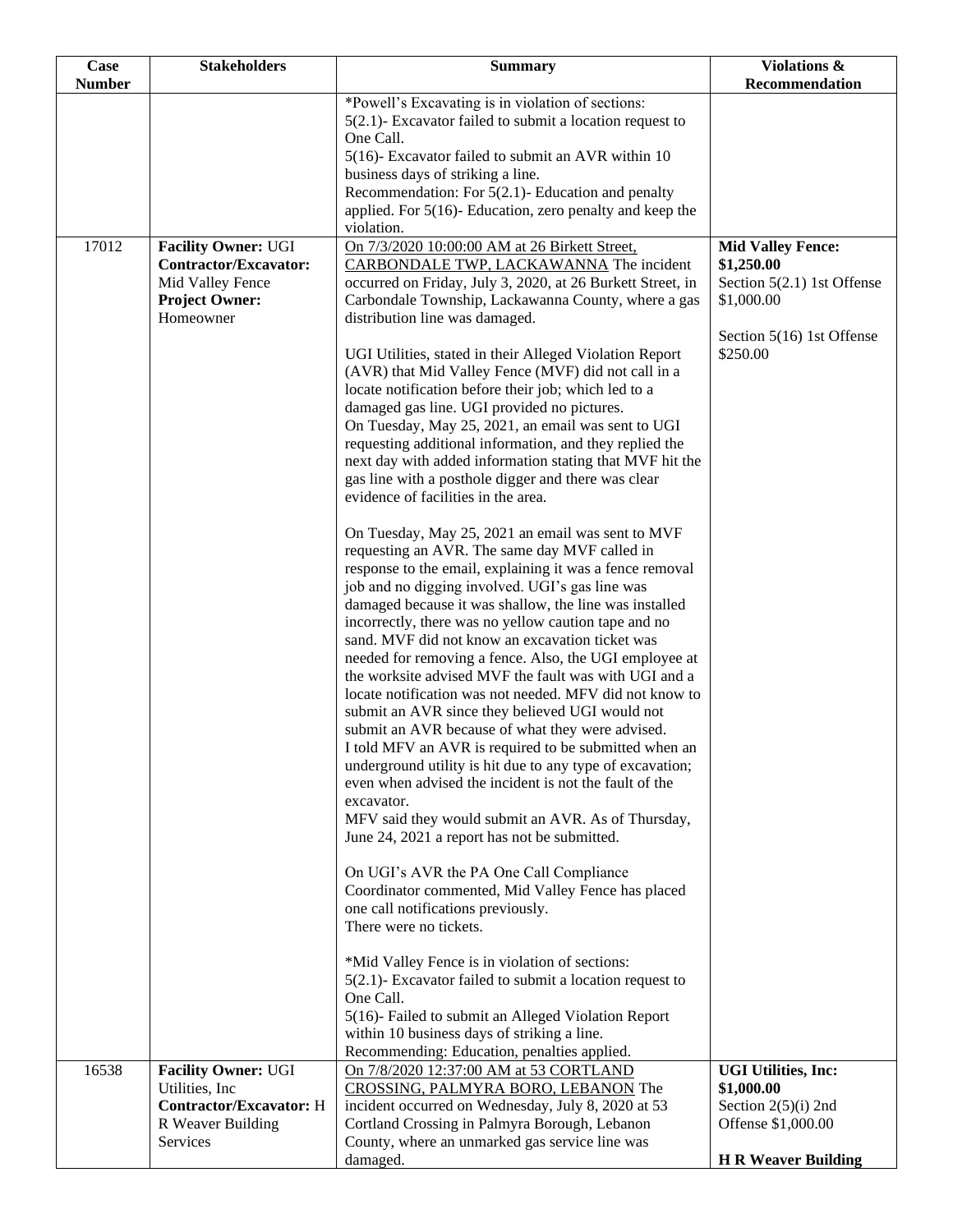| Case          | <b>Stakeholders</b>                                                                                                                   | <b>Summary</b>                                                                                                                                                                                                                                                                                                                                                                                                                                                                                                                                                                                                                                                                                                                                                                                                                                                                                                                                                                                                                                                                                                                                                                                                                                                                                                                                                                                                                                                                                                                                                  | Violations &                                                                                                                                                      |
|---------------|---------------------------------------------------------------------------------------------------------------------------------------|-----------------------------------------------------------------------------------------------------------------------------------------------------------------------------------------------------------------------------------------------------------------------------------------------------------------------------------------------------------------------------------------------------------------------------------------------------------------------------------------------------------------------------------------------------------------------------------------------------------------------------------------------------------------------------------------------------------------------------------------------------------------------------------------------------------------------------------------------------------------------------------------------------------------------------------------------------------------------------------------------------------------------------------------------------------------------------------------------------------------------------------------------------------------------------------------------------------------------------------------------------------------------------------------------------------------------------------------------------------------------------------------------------------------------------------------------------------------------------------------------------------------------------------------------------------------|-------------------------------------------------------------------------------------------------------------------------------------------------------------------|
|               |                                                                                                                                       |                                                                                                                                                                                                                                                                                                                                                                                                                                                                                                                                                                                                                                                                                                                                                                                                                                                                                                                                                                                                                                                                                                                                                                                                                                                                                                                                                                                                                                                                                                                                                                 |                                                                                                                                                                   |
| <b>Number</b> |                                                                                                                                       | UGI Utilities stated in their Alleged Violation Report<br>(AVR), a Facility Owner issue as, marked lines<br>incorrectly. Also, an Excavator issue, H.R. Weaver<br>Building Systems failed to immediately notify 911 and<br>the facility owner after the damaged line resulted in<br>release of natural gas.<br>UGI provided one picture of the damaged line. Please<br>look at the picture.<br>On May 18, 2021, an email was sent to H.R. Weaver<br>requesting an AVR. There was no response to the email<br>and no AVR was submitted.<br>*UGI Utilities is in violation of section: 2.5(i)- Failed to<br>locate underground lines.<br>Recommendation: penalty applied                                                                                                                                                                                                                                                                                                                                                                                                                                                                                                                                                                                                                                                                                                                                                                                                                                                                                          | Recommendation<br><b>Services: \$1,250.00</b><br>Section 5(8) 1st Offense<br>\$1,000.00<br>Section 5(16) 1st Offense<br>\$250.00                                  |
|               |                                                                                                                                       | *H.R. Weaver Building Systems is in violation of<br>sections:<br>5(8)- Failed to immediately notify 911 and the facility<br>owner after the damaged line resulted in release of<br>natural gas.<br>5(16)- Failed to submit an AVR within 10 business days<br>of striking a line.<br>Recommendation: penalties applied and Education.                                                                                                                                                                                                                                                                                                                                                                                                                                                                                                                                                                                                                                                                                                                                                                                                                                                                                                                                                                                                                                                                                                                                                                                                                            |                                                                                                                                                                   |
| 16436         | <b>Facility Owner:</b><br>VALLEY ENERGY INC<br>Contractor/Excavator:<br>Sikora Brothers<br><b>Project Owner: Valley</b><br>Energy Inc | On 7/8/2020 10:34:00 AM at 329 Pine St. Working off<br>Western Ave., TOWANDA BORO, BRADFORD The<br>incident occurred on Wednesday, July 8, 2020, in the<br>front property of 329 Pine Street in Towanda Borough,<br>Bradford County. Damage occurred to Valley Energy's<br>plastic drip line coming off the 4-inch plastic gas main<br>located on the Eastern side of Western Avenue.<br>Valley Energy stated that Sikora Brothers placed a<br>Complex Project ticket (20201222979) on 5/1/2020 but<br>did not call in a locate ticket before the excavation on<br>Pine Street, and this location is out of scope of the<br>complex project ticket.<br>Valley Energy provided pictures of the damage. Please<br>look at the pictures ending in 113106 and 113128.<br>An email was sent to Sikora Brothers, on 5/14/2021<br>requesting an Alleged Violation Report (AVR). To date,<br>no response to the email and an AVR was not submitted.<br>*Sikora Brothers is in violation of sections:<br>$5(2.1)$ - Excavator failed to submit a location request to<br>One Call.<br>5(16)- Excavator failed to submit an AVR within 10<br>business days of striking a line.<br>5(17) Failure to comply with PUC requests for<br>information.<br>There are no previous violations for Sikora Brothers.<br>Recommending: Education for both sections. For $5(2.1)$ -<br>50% penalty from \$1,000 to \$500. For 5(16) and 5(17)-<br>penalty has not been reduced because Sikora Brothers<br>has not shown good faith by failing to respond to<br>requests for information. | <b>Sikora Brothers:</b><br>\$1,000.00<br>Section 5(2.1) 1st Offense<br>\$500.00<br>Section 5(16) 1st Offense<br>\$250.00<br>Section 5(17) 1st Offense<br>\$250.00 |
| 23495         | <b>Facility Owner:</b><br>VALLEY ENERGY INC<br>Contractor/Excavator:<br>Sikora Brothers                                               | On 7/9/2020 2:45:00 PM at 306 Third St., TOWANDA<br><b>BORO, BRADFORD</b> The incident occurred on<br>Wednesday, July 9, 2020, at 306 Third Street in<br>Towanda Borough, Bradford County. Valley Energy                                                                                                                                                                                                                                                                                                                                                                                                                                                                                                                                                                                                                                                                                                                                                                                                                                                                                                                                                                                                                                                                                                                                                                                                                                                                                                                                                        | <b>Sikora Brothers:</b><br>\$2,000.00<br>Section 5(3) 1st Offense<br>\$500.00                                                                                     |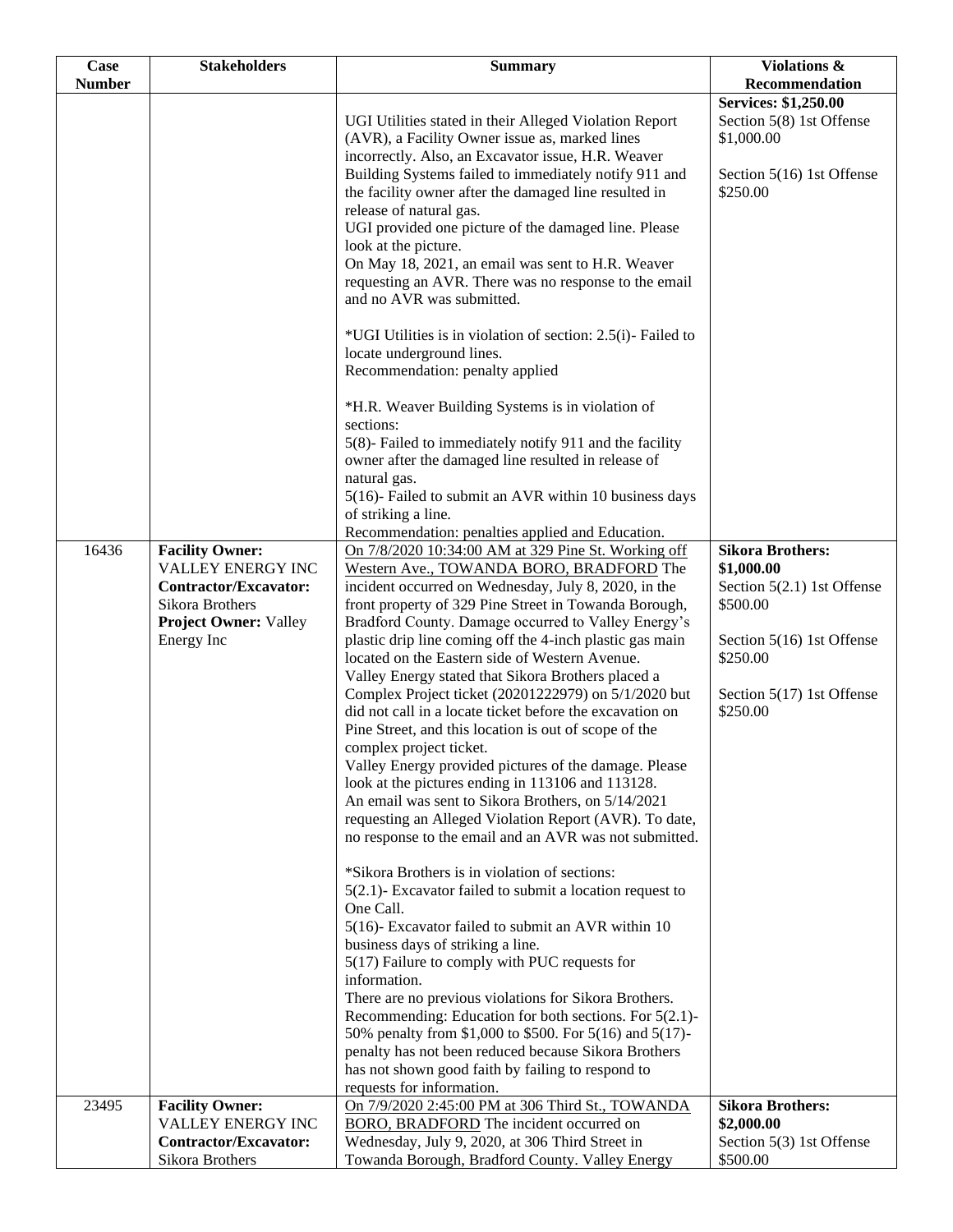| Case<br><b>Number</b> | <b>Stakeholders</b>                                                                                                                                                                       | <b>Summary</b>                                                                                                                                                                                                                                                                                                                                                                                                                                                                                                                                                                                                                                                                                                                                                                                                                                                                                                                                                                                                                                                                                                                                                                                                                                                                                                                     | Violations &<br>Recommendation                                                                                                                                                        |
|-----------------------|-------------------------------------------------------------------------------------------------------------------------------------------------------------------------------------------|------------------------------------------------------------------------------------------------------------------------------------------------------------------------------------------------------------------------------------------------------------------------------------------------------------------------------------------------------------------------------------------------------------------------------------------------------------------------------------------------------------------------------------------------------------------------------------------------------------------------------------------------------------------------------------------------------------------------------------------------------------------------------------------------------------------------------------------------------------------------------------------------------------------------------------------------------------------------------------------------------------------------------------------------------------------------------------------------------------------------------------------------------------------------------------------------------------------------------------------------------------------------------------------------------------------------------------|---------------------------------------------------------------------------------------------------------------------------------------------------------------------------------------|
|                       | <b>Project Owner: Valley</b><br>Energy                                                                                                                                                    | stated, Sikora Brothers damaged a plastic gas service<br>line.<br>Sikora Brothers placed a Complex Project ticket<br>(20201222979) on 5/1/2020 but did not call in a locate<br>ticket before the excavation. Valley Energy stated,<br>although no excavation ticket was called in for that work<br>site, they did locate and mark their lines prior to the<br>excavation, but Sikora Brothers failed to maintain the<br>marks because gravel was laid over them.<br>Valley Energy provided pictures of the damage. Please<br>look at all the pictures.<br>An email was sent to Sikora Brothers, on 5/14/2021<br>requesting an Alleged Violation Report (AVR). There<br>was no response to the email and an AVR was not<br>submitted.<br>*Sikora Brothers is in violation of sections:<br>$5(2.1)$ - Excavator failed to submit a location request to<br>One Call.<br>5(3)- Failed to preserve mark-outs or request a remark.<br>5(16)- Excavator failed to submit an AVR within 10<br>business days of striking a line.<br>5(17) Excavator failed to respond to PUC requests for<br>information.<br>Education is mandatory and no reduction in penalties is<br>recommended. This excavator hit lines twice in 3 days<br>because they did not have a valid 1-Call ticket and they<br>have not cooperated with either investigation. | Section 5(2.1) 1st Offense<br>\$1,000.00<br>Section 5(16) 1st Offense<br>\$250.00<br>Section 5(17) 1st Offense<br>\$250.00                                                            |
| 16644                 | <b>Facility Owner: Peoples</b><br>Gas<br><b>Contractor/Excavator:</b><br><b>Clark Merling Excavating</b><br><b>Project Owner:</b><br>Municipal Authority of<br><b>Westmoreland County</b> | On 7/20/2020 10:00:00 AM at FOREST AVE,<br>MCKEESPORT CITY, ALLEGHENY Incident<br>occurred on 7/20/2020 on Forest Avenue, McKeesport<br>City, Allegheny County.<br>MAWC has reported that their contractor, Clark Merling<br>Excavating, struck a correctly marked Peoples Gas line.<br>MAWC placed an emergency One Call Ticket to repair a<br>water main leak and then had to stop working to dispatch<br>their backhoe to another job site. They called in Mr.<br>Merling and he relieved the MAWC crew and continued<br>the excavation. He did not place his own emergency<br>ticket.<br>On September 30, 2020, DPI Locke sent an AVR request<br>to Peoples Gas, and created a letter to go out via USPS<br>to Clark Merling Excavating on October 14 2020. To<br>date Mr. Merling has not submitted an AVR.<br>Mr. Merling may have believed that since he was<br>continuing work for MAWC that he could work on their<br>ticket. This company has not been cited in the past for<br>any strike or digging without a ticket. however I<br>recommend no reduction in penalties as Mr. Merling has<br>failed to comply with requests for information and show<br>a good-faith effort to comply with the Act. Education is                                                                                                       | <b>Clark Merling</b><br><b>Excavating: \$1,500.00</b><br>Section $5(2.1)$ 1st Offense<br>\$1,000.00<br>Section 5(16) 1st Offense<br>\$250.00<br>Section 5(17) 1st Offense<br>\$250.00 |
| 16789                 | <b>Contractor/Excavator:</b><br>Homeowner<br><b>Other: UGI Utilities</b>                                                                                                                  | mandatory.<br>On 7/20/2020 11:23:00 AM at 528 Gino Merli Drive.<br><b>BLAKELY BORO, LACKAWANNA</b> The incident<br>occurred on Monday, July 20, 2020, at 528 Gino Merli                                                                                                                                                                                                                                                                                                                                                                                                                                                                                                                                                                                                                                                                                                                                                                                                                                                                                                                                                                                                                                                                                                                                                            | Homeowner: \$0.00<br>Section 5(16) 1st Offense<br>\$0.00                                                                                                                              |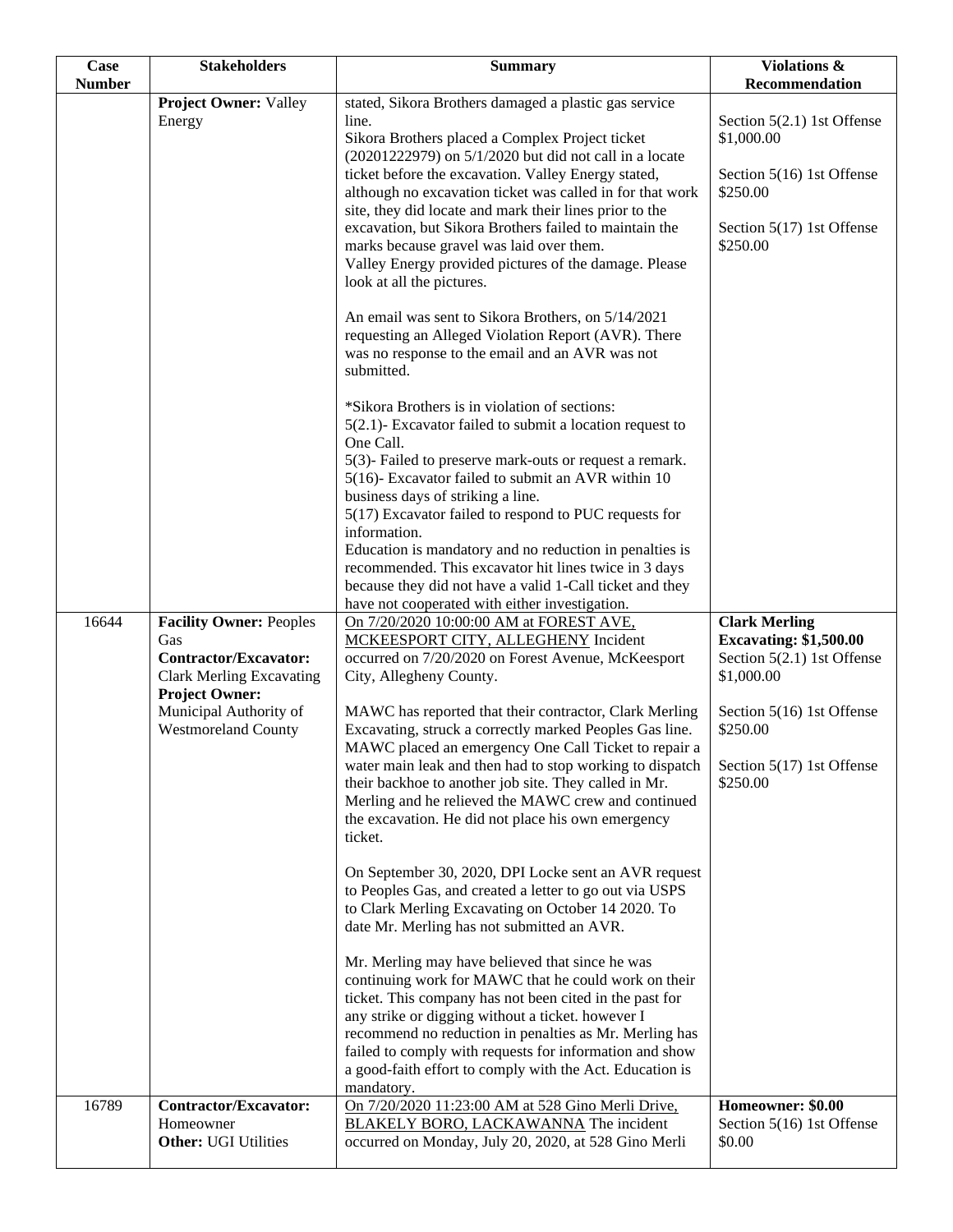| <b>Case</b>   | <b>Stakeholders</b>                                                                                                          | <b>Summary</b>                                                                                                                                                                                                                                                                                                                                                                                                                                                                                                                                                                                                                                                                                                                                                                                                                                                                                                                                                                                                                                                                                                                                                                                             | Violations &                                                                          |
|---------------|------------------------------------------------------------------------------------------------------------------------------|------------------------------------------------------------------------------------------------------------------------------------------------------------------------------------------------------------------------------------------------------------------------------------------------------------------------------------------------------------------------------------------------------------------------------------------------------------------------------------------------------------------------------------------------------------------------------------------------------------------------------------------------------------------------------------------------------------------------------------------------------------------------------------------------------------------------------------------------------------------------------------------------------------------------------------------------------------------------------------------------------------------------------------------------------------------------------------------------------------------------------------------------------------------------------------------------------------|---------------------------------------------------------------------------------------|
| <b>Number</b> |                                                                                                                              |                                                                                                                                                                                                                                                                                                                                                                                                                                                                                                                                                                                                                                                                                                                                                                                                                                                                                                                                                                                                                                                                                                                                                                                                            | Recommendation                                                                        |
|               |                                                                                                                              | Drive, in Blakely Borough, Lackawanna County, where<br>a gas line was damaged.                                                                                                                                                                                                                                                                                                                                                                                                                                                                                                                                                                                                                                                                                                                                                                                                                                                                                                                                                                                                                                                                                                                             | Section $5(2.1)$ 1st Offense<br>\$0.00                                                |
|               |                                                                                                                              | UGI Utilities stated that Homeowner, Michael<br>O'Halloran was digging with a mini excavator when the<br>gas service line was damaged. The Homeowner was<br>excavating without a One Call notification ticket. The<br>PA One Call Compliance Coordinator commented that<br>the Homeowner has placed a notification in the past.                                                                                                                                                                                                                                                                                                                                                                                                                                                                                                                                                                                                                                                                                                                                                                                                                                                                            |                                                                                       |
|               |                                                                                                                              | On Wednesday, May 19, 2021, a letter was mailed to the<br>Homeowner requesting an Alleged Violation Report<br>(AVR). As of Tuesday, June 15, 2021, no AVR has been<br>submitted.                                                                                                                                                                                                                                                                                                                                                                                                                                                                                                                                                                                                                                                                                                                                                                                                                                                                                                                                                                                                                           |                                                                                       |
|               |                                                                                                                              | The Homeowner, Michael O'Halloran is in violation of<br>sections:<br>$5(2.1)$ Homeowner failed to submit a location request to<br>One Call                                                                                                                                                                                                                                                                                                                                                                                                                                                                                                                                                                                                                                                                                                                                                                                                                                                                                                                                                                                                                                                                 |                                                                                       |
|               |                                                                                                                              | 5(16) Homeowner failed to submit an Alleged Violation<br>Report within 10 business days of striking a line<br>The Homeowner has no previous violations.<br>Recommendation: Education, zero penalty and keep the<br>violation.                                                                                                                                                                                                                                                                                                                                                                                                                                                                                                                                                                                                                                                                                                                                                                                                                                                                                                                                                                              |                                                                                       |
| 17026         | <b>Facility Owner:</b><br>Columbia Gas of PA<br>Contractor/Excavator:<br>CTI Underground LLC<br><b>Other: CCD Rock Creek</b> | On 7/22/2020 8:00:00 AM at BAYBERRY LN,<br>STRABAN TWP, ADAMS *Correlates with Case<br>#15829- NEAR MISS<br>~This incident occrred on 7/22/2020 at Bayberry Lane,                                                                                                                                                                                                                                                                                                                                                                                                                                                                                                                                                                                                                                                                                                                                                                                                                                                                                                                                                                                                                                          | <b>CTI Underground LLC:</b><br>\$1,250.00<br>Section 5(2.1) 1st Offense<br>\$1,000.00 |
|               | <b>LLC</b>                                                                                                                   | near Hunterstown Road and Shrivers Corner Road,<br>Straban Township, Adams County.                                                                                                                                                                                                                                                                                                                                                                                                                                                                                                                                                                                                                                                                                                                                                                                                                                                                                                                                                                                                                                                                                                                         | Section 5(6)(i) 1st Offense<br>\$250.00                                               |
|               |                                                                                                                              | Columbia Gas submitted an AVR stating, "Columbia has<br>had several issues with this contractor completing work<br>without one call tickets to have the gas facilities marked<br>out. On July 22, our company locator arrived on site to<br>Lot 118 on Bayberry Lane to complete CTI's one call<br>ticket. The company locator identified that work had<br>already begun. The locator completed his locates for the<br>entire work area and completed his response for the one<br>call. In the scope of work, CTI dug directly over top of<br>two unmarked plastic gas service lines and also the<br>plastic gas main." Pictures were also submitted. A<br>violation of $5(6)(i)$ - failed to plan the excavation or<br>demolition work to avoid damage to or minimize<br>interference with a facility owner's facilities in the<br>construction area is recommended against CTI<br>Underground for failing to place a One Call notification<br>after Mr. Shupe met with the excavator on numerous<br>occasions and a violation of $5(2.1)$ -failing to submit a<br>location request to One Call within the correct timeframe<br>since excavation work began before the Lawful Start<br>Date of 7/23/2020. | <b>CCD Rock Creek LLC:</b><br>\$0.00<br>Section $2(5)(v)$ 1st Offense<br>\$0.00       |
|               |                                                                                                                              | One Call Ticket #20202021085 was submitted from CTI<br>Underground with a response due date of 7/22/2020 for<br>excavation to begin on 7/23/2020 at 8:00 AM. CCD<br>Rock Creek, LLC replied with "Insufficient Information"<br>but all other entities either marked or cleared the ticket.<br>A violation of $2(5)(v)$ - failed to respond to a One Call                                                                                                                                                                                                                                                                                                                                                                                                                                                                                                                                                                                                                                                                                                                                                                                                                                                   |                                                                                       |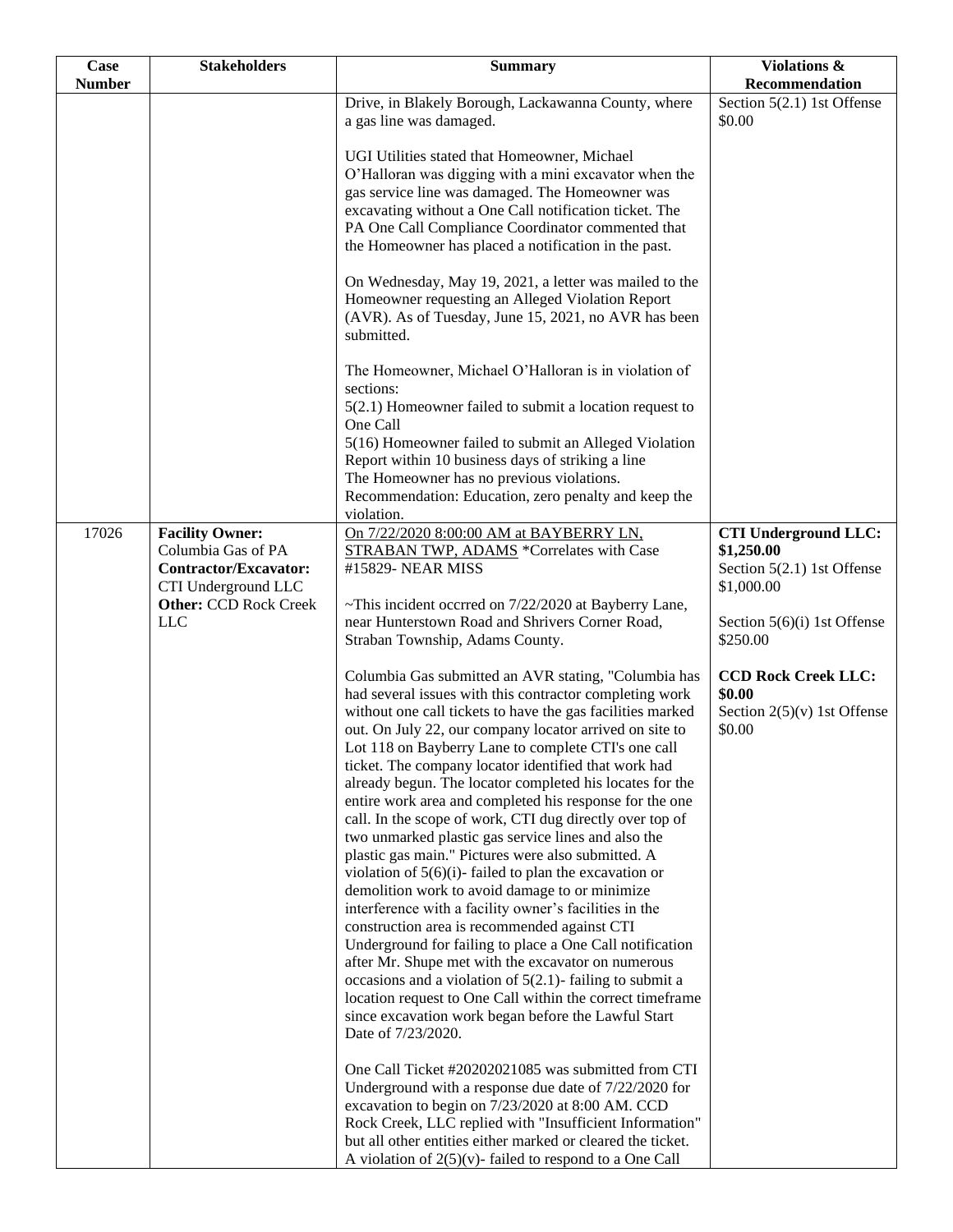| Case          | <b>Stakeholders</b>                                                                                                         | <b>Summary</b>                                                                                                                                                                                                                                                                                                                                 | <b>Violations &amp;</b>                                                             |
|---------------|-----------------------------------------------------------------------------------------------------------------------------|------------------------------------------------------------------------------------------------------------------------------------------------------------------------------------------------------------------------------------------------------------------------------------------------------------------------------------------------|-------------------------------------------------------------------------------------|
| <b>Number</b> |                                                                                                                             |                                                                                                                                                                                                                                                                                                                                                | Recommendation                                                                      |
|               |                                                                                                                             | notification is recommended against CCD Rock Creek<br>with education in lieu of the monetary penalty.                                                                                                                                                                                                                                          |                                                                                     |
|               |                                                                                                                             | ~Columbia Gas stated that Lennar Homes, MD is the<br>PO. After speaking with multiple people from Lennar<br>Homes, CTI Underground has many PO for this<br>development.                                                                                                                                                                        |                                                                                     |
|               |                                                                                                                             | Violations:                                                                                                                                                                                                                                                                                                                                    |                                                                                     |
|               |                                                                                                                             | CTI Underground-<br>$\sim$ 5(2.1)-failing to submit a location request to One Call<br>within the correct timeframe<br>$\sim$ 5(6)(i)-failed to plan the excavation or demolition<br>work to avoid damage to or minimize interference with a<br>facility owner's facilities in the construction area.                                           |                                                                                     |
|               |                                                                                                                             | <b>CCD Rock Creek-</b>                                                                                                                                                                                                                                                                                                                         |                                                                                     |
| 16980         | <b>Facility Owner: Verizon</b><br>Pennylvania<br><b>Contractor/Excavator:</b><br>RL LIVINGSTON INC<br>Project Owner: UNITED | $\sim$ 2(5)(v)-failed to respond to a One Call notification<br>On 7/27/2020 10:45:00 AM at 5120 SIMPSON FERRY<br>RD, LOWER ALLEN TWP, CUMBERLAND Incident<br>occurred on 7/27/2020 at 5120 Simpson Ferry Rd.,<br>Lower Allen Township, Cumberland County.                                                                                      | Verizon Pennylvania:<br>\$2,000.00<br>Section $2(5)(i)(B)$<br>Subsequent \$1,000.00 |
|               | <b>METHODIST HOME</b><br>FOR CHILDREN                                                                                       | RL Livingston's AVR states that they struck an<br>unmarked Verizon line at the United Methodist Home<br>for Children, causing the facility to lose services for<br>several hours. The United Methodist Home states in their<br>AVR that the line was identified as unused and makes no<br>mention of having lost service.                      | Section $2(5)(v)$<br>Subsequent \$1,000.00                                          |
|               |                                                                                                                             | On October 6, 2020, DPI Locke sent AVR emails to<br>Verizon and to the UM Home for Children. UM Home<br>for Children submitted an AVR on October 7, 2020.<br>Verizon failed to submit an AVR but is not fined<br>because they are not required to do so by Act 50.                                                                             |                                                                                     |
|               |                                                                                                                             | Verizon is cited for responding one day late to One Call<br>Ticket No,. 20202051693 and for failing to mark and<br>maintain records of abandoned lines as the strike<br>occurred after the line was marked.                                                                                                                                    |                                                                                     |
| 17163         | <b>Facility Owner:</b><br>Columbia Gas of PA -<br>Central<br><b>Contractor/Excavator:</b><br><b>Brentwood Borough</b>       | On 7/29/2020 12:05:00 PM at 3708 WOODROW AVE,<br>BRENTWOOD BORO, ALLEGHENY *Incident<br>occurred on 7/29/2020 at Pointview Ave., near<br>Woodrow Ave. and Brownsville Rd., Brentwood<br>Borough, Allegheny County.                                                                                                                             | <b>Brentwood Borough:</b><br>\$0.00<br>Section $5(2.1)$ 1st Offense<br>\$0.00       |
|               |                                                                                                                             | Columbia Gas submitted an AVR stating, "A Brentwood<br>Borough Municipal crew damaged a 4-inch plastic gas<br>main line while installing a catch basin at the<br>intersection of Pointview Road and Woodrow Avenue.<br>The crew was digging without a 1-call ticket. The<br>damage caused a 92 customer outage."                               |                                                                                     |
|               |                                                                                                                             | Brentwood Borough stated, "The Brentwood Borough<br>supervisor has been sent out to mark three (3) project<br>sites on Friday, Aug 20th 2020. The PW supervisor<br>marked all three (3) sites with white paint, indicated of<br>limits of work and Painted on the surface ground "PA 1<br>CALL". Later that week the PW supervisor supposed to |                                                                                     |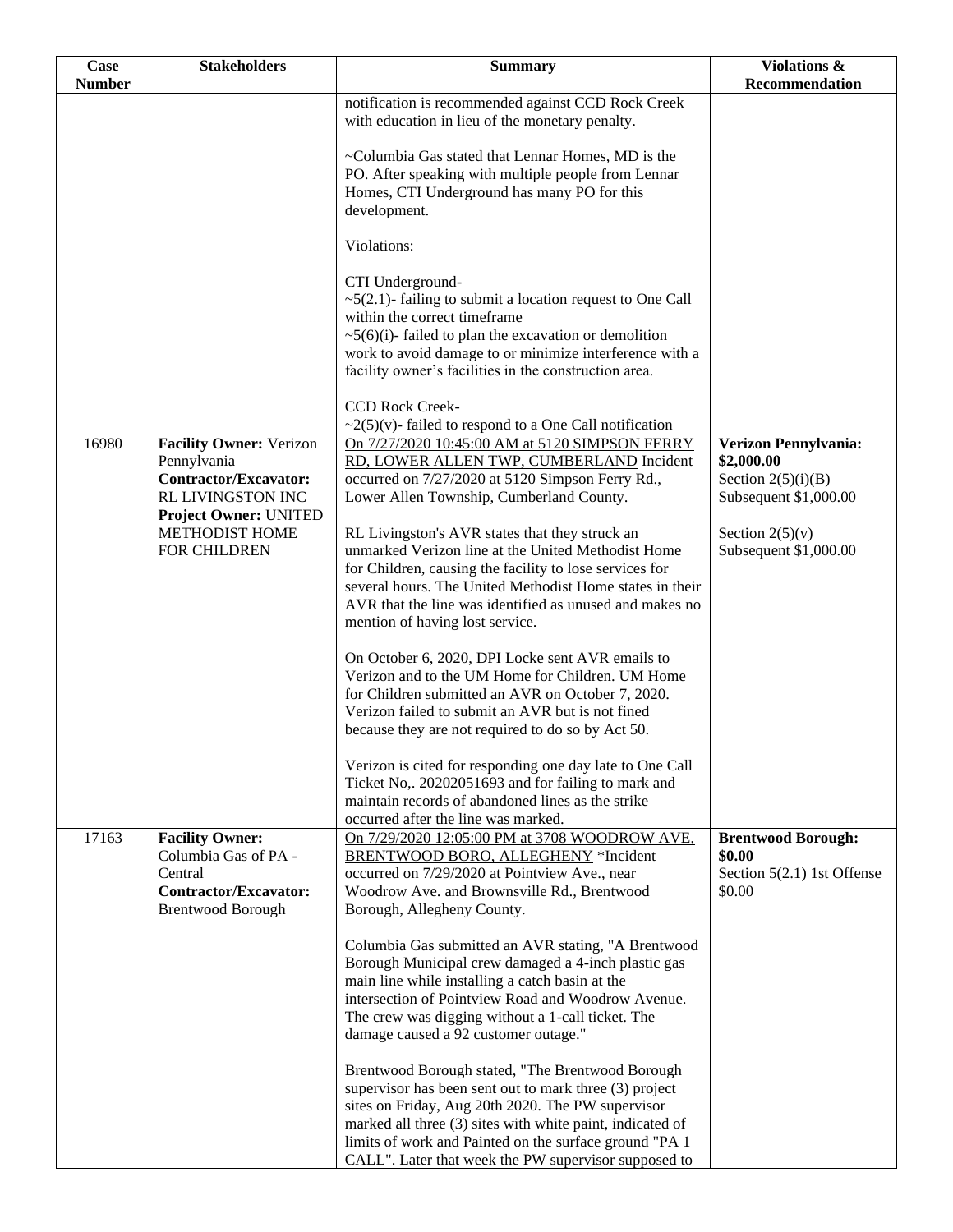| Case          | <b>Stakeholders</b>                                                                                          | <b>Summary</b>                                                                                                                                                                                                                                                                                                                                                                                                                                                                                                                                                                                                                                                                                                                                                                                                                                                                                                                                                                                                                                                                                                                                                                                                                                                                                                                               | Violations &                                                                                |
|---------------|--------------------------------------------------------------------------------------------------------------|----------------------------------------------------------------------------------------------------------------------------------------------------------------------------------------------------------------------------------------------------------------------------------------------------------------------------------------------------------------------------------------------------------------------------------------------------------------------------------------------------------------------------------------------------------------------------------------------------------------------------------------------------------------------------------------------------------------------------------------------------------------------------------------------------------------------------------------------------------------------------------------------------------------------------------------------------------------------------------------------------------------------------------------------------------------------------------------------------------------------------------------------------------------------------------------------------------------------------------------------------------------------------------------------------------------------------------------------|---------------------------------------------------------------------------------------------|
| <b>Number</b> |                                                                                                              |                                                                                                                                                                                                                                                                                                                                                                                                                                                                                                                                                                                                                                                                                                                                                                                                                                                                                                                                                                                                                                                                                                                                                                                                                                                                                                                                              | Recommendation                                                                              |
|               |                                                                                                              | submit the calls to PA 1 call system. It is appeared to be<br>that PW supervisor submitted/placed calls/tickets to PA1<br>call for two (2) project sites only. Following week the<br>PW crew has been dispatch to relocate storm sewer inlet<br>to the street under assumption that PA1 call ticket has<br>been submitted previous week. Upon arrival to the job<br>site PW                                                                                                                                                                                                                                                                                                                                                                                                                                                                                                                                                                                                                                                                                                                                                                                                                                                                                                                                                                  |                                                                                             |
|               |                                                                                                              | crew performed the following: 1. Saw cut the road<br>surface with an accordance of the discussed project<br>limits (approximately 5x7)<br>2. Performed excavation of the road surface" A violation<br>of Section $5(2.1)$ - excavator failed to submit a location<br>request to One Call within the correct timeframe is<br>recommended against Brentwood Borough with a<br>multiplier of 0.5 since the event caused the loss of utility<br>service to more than 50 customers.                                                                                                                                                                                                                                                                                                                                                                                                                                                                                                                                                                                                                                                                                                                                                                                                                                                               |                                                                                             |
|               |                                                                                                              | One Call indicated Brentwood Borough had placed One<br>Call notifications in the past. Education is also<br>recommended with this violation.                                                                                                                                                                                                                                                                                                                                                                                                                                                                                                                                                                                                                                                                                                                                                                                                                                                                                                                                                                                                                                                                                                                                                                                                 |                                                                                             |
|               |                                                                                                              | Violations:<br>Brentwood Borough-<br>$5(2.1)$ - excavator failed to submit a location request to                                                                                                                                                                                                                                                                                                                                                                                                                                                                                                                                                                                                                                                                                                                                                                                                                                                                                                                                                                                                                                                                                                                                                                                                                                             |                                                                                             |
|               |                                                                                                              | One Call within the correct timeframe.                                                                                                                                                                                                                                                                                                                                                                                                                                                                                                                                                                                                                                                                                                                                                                                                                                                                                                                                                                                                                                                                                                                                                                                                                                                                                                       |                                                                                             |
| 17457         | <b>Facility Owner:</b><br>Columbia Gas of PA - East<br><b>Contractor/Excavator:</b><br>JA Myers Building and | On 8/7/2020 7:31:00 AM at 975 Beck Mill Road, PENN<br>TWP, YORK The incident occurred on Friday, August<br>7, 2020, at 975 Beck Mill Road, Penn Township, York<br>County. However, the actual gas line damage possibly                                                                                                                                                                                                                                                                                                                                                                                                                                                                                                                                                                                                                                                                                                                                                                                                                                                                                                                                                                                                                                                                                                                       | <b>JA Myers Building and</b><br>Development: \$0.00<br>Section 5(2.1) 1st Offense<br>\$0.00 |
|               | Development                                                                                                  | occurred $3 - 4$ weeks prior to August 7th.<br>Columbia Gas reported that the contractor, JA Myers<br>Building and Development did not call an excavation<br>ticket before their job.<br>Columbia Gas stated, receiving a call on August 7th that<br>there was no gas service at 975 Beck Mill Road and<br>Columbia Gas responded by sending their Service Tech<br>to the location. The Service Tech determined that there<br>was little to no gas pressure; the gas service was set up<br>with an excess flow valve (EFV) that was tripped shut.<br>Additional investigation was completed by Columbia<br>Gas, and it was determined that the reason for the closed<br>EFV was- after stripping the 1-inch plastic gas service<br>line, it was found that the new 1-inch plastic gas service<br>was damaged with the backhoe bucket, on the top side of<br>the line. There was a storm pipe installed over top of the<br>gas service line and backfilled. Columbia Gas provided<br>pictures; pleases look at all three pictures.<br>Columbia Gas damage prevention team educated JA<br>Myers and assisted them in their new process of their<br>one call notifications.<br>JA Myers did call in a New Excavation Routine ticket<br>(20200772405) on March 17, 2020, with the type of<br>work as New Home Construction and UG Utilities, but | Section 5(16) 1st Offense<br>\$0.00                                                         |
|               |                                                                                                              | there was no duration date; and there were no additional<br>excavation tickets. JA Myers submitted an Alleged<br>Violation Report (AVR); however, the report did not                                                                                                                                                                                                                                                                                                                                                                                                                                                                                                                                                                                                                                                                                                                                                                                                                                                                                                                                                                                                                                                                                                                                                                         |                                                                                             |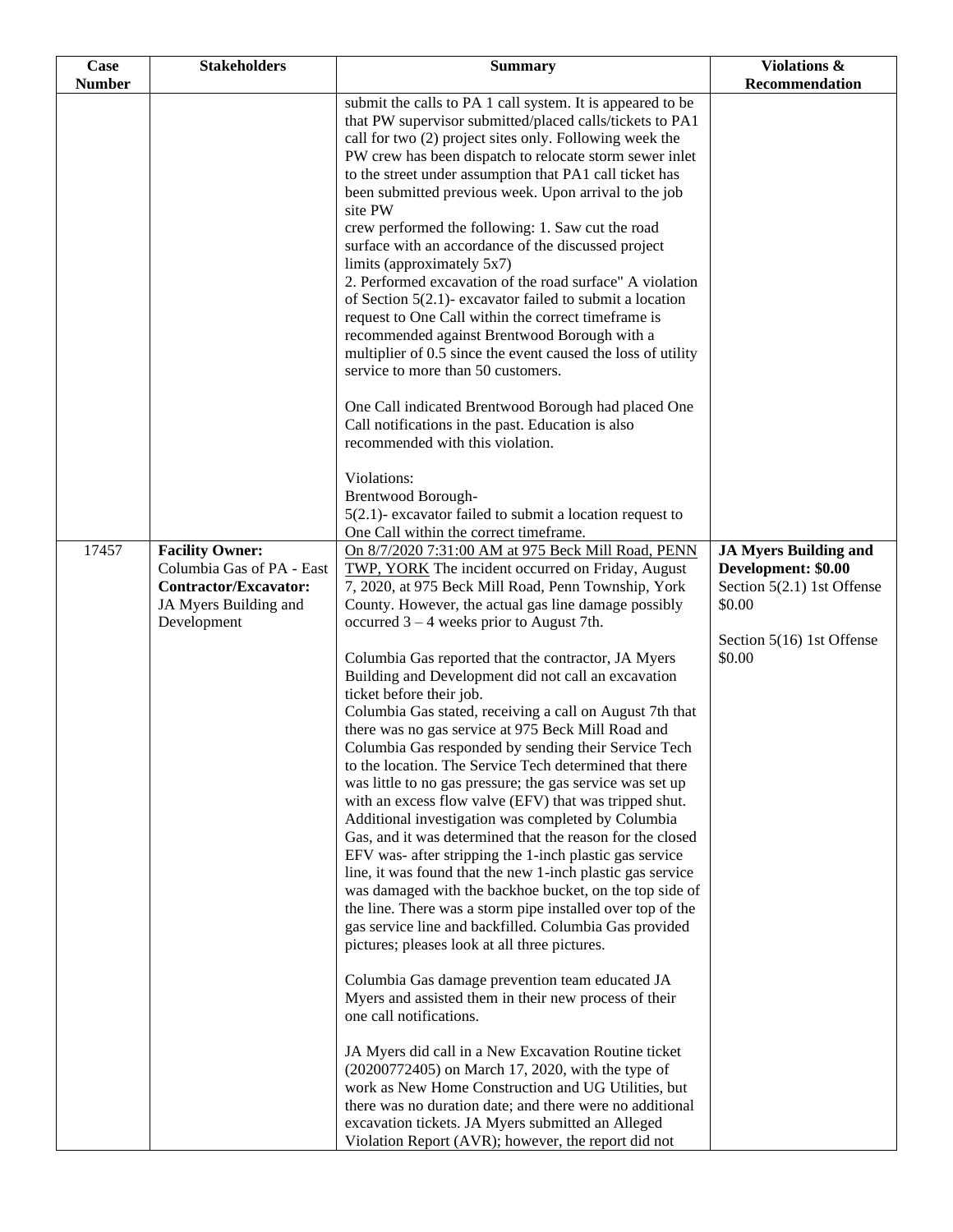| <b>Case</b>   | <b>Stakeholders</b>                                                                                                                                                                                                 | <b>Summary</b>                                                                                                                                                                                                                                                                                                                                                                                                                                                                                                                                                                                                                                                                                                                                                | Violations &                                                                     |
|---------------|---------------------------------------------------------------------------------------------------------------------------------------------------------------------------------------------------------------------|---------------------------------------------------------------------------------------------------------------------------------------------------------------------------------------------------------------------------------------------------------------------------------------------------------------------------------------------------------------------------------------------------------------------------------------------------------------------------------------------------------------------------------------------------------------------------------------------------------------------------------------------------------------------------------------------------------------------------------------------------------------|----------------------------------------------------------------------------------|
| <b>Number</b> |                                                                                                                                                                                                                     |                                                                                                                                                                                                                                                                                                                                                                                                                                                                                                                                                                                                                                                                                                                                                               | Recommendation                                                                   |
|               |                                                                                                                                                                                                                     | summarize their view of the incident but the view of<br>Columbia Gas.                                                                                                                                                                                                                                                                                                                                                                                                                                                                                                                                                                                                                                                                                         |                                                                                  |
|               |                                                                                                                                                                                                                     | *JA Myers Building and Development is in violation of<br>sections:                                                                                                                                                                                                                                                                                                                                                                                                                                                                                                                                                                                                                                                                                            |                                                                                  |
|               |                                                                                                                                                                                                                     | $5(2.1)$ - Excavator failed to submit a location request to<br>One Call within the correct timeframe.                                                                                                                                                                                                                                                                                                                                                                                                                                                                                                                                                                                                                                                         |                                                                                  |
|               |                                                                                                                                                                                                                     | 5(16)- Failed to submit an AVR.                                                                                                                                                                                                                                                                                                                                                                                                                                                                                                                                                                                                                                                                                                                               |                                                                                  |
|               |                                                                                                                                                                                                                     | There are no previous violations for JA Myers.                                                                                                                                                                                                                                                                                                                                                                                                                                                                                                                                                                                                                                                                                                                |                                                                                  |
|               |                                                                                                                                                                                                                     | Recommendation: Education, zero penalties and no<br>violations.                                                                                                                                                                                                                                                                                                                                                                                                                                                                                                                                                                                                                                                                                               |                                                                                  |
| 17510         | <b>Facility Owner:</b><br>Columbia Gas<br><b>Contractor/Excavator:</b><br><b>BRIGHTON TOWNSHIP</b><br><b>MUNICIPAL</b><br><b>AUTHORITY</b><br><b>Project Owner:</b><br><b>BRIGHTON TOWNSHIP</b><br><b>MUNICIPAL</b> | On 8/12/2020 1:45:00 AM at 840 DUTCH RIDGE RD,<br><b>BRIGHTON TWP, BEAVER Incident occurred on</b><br>8/12/2020 on Dutch Ridge Road, near Beaner Hollow<br>Road and Colvin Drive, Brighton Township, Beaver<br>County.<br>Columbia Gas submitted an AVR stating, "Brighton<br>Twp Municipal Authority was excavating with a<br>backhoe to repair a water main break when they struck                                                                                                                                                                                                                                                                                                                                                                          | <b>Columbia Gas: \$1,500.00</b><br>Section $2(5)(vii)$ 2nd<br>Offense \$1,500.00 |
|               | <b>AUTHORITY</b>                                                                                                                                                                                                    | and damaged an unmarked 1" plastic gas service line.<br>There were 2 separate locates requested to complete this<br>repair. The employee locator mistakenly saw the second<br>locate ticket as a duplicate ticket and didn't properly<br>mark the second excavation area associated with the<br>second ticket. The second ticket was submitted to move<br>to a new excavation area." A violation of $2(5)(vii)$ -<br>Failed to respond to an emergency notification as soon<br>as practicable following notification is recommended<br>against Columbia as the emergency locate request was<br>missed.                                                                                                                                                        |                                                                                  |
|               |                                                                                                                                                                                                                     | Violations:                                                                                                                                                                                                                                                                                                                                                                                                                                                                                                                                                                                                                                                                                                                                                   |                                                                                  |
|               |                                                                                                                                                                                                                     | Columbia Gas-<br>$\sim$ 2(5)(vii)- Failed to respond to an emergency<br>notification as soon as practicable following notification                                                                                                                                                                                                                                                                                                                                                                                                                                                                                                                                                                                                                            |                                                                                  |
| 17841         | <b>Facility Owner:</b><br>PEOPLES GAS<br><b>Contractor/Excavator:</b><br>Verizon                                                                                                                                    | On 8/31/2020 8:00:00 AM at 346 RENFREW ST,<br>PITTSBURGH CITY, ALLEGHENY * Incident<br>occurred on 8/31/2020 at 346 Renfrew St, Near Lincoln<br>Ave and Turrett St, Pittsburgh City, Allegheny. - NEAR<br>MISS EVENT.                                                                                                                                                                                                                                                                                                                                                                                                                                                                                                                                         | Verizon: \$1,500.00<br>Section 5(2.1) 2nd Offense<br>\$1,500.00                  |
|               |                                                                                                                                                                                                                     | Peoples submitted an AVR stating, "Verizon PA placed<br>a routine PA One Call to replace a broken pole marked<br>with an orange cone near 346 Renfrew St. The lawful<br>dig date was September 2, 2020. Peoples Gas locator<br>arrived onsite to locate and mark our facilities at 8:30 am<br>on September 1, 2020. As you can see in the attached<br>photos, the pole was already installed. Verizon PA<br>worked before the lawful dig date. Peoples Gas has a 3"<br>mainline 3' from the pole and a 1" service line 6' from<br>the pole." No One Call markings were shown in the<br>photos. A violation of Section $5(2.1)$ - excavator failed to<br>submit a location request to One Call within the correct<br>timeframe is recommended against Verizon. |                                                                                  |
| 18539         | <b>Facility Owner: UGI</b><br><b>Contractor/Excavator:</b>                                                                                                                                                          | On 9/24/2020 10:57:00 AM at 35 RESERVE LN,<br>DERRY TWP, MIFFLIN On September 24, 2020 Jeff                                                                                                                                                                                                                                                                                                                                                                                                                                                                                                                                                                                                                                                                   | <b>JEFF TATE PAVING:</b><br>\$1,750.00                                           |
|               | JEFF TATE PAVING                                                                                                                                                                                                    | Tate Paving struck UGI's gas line with a trackhoe. Jeff<br>Tate Paving had placed an in sufficient ticket on                                                                                                                                                                                                                                                                                                                                                                                                                                                                                                                                                                                                                                                  | Section $5(2.1)$ 1st Offense<br>\$1,000.00                                       |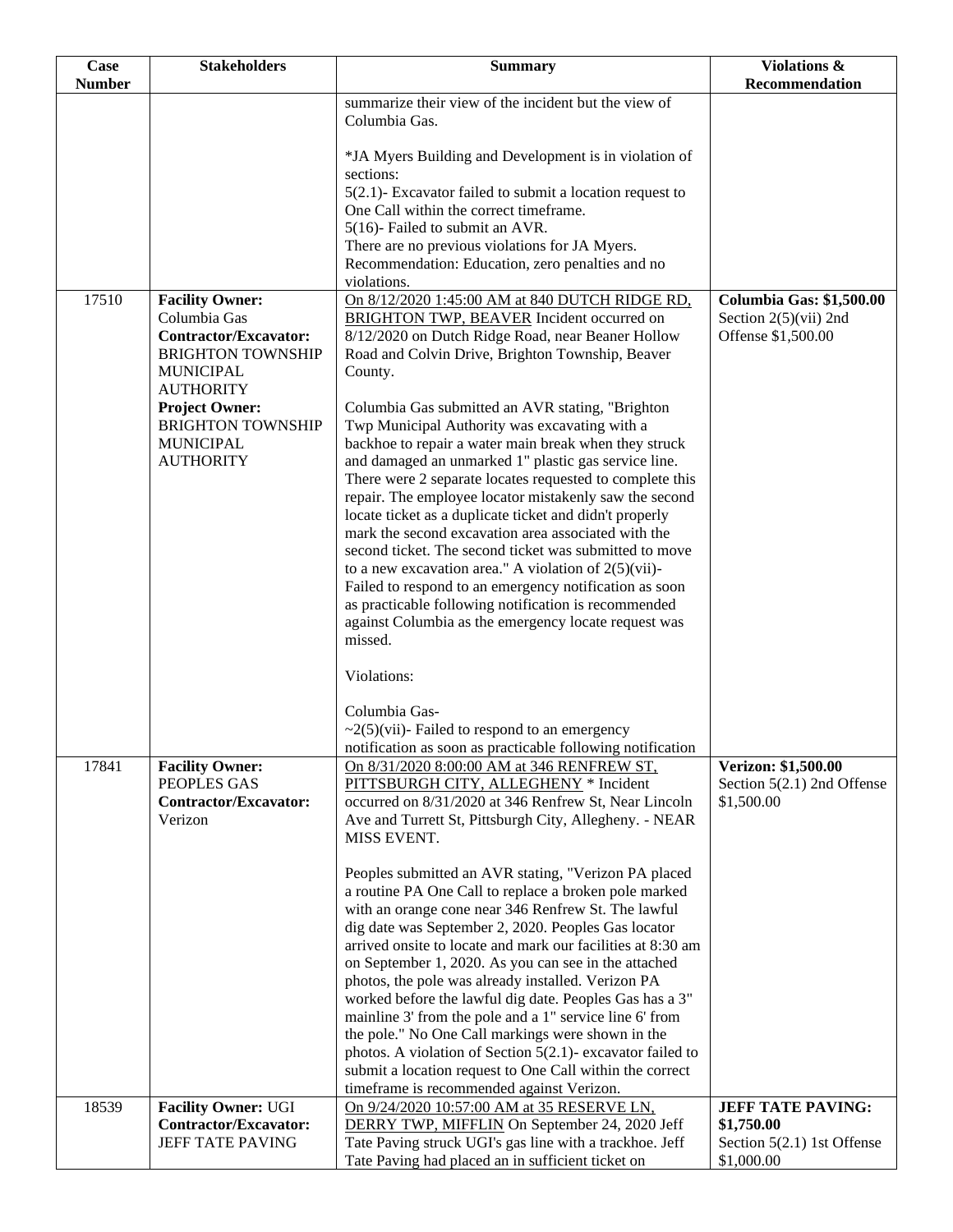| Case          | <b>Stakeholders</b>                                                                                                                    | <b>Summary</b>                                                                                                                                                                                                                                                                                                                                                                                                                                                                                                                                                                                                                                                                                                                                                                                                                                                                                                                                                                                                                                                                                                                                                                                                                                  | <b>Violations &amp;</b>                                                                      |
|---------------|----------------------------------------------------------------------------------------------------------------------------------------|-------------------------------------------------------------------------------------------------------------------------------------------------------------------------------------------------------------------------------------------------------------------------------------------------------------------------------------------------------------------------------------------------------------------------------------------------------------------------------------------------------------------------------------------------------------------------------------------------------------------------------------------------------------------------------------------------------------------------------------------------------------------------------------------------------------------------------------------------------------------------------------------------------------------------------------------------------------------------------------------------------------------------------------------------------------------------------------------------------------------------------------------------------------------------------------------------------------------------------------------------|----------------------------------------------------------------------------------------------|
| <b>Number</b> |                                                                                                                                        |                                                                                                                                                                                                                                                                                                                                                                                                                                                                                                                                                                                                                                                                                                                                                                                                                                                                                                                                                                                                                                                                                                                                                                                                                                                 | Recommendation                                                                               |
|               |                                                                                                                                        | September 24 at 10:28 AM with a start date of<br>September 24 at 8:30 am. This ticket calls out gas<br>companies in general because the caller stated that they<br>were informed that there were gas lines in the area. At<br>around 10:57 AM Tate Paving found one of those gas<br>lines with a backhoe. 911 was called.                                                                                                                                                                                                                                                                                                                                                                                                                                                                                                                                                                                                                                                                                                                                                                                                                                                                                                                       | Section 5(5) 1st Offense<br>\$500.00<br>Section 5(16) 1st Offense<br>\$250.00                |
|               |                                                                                                                                        | On January 25, 2021 DPI Locke sent an email AVR<br>request to Jeff Tate Plumbing also asking for contact<br>information for the project owner as there are several<br>businesses located at this job site. As of March 1, 2021<br>no AVR has been received and the excavator has not<br>contacted the investigator.                                                                                                                                                                                                                                                                                                                                                                                                                                                                                                                                                                                                                                                                                                                                                                                                                                                                                                                             |                                                                                              |
|               |                                                                                                                                        | Jeff Tate Paving is cited for failure to place a One Call<br>Ticket within the correct timeframe, failure to employ<br>prudent excavation techniques because a trackhoe was<br>being used when the excavator 's ticket shows that the<br>excavator was aware of gas lines in the area and only<br>waited two minutes after the ticket was placed to begin<br>working, failure to submit an AVR within 10 business<br>days of a line strike. I recommend mandatory excavator<br>training.                                                                                                                                                                                                                                                                                                                                                                                                                                                                                                                                                                                                                                                                                                                                                        |                                                                                              |
| 18947         | <b>Facility Owner: Penelec</b><br>Contractor/Excavator:<br><b>Sugar Hollow Water</b><br>Services, LLC<br><b>Project Owner: Penelec</b> | On 10/1/2020 1:20:00 PM at 30 VIRGINIA DR,<br>TUNKHANNOCK TWP, WYOMING ~Incident<br>occurred on 10/1/2020 at 30 Virginia Dr, near W Tioga<br>St, Tunkhannock Twp, Wyoming County.                                                                                                                                                                                                                                                                                                                                                                                                                                                                                                                                                                                                                                                                                                                                                                                                                                                                                                                                                                                                                                                               | <b>Sugar Hollow Water</b><br>Services, LLC: \$0.00<br>Section $5(2.1)$ 1st Offense<br>\$0.00 |
|               | <b>Other:</b> BKV Operating<br><b>LLC</b>                                                                                              | Penelec submitted a report stating, "On 10/1/20, Sugar<br>Hollow Water, Excavator contracted by PN, damaged<br>PN's underground facilities. USIC's investigation<br>determined that the excavator failed to expose the<br>marked facilities before digging with the track<br>excavator." A violation of $5(4)$ - failed to exercise due<br>care and employ prudent techniques is recommended<br>against Sugar Hollow Water Services, LLC for not<br>excavating prudently when there were marks on the<br>ground and a violation of $5(2.1)$ - excavator failed to<br>submit a location request to One Call within the correct<br>timeframe because an excavation ticket was not placed<br>by the excavator and they were working off of Penelec's<br>One Call ticket. Education is recommended in lieu of the<br>monetary penalties because the DPC has never seen this<br>entities prior to this case.<br>Violations:<br>*BKV Operating LLC-<br>$2(5)(v)$ -failed to respond to a One Call notification<br>#20202550843<br>*Sugar Hollow Water Services, LLC<br>$5(2.1)$ - excavator failed to submit a location request to<br>One Call within the correct timeframe.<br>$5(4)$ - failed to exercise due care and employ prudent<br>techniques | <b>BKV Operating LLC:</b><br>\$0.00<br>Section $2(5)(v)$ 1st Offense<br>\$0.00               |
| 20025         | <b>Facility Owner: UGI</b><br><b>Contractor/Excavator:</b>                                                                             | On 10/13/2020 6:02:00 PM at 469 Potter Game Club<br>Road, ROULETTE TWP, POTTER ~Incident occurred                                                                                                                                                                                                                                                                                                                                                                                                                                                                                                                                                                                                                                                                                                                                                                                                                                                                                                                                                                                                                                                                                                                                               | Homeowner: \$0.00<br>Section $5(2.1)$ 1st Offense                                            |
|               | Homeowner                                                                                                                              | on 10/13/2020 at 469 Potter Game Club Road, Roulette<br>Township, Potter County.                                                                                                                                                                                                                                                                                                                                                                                                                                                                                                                                                                                                                                                                                                                                                                                                                                                                                                                                                                                                                                                                                                                                                                | \$0.00                                                                                       |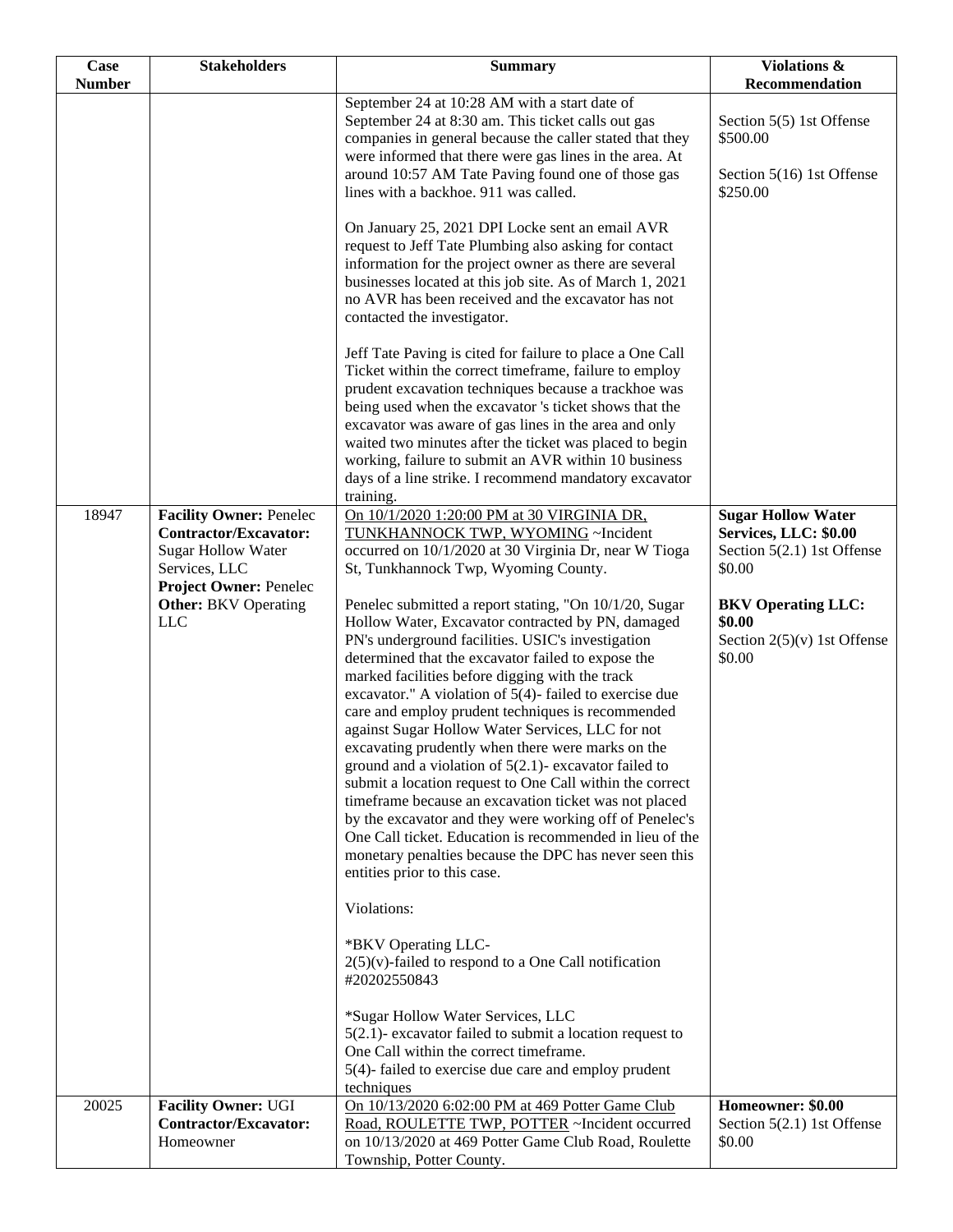| Case          | <b>Stakeholders</b>                                                                                                               | <b>Summary</b>                                                                                                                                                                                                                                                                                                                                                                                                                                                                                                                   | <b>Violations &amp;</b> |
|---------------|-----------------------------------------------------------------------------------------------------------------------------------|----------------------------------------------------------------------------------------------------------------------------------------------------------------------------------------------------------------------------------------------------------------------------------------------------------------------------------------------------------------------------------------------------------------------------------------------------------------------------------------------------------------------------------|-------------------------|
| <b>Number</b> |                                                                                                                                   |                                                                                                                                                                                                                                                                                                                                                                                                                                                                                                                                  | Recommendation          |
|               |                                                                                                                                   | **Homeowner has submitted a One Call Ticket in the<br>past, #20162082427, submitted on 7/26/2016.**                                                                                                                                                                                                                                                                                                                                                                                                                              |                         |
|               |                                                                                                                                   | UGI submitted an AVR stating, "While property owner<br>was moving trees and landscaping he struck and<br>damaged a 4" Steel Gas Main with a Bulldozer." A<br>violation of $5(2.1)$ - homeowner failed to submit a<br>location request to One Call within the correct timeframe                                                                                                                                                                                                                                                   |                         |
|               |                                                                                                                                   | is recommended against the HO with education in lieu of                                                                                                                                                                                                                                                                                                                                                                                                                                                                          |                         |
| 23668         | <b>Facility Owner: UGI</b><br>Contractor/Excavator:<br><b>James McGraw</b><br>(Homeowner)<br><b>Project Owner: Home</b><br>Owner  | the monetary penalties.<br>On 5/1/2021 10:00:00 AM at 2028 Delaware St,<br>DUNMORE BORO, LACKAWANNA Incident<br>occurred on 05/01/2021 at a residence at 2028 Delaware<br>St. Dunmore Borough, Lackawanna County PA.<br>AVR from UGI states that a Homeowner was hand<br>digging when they struck a gas line. Damage was up to<br>\$1000. This affected one customer. UGI states that there<br>is no violation and no charge to this homeowner. We<br>agree with this assessment. The customer did not violate<br><b>ACT 50.</b> |                         |
| 23669         | <b>Facility Owner: UGI</b><br>Contractor/Excavator:<br><b>Robert Coleman</b><br>(Homeowner)<br><b>Project Owner:</b><br>Homeowner | On 5/6/2021 10:00:00 AM at 224 S. Webster,<br>SCRANTON CITY, LACKAWANNA Incident<br>occurred on 5/06/2021 at 224 S. Webster in Scranton<br>City, Lackawanna County, PA.<br>AVR from UGI states that a Homeowner was hand<br>digging when they struck a gas line. Damage was up to<br>\$1000. This affected one customer. UGI states that there<br>is no violation and no charge to this homeowner. We<br>agree with this assessment. The customer did not violate<br>ACT 50.                                                     |                         |

## **Full Session**

| Case          | <b>Stakeholders</b>            | <b>Summary</b>                                               | <b>Violations &amp;</b>       |
|---------------|--------------------------------|--------------------------------------------------------------|-------------------------------|
| <b>Number</b> |                                |                                                              | <b>Recommendation</b>         |
| 8044          | Facility Owner: City of        | On 7/9/2019 7:00:00 AM at GLADYS AVE,                        | <b>City of Pittsburgh</b>     |
|               | Pittsburgh Department of       | PITTSBURGH CITY, ALLEGHENY 2/08/2022 DPC                     | <b>Department of Mobility</b> |
|               | Mobility and Infrastructure    | decision was to maintain all the violations and reduce the   | and Infrastructure:           |
|               | <b>Facility Owner: PA</b>      | penalties by 50% for PA American Water. A violation of       | \$1,750.00                    |
|               | American Water                 | $2(5)(v)$ - failing to respond to a routine One Call tickets | Section $2(5)(v)$ 1st Offense |
|               | <b>Facility Owner:</b>         | 20191580618, 20190924136, 20190924137,                       | \$250.00                      |
|               | Pittsburgh Water & Sewer       | 20191580617, and 20191842895 with a penalty of               |                               |
|               | <b>Facility Owner: Verizon</b> | \$750.00 is reduce to \$375.00 for each violation.           | Section $2(5)(v)$ 1st Offense |
|               | <b>PA</b>                      | Pittsburgh Department of Mobility and Infrastructure - A     | \$250.00                      |
|               | <b>Contractor/Excavator:</b>   | violation of $2(5)(v)$ -failing to respond to a routine One  |                               |
|               | <b>INFRASOURCE</b>             | Call tickets 20191580618, 20190791244, 20190924136,          | Section $2(5)(v)$ 1st Offense |
|               | <b>Project Owner:</b>          | 20190924137, 20191580617, 20190791245, and                   | \$250.00                      |
|               | <b>COLUMBIA GAS OF PA</b>      | 20191842895 penalty of \$500.00 is reduce to \$250.00        |                               |
|               |                                | for each violation.                                          | Section $2(5)(v)$ 1st Offense |
|               |                                | Pittsburgh Water and Sewer - Section 2.5(v) Late             | \$250.00                      |
|               |                                | response to routine One Call Ticket No. 20190791244          |                               |
|               |                                | and $20190791245 - 3$ rd offenses - \$750.00 are reduced     | Section $2(5)(v)$ 1st Offense |
|               |                                | to to \$375.00 per each violation.                           | \$250.00                      |
|               |                                |                                                              |                               |
|               |                                | PA American Water disputes all penalties.                    | Section $2(5)(v)$ 1st Offense |
|               |                                |                                                              | \$250.00                      |
|               |                                | ~Incident occurred on 7/9/2019 at GLADYS AVE, near           |                               |
|               |                                | CRANE AVE and a DEAD END, PITTSBURGH CITY,                   | Section $2(5)(v)$ 1st Offense |
|               |                                | ALLEGHENY COUNTY.                                            | \$250.00                      |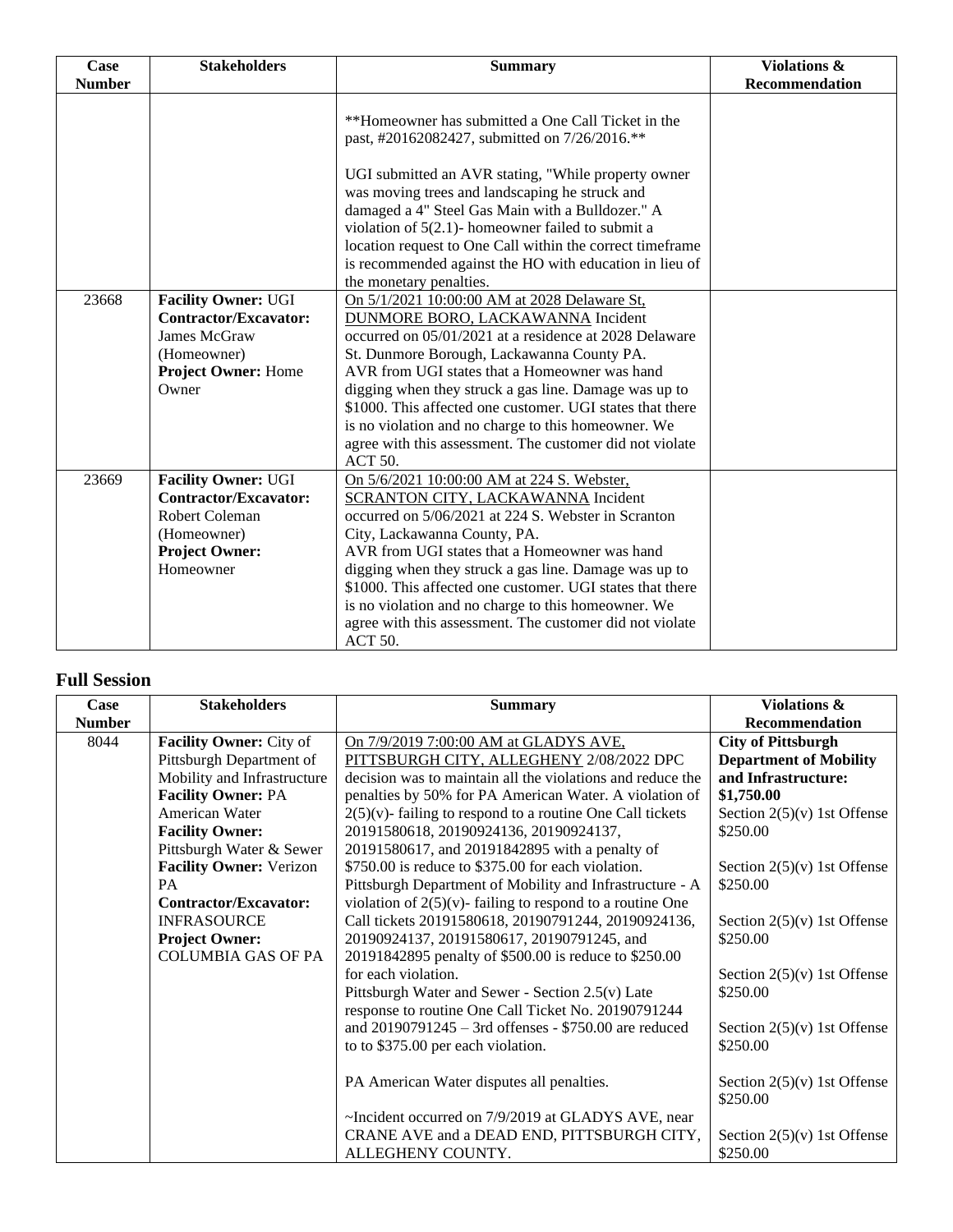| <b>Case</b>   | <b>Stakeholders</b> | <b>Summary</b>                                                                                                                                                                                                                                                                                                                                                                                                                                                                                      | Violations &                                                             |
|---------------|---------------------|-----------------------------------------------------------------------------------------------------------------------------------------------------------------------------------------------------------------------------------------------------------------------------------------------------------------------------------------------------------------------------------------------------------------------------------------------------------------------------------------------------|--------------------------------------------------------------------------|
| <b>Number</b> |                     |                                                                                                                                                                                                                                                                                                                                                                                                                                                                                                     | Recommendation                                                           |
|               |                     | ***** No Damage occurred                                                                                                                                                                                                                                                                                                                                                                                                                                                                            | <b>PA American Water:</b><br>\$1,875.00                                  |
|               |                     | *Older case-Pittsburgh City Department of Public<br>Works has passed the One Call responsibilities on to<br>Pittsburgh Department of Mobility and Infrastructure.                                                                                                                                                                                                                                                                                                                                   | Section $2(5)(v)$ 3rd offense<br>\$375.00                                |
|               |                     | On 3/14/2019 at 2:00 PM, Infrasource placed Complex<br>Project Ticket #20190732411 for all entities affected in                                                                                                                                                                                                                                                                                                                                                                                     | Section $2(5)(v)$ 3rd offense<br>\$375.00                                |
|               |                     | the upcoming Columbia Gas main and service<br>replacement excavation project to attend the Complex<br>Project Meeting on 3/19/2019 at 10:00 AM at 45                                                                                                                                                                                                                                                                                                                                                | Section $2(5)(v)$ 3rd offense<br>\$375.00                                |
|               |                     | Imperial Industrial Park Rd., Oakdale PA. This date was<br>prior to the DPC's determination of CP tickets; no<br>violations given. However, many One Call violations                                                                                                                                                                                                                                                                                                                                | Section $2(5)(v)$ 3rd offense<br>\$375.00                                |
|               |                     | occurred during this project as the CP notes taken during<br>the meeting showed the tickets would be standard<br>tickets.                                                                                                                                                                                                                                                                                                                                                                           | Section $2(5)(v)$ 3rd offense<br>\$375.00                                |
|               |                     | Routine Ticket #20191842896- Response due date was                                                                                                                                                                                                                                                                                                                                                                                                                                                  | Pittsburgh Water &<br>Sewer: \$750.00                                    |
|               |                     | 5/4/2019 to begin excavation on 5/5/2019 at 7:00 AM. A<br>renotification had to be placed for PA American Water<br>and Pittsburgh City Department of Public Works. PA                                                                                                                                                                                                                                                                                                                               | Section $2(5)(v)$ 3rd offense<br>\$375.00                                |
|               |                     | American responded "Field Marked" on 4/8/2019 at<br>18:26 and Pittsburgh City Department of Public Works<br>didn't respond.                                                                                                                                                                                                                                                                                                                                                                         | Section $2(5)(v)$ 3rd offense<br>\$375.00                                |
|               |                     | A renotify, #201918428961, was called in by Infrasource<br>stating, "Attn Pennsylvania American Water and<br>Pittsburgh City Department of Public Works you have<br>not yet responded. Please responded. ASAP." The One<br>Call indicated direct contact was not needed within a 2-<br>hour timeframe. No violations given per supervisor. PA<br>American responded "Field Marked" on 7/9/2019 at<br>17:37 and No Response was recorded in KARL from<br>Pittsburgh City Department of Public Works. | <b>Verizon PA: \$500.00</b><br>Section $2(5)(v)$ 1st Offense<br>\$500.00 |
|               |                     | Routine Ticket #20190924137- Response due date was<br>5/4/2019 to begin excavation on 5/5/2019 at 7:00 AM.<br>PA American Water responded "Field Marked" on<br>4/8/2019 at 18:26 and Pittsburgh City Department of<br>Public Works didn't respond.                                                                                                                                                                                                                                                  |                                                                          |
|               |                     | Routine Ticket #20191580618- Response due date was<br>$6/11/2019$ to begin excavation on $6/12/2019$ at 7:00 AM.<br>PA American Water responded "Field Marked" on<br>6/12/2019 at 15:16 and Pittsburgh City Department of<br>Public Works didn't respond.                                                                                                                                                                                                                                           |                                                                          |
|               |                     | Routine Ticket #20190791244- Response due date was<br>3/27/2019 to begin excavation on 3/28/2019 at 7:00 AM.<br>Verizon responded "Field Marked" on 3/29/2019 at 9:24,<br>Pittsburgh Water and Sewer responded "Field Marked"<br>3/28/2019 at 3/28/2019 at 10:40 and Pittsburgh City<br>Department of Public Works didn't respond.                                                                                                                                                                  |                                                                          |
|               |                     | Routine Ticket #20191842895- Response due date was<br>7/8/2019 for excavation to begin on 7/9/2019 at 7:00<br>AM. A renotification was placed for PA American<br>Water and Pittsburgh City Department of Public Works.                                                                                                                                                                                                                                                                              |                                                                          |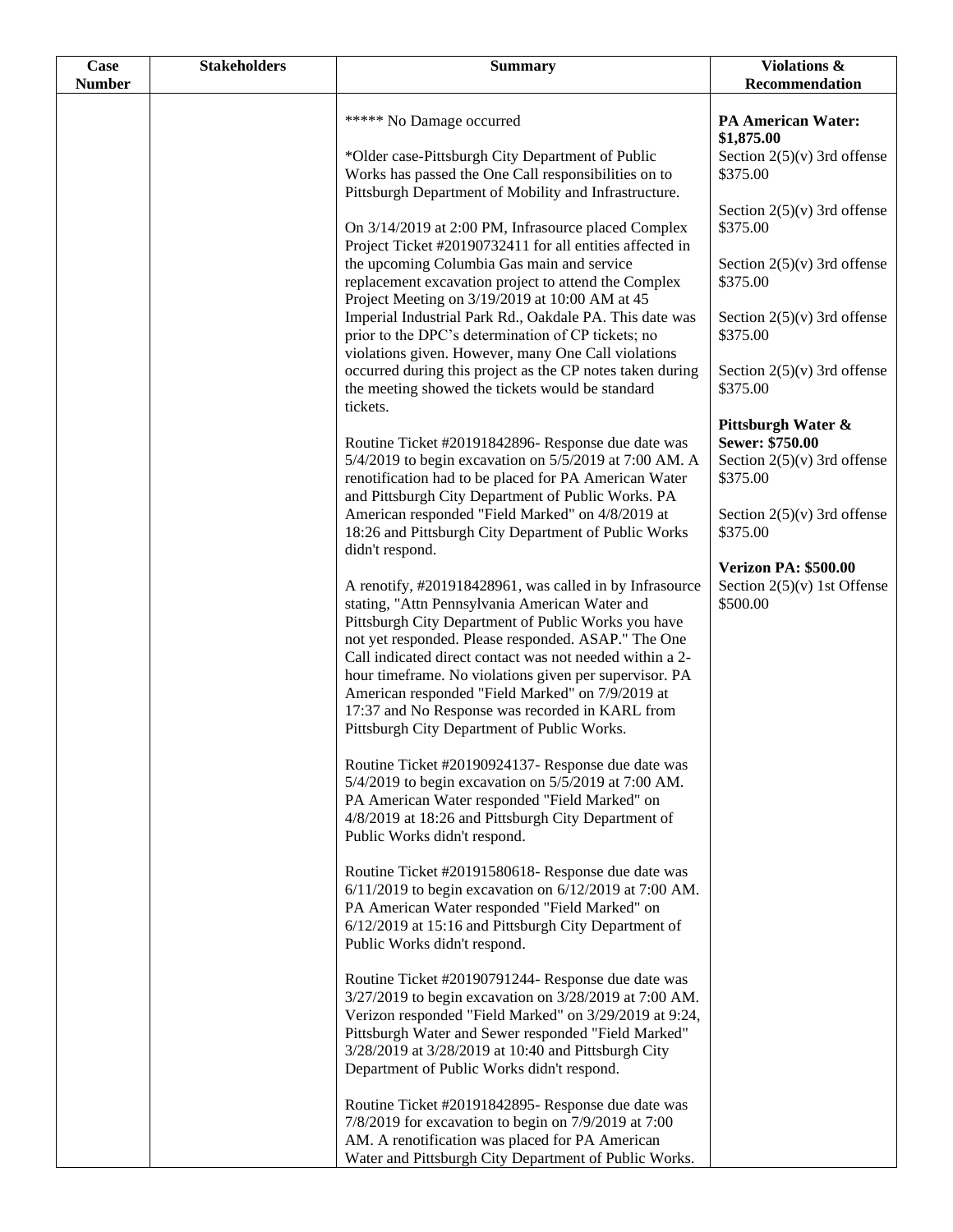| <b>Case</b>   | <b>Stakeholders</b> | <b>Summary</b>                                                                                                                                                                                                                                                                                                                                       | Violations &   |
|---------------|---------------------|------------------------------------------------------------------------------------------------------------------------------------------------------------------------------------------------------------------------------------------------------------------------------------------------------------------------------------------------------|----------------|
| <b>Number</b> |                     |                                                                                                                                                                                                                                                                                                                                                      | Recommendation |
|               |                     | PA American Water responded "Field Marked" on<br>4/8/2019 at 18:26 and Pittsburgh City Department of                                                                                                                                                                                                                                                 |                |
|               |                     | Public Works didn't respond.                                                                                                                                                                                                                                                                                                                         |                |
|               |                     | A renotify, #201918428951- Renotify stating, "Attn<br>Pennsylvania American Water and Pittsburgh City<br>Department of Public Works you have not yet                                                                                                                                                                                                 |                |
|               |                     | responded. Please responded. ASAP." The One Call<br>indicated direct contact was not needed within a 2-hour<br>timeframe. No violations given per supervisor. PA<br>American responded "Field Marked" on 7/9/2019 at<br>17:37 and No Response was recorded in KARL from<br>Pittsburgh City Department of Public Works.                               |                |
|               |                     | Routine Ticket #20191580617- Response due date was<br>$6/11/2019$ to begin excavation on $6/12/2019$ at 7:00 AM.<br>PA American Water responded "Field Marked" on<br>6/12/2019 at 15:16 and Pittsburgh City Department of<br>Public Works didn't respond.                                                                                            |                |
|               |                     | Routine Ticket #20190791245- Response due date was<br>3/27/2019 to begin excavation on 3/28/2019 at 7:00 AM.<br>Pittsburgh Water and Sewer responded "Field Marked"<br>3/28/2019 at 3/28/2019 at 10:41 and Pittsburgh City<br>Department of Public Works didn't respond.                                                                             |                |
|               |                     | Violations:<br>Ticket $#(s)$ :                                                                                                                                                                                                                                                                                                                       |                |
|               |                     | 20191842895-<br>A violation of $2(5)(v)$ - failing to respond to a routine<br>One Call ticket is recommended for Pittsburgh City<br>Department of Public Works.<br>A violation of $2(5)(v)$ late-failing to respond to a routine<br>One Call ticket within the required amount of time is<br>recommended for PA American Water.                      |                |
|               |                     | 20191580618-<br>A violation of $2(5)(v)$ - failing to respond to a routine<br>One Call ticket is recommended for Pittsburgh City<br>Department of Public Works.<br>A violation of $2(5)(v)$ late-failing to respond to a routine<br>One Call ticket within the required amount of time is<br>recommended for PA American Water.                      |                |
|               |                     | 20190924136-<br>A violation of $2(5)(v)$ - failing to respond to a routine<br>One Call ticket is recommended for Pittsburgh City<br>Department of Public Works.<br>A violation of $2(5)(v)$ late-failing to respond to a routine<br>One Call ticket within the required amount of time is<br>recommended for PA American Water.                      |                |
|               |                     | 20190791244-<br>A violation of $2(5)(v)$ - failing to respond to a routine<br>One Call ticket is recommended for Pittsburgh City<br>Department of Public Works and Verizon.<br>A violation of $2(5)(v)$ late-failing to respond to a routine<br>One Call ticket within the required amount of time is<br>recommended for Pittsburgh Water and Sewer. |                |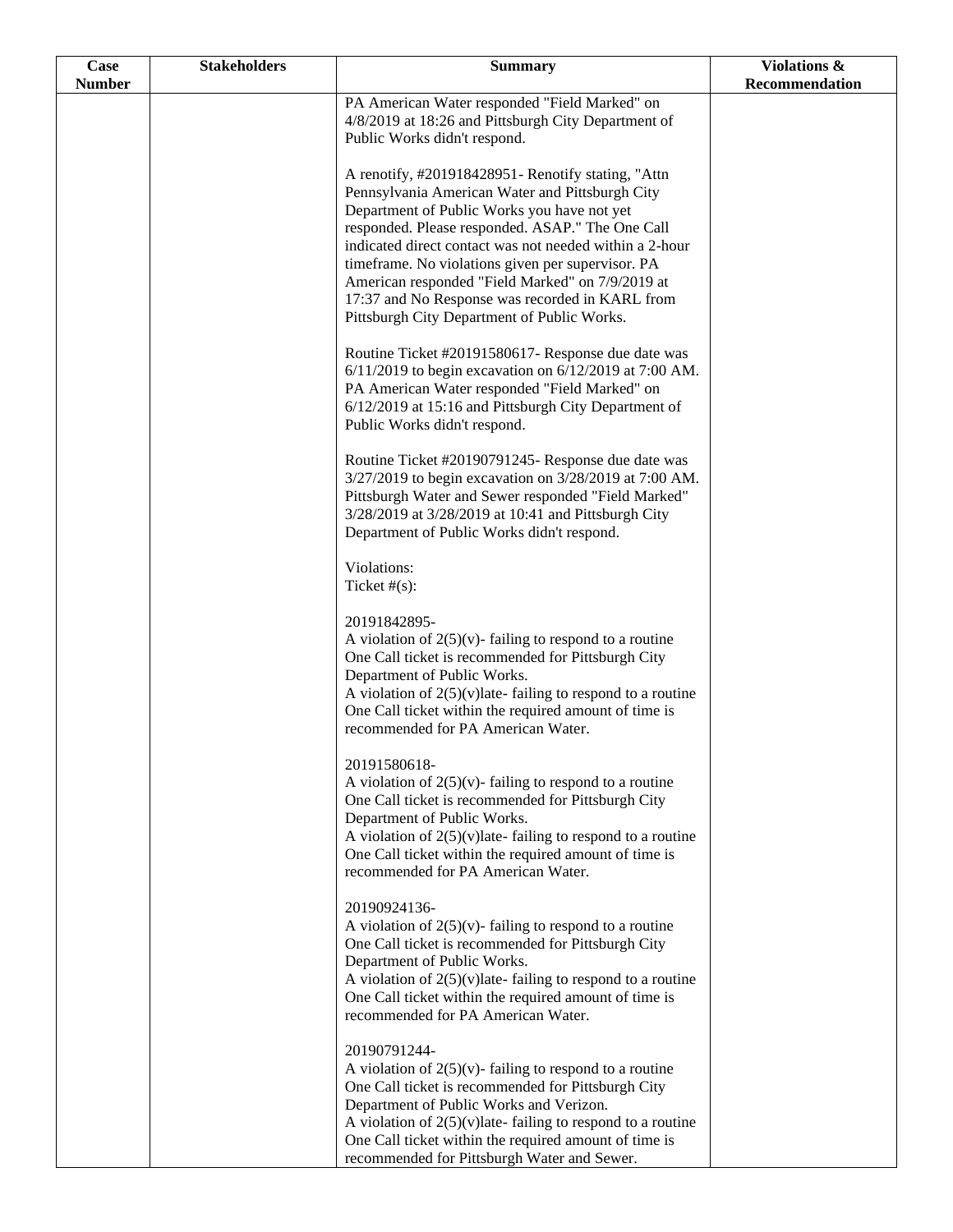| Case          | <b>Stakeholders</b>                                                                                                                           | <b>Summary</b>                                                                                                                                                                                                                                                                                                                                                                                                                                                                                                                                                                        | Violations &                                                                                                                                   |
|---------------|-----------------------------------------------------------------------------------------------------------------------------------------------|---------------------------------------------------------------------------------------------------------------------------------------------------------------------------------------------------------------------------------------------------------------------------------------------------------------------------------------------------------------------------------------------------------------------------------------------------------------------------------------------------------------------------------------------------------------------------------------|------------------------------------------------------------------------------------------------------------------------------------------------|
| <b>Number</b> |                                                                                                                                               |                                                                                                                                                                                                                                                                                                                                                                                                                                                                                                                                                                                       | Recommendation                                                                                                                                 |
|               |                                                                                                                                               | 20191580617-<br>A violation of $2(5)(v)$ - failing to respond to a routine<br>One Call ticket is recommended for Pittsburgh City<br>Department of Public Works.<br>A violation of $2(5)(v)$ late-failing to respond to a routine<br>One Call ticket within the required amount of time is<br>recommended for PA American Water.                                                                                                                                                                                                                                                       |                                                                                                                                                |
|               |                                                                                                                                               | 20190924137-<br>A violation of $2(5)(v)$ -failing to respond to a routine<br>One Call ticket is recommended for Pittsburgh City<br>Department of Public Works.<br>A violation of $2(5)(v)$ late-failing to respond to a routine<br>One Call ticket within the required amount of time is<br>recommended for PA American Water.<br>20190791245-<br>A violation of $2(5)(v)$ -failing to respond to a routine<br>One Call ticket is recommended for Pittsburgh City<br>Department of Public Works.                                                                                      |                                                                                                                                                |
|               |                                                                                                                                               | A violation of $2(5)(v)$ late-failing to respond to a routine<br>One Call ticket within the required amount of time is<br>recommended for Pittsburgh Water and Sewer.                                                                                                                                                                                                                                                                                                                                                                                                                 |                                                                                                                                                |
| 10913         | Facility Owner: Penelec /<br><b>First Energy</b><br><b>Contractor/Excavator:</b><br><b>BISON CONTRACTING</b>                                  | On 10/22/2019 2:00:00 PM at STEHLE LANE, PAINT<br>TWP, CLARION Tuesday, 2/8/22 DPC Meeting.<br>Rejection from NFG, rejecting violation $2(5)(v)$ -<br>Responding Late.                                                                                                                                                                                                                                                                                                                                                                                                                | <b>Penelec / First Energy:</b><br>\$750.00<br>Section 2(4) 1st Offense<br>\$250.00                                                             |
|               | <b>Project Owner:</b><br>PENNSYLVANIA<br><b>AMERICAN WATER</b><br>Designer: Kopko                                                             | Vote: Remove the penalty and violation.<br>**********<br>**Please note: Northeastern ITS LLC's violation is listed                                                                                                                                                                                                                                                                                                                                                                                                                                                                    | Section $2(5)(i)$ 1st Offense<br>\$500.00                                                                                                      |
|               | Engineering<br><b>Other:</b> Atlantic<br><b>Broadband</b><br><b>Other:</b> Corner Water                                                       | under ticket #20192953947- Correct violation but<br>incorrect ticket #. Correct # would be #20191420756<br>On 10/22/2019 Bison Contracting was working for PA                                                                                                                                                                                                                                                                                                                                                                                                                         | <b>Atlantic Broadband:</b><br>\$250.00<br>Section 2(4) 1st Offense<br>\$250.00                                                                 |
|               | Supply and Service<br>Corporation<br>Other: Gas City Oil and<br>Gas Corporation<br>Other: NFG<br><b>Other: Northeastern ITS</b><br><b>LLC</b> | American Water installing a new sewer main and<br>services on Stehle Lane, Paint Township, Clarion<br>County when they struck and damaged an unmarked<br>Penelec's underground secondary facility. Penelec<br>admitted in their AVR they were at fault because USIC<br>did not mark any underground facilities at this location<br>until the damage occurred. After the damage to the                                                                                                                                                                                                 | <b>Corner Water Supply</b><br>and Service Corporation:<br>\$0.00<br>Section $2(5)(v)$ 1st Offense<br>\$0.00                                    |
|               | <b>Other:</b> Verizon<br>Pennsylvania                                                                                                         | secondary line was reported, USIC field marked the line<br>for further excavation by Bison Contracting in the area.<br>A violation of $2(5)(i)$ - failing to locate lines within 18<br>inches horizontally of the outside wall of the line is<br>recommended against Penelec for failing to mark their<br>underground line.                                                                                                                                                                                                                                                           | Section 2(4) 1st Offense<br>\$0.00<br><b>Gas City Oil and Gas</b><br>Corporation: \$0.00<br>Section 2(4) 1st Offense                           |
|               |                                                                                                                                               | On 10/28/2020, an email was sent to Bison Contracting<br>requesting the sign-in sheet and CP notes from the<br>meeting to compare the sign-in sheet to the One Call<br>Complex Meeting Ticket. All Facility Owners attended<br>the meeting, or indicated they did not have facilities in<br>the area, except for Verizon Pennsylvania. A violation of<br>$2(5)$ (viii)-failing to participate in a preconstruction<br>meeting is recommended against Verizon Pennsylvania<br>for failing to attend the meeting, or indicating in the<br>KARL system they did not have any underground | \$0.00<br><b>NFG: \$0.00</b><br>Northeastern ITS LLC:<br>\$250.00<br>Section 2(4) 1st Offense<br>\$250.00<br>Verizon Pennsylvania:<br>\$750.00 |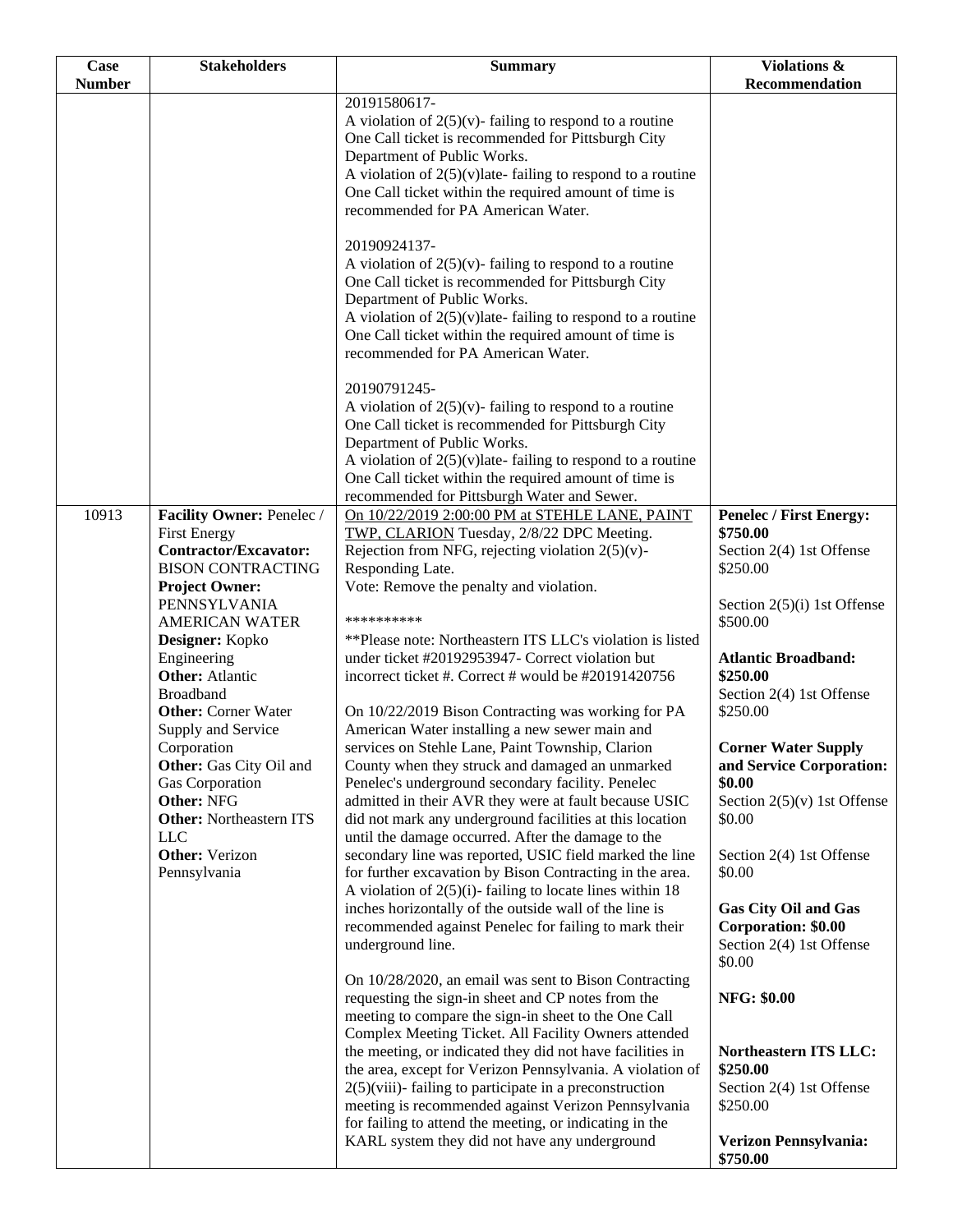| Case<br><b>Number</b> | <b>Stakeholders</b>                                                                                                   | <b>Summary</b>                                                                                                                                                                                                                                                                                                                                                                                                                                                                                                                                                                                      | <b>Violations &amp;</b><br>Recommendation                                                 |
|-----------------------|-----------------------------------------------------------------------------------------------------------------------|-----------------------------------------------------------------------------------------------------------------------------------------------------------------------------------------------------------------------------------------------------------------------------------------------------------------------------------------------------------------------------------------------------------------------------------------------------------------------------------------------------------------------------------------------------------------------------------------------------|-------------------------------------------------------------------------------------------|
|                       |                                                                                                                       | facilities in the area in which Bison Contracting was<br>planning to excavate.                                                                                                                                                                                                                                                                                                                                                                                                                                                                                                                      | Section 2(4) 1st Offense<br>\$250.00                                                      |
|                       |                                                                                                                       | Although NFG did respond to Routine Ticket<br>#20192740027 within the required amount of time, a<br>violation of Section of $2(5)(v)$ late-failing to respond to a<br>One Call notification within the required timeframe is<br>recommended because their last and final answer to this<br>ticket was on 10/7/2019 at 10:17 AM indicating<br>"Conflict-DCTF" and a final response was never posted<br>in the KARL system. A violation of Section $2(5)(v)$ late<br>is also recommended for Corner Water Supply and<br>Service Corporation because they did not respond until<br>10/7/2019 19:28 PM. | Section $2(5)(viii)$ 1st<br>Offense \$500.00                                              |
|                       |                                                                                                                       | A violation of $2(4)$ - failing to respond to a Designer's<br>request within 10 business days is recommended for the<br>following facility owners for not responding to the<br>request or failing to respond within the allowed 10 day<br>timeframe: Penelec, Northeastern ITS LLC, Corner<br>Water Supply and Service Corporation, Gas City Oil and<br>Gas Corporation, Atlantic Broadband and Verizon<br>Pennsylvania                                                                                                                                                                             |                                                                                           |
| 14411                 | <b>Facility Owner: UGI</b><br>Utilities Inc.<br>Contractor/Excavator:<br>C&S Concrete Inc<br>Contractor/Excavator:    | On 4/22/2020 11:23:00 AM at Tibor Lane & Alexandra<br>Lane, LOWER PAXTON TWP, DAUPHIN 2/8/2022<br>DPC meeting voted to accept all staff recommendations.<br>The DPC voted on this case in an omnibus session on<br>$2/9/2021$ This case was heard on $10/5/2021$ and the DPC                                                                                                                                                                                                                                                                                                                        | <b>UGI Utilities Inc.:</b><br>\$500.00<br>Section 2(4) 1st Offense<br>\$250.00            |
|                       | <b>Empire Masonry</b><br><b>Contractor/Excavator:</b><br>Triple Crown Corp                                            | voted on all fines except those assessed to Lower Paxton<br>Township Authority ONLY Other - Lower Paxton<br>Township Authority                                                                                                                                                                                                                                                                                                                                                                                                                                                                      | Section $2(5)(v)$ 1st Offense<br>\$250.00                                                 |
|                       | <b>Project Owner: Triple</b><br>Crown Corp<br>Designer: R.J. FISHER<br><b>AND ASSOCIATES</b><br><b>Other: COMCAST</b> | Lower Paxton Township Authority returning, DPC had<br>tabled the investigation until address information was<br>updated.                                                                                                                                                                                                                                                                                                                                                                                                                                                                            | <b>Empire Masonry:</b><br>\$1,250.00<br>Section 5(2.1) 1st Offense<br>\$1,000.00          |
|                       | <b>Other:</b> Lower Paxton<br>Township<br><b>Other: LOWER</b>                                                         | 10/07/2021 DPC pre discussion meeting:<br>UGI: Ticket 20201131335 - Remove violation and<br>penalty for Section $2(5)(v)$ . Keep violation Section 2(4)                                                                                                                                                                                                                                                                                                                                                                                                                                             | Section 5(16) 1st Offense<br>\$250.00                                                     |
|                       | PAXTON TOWNSHIP<br><b>AUTHORITY</b><br>Other: PPL                                                                     | as is.<br>Lower Paxton Township Authority. Table until future<br>investigation as presented. The contact and address                                                                                                                                                                                                                                                                                                                                                                                                                                                                                | <b>Triple Crown Corp:</b><br>\$500.00<br>Section 6.1(7) 1st Offense                       |
|                       | <b>Other:</b> Verizon<br><b>Other: ZAYO Bandwidth</b>                                                                 | information was incorrect, but has been verified and<br>updated.<br>Empire Masonry: NO SHOW - Keep violation and<br>penalty $5(2.1)$ and $5(16)$ .                                                                                                                                                                                                                                                                                                                                                                                                                                                  | \$0.00<br>Section 6.1(3) 1st Offense<br>\$500.00                                          |
|                       |                                                                                                                       | Triple Crown: Keep violation remove penalty 6.1(7),<br>Keep violation and penalty for Section 6.3 and remove<br>violation and penalty Section 6.1(1).                                                                                                                                                                                                                                                                                                                                                                                                                                               | <b>R.J. FISHER AND</b><br><b>ASSOCIATES: \$0.00</b><br>Section 4(2) 1st Offense<br>\$0.00 |
|                       |                                                                                                                       | Incident occurred on 4/22/2020 at 11:23am Empire<br>Masonry was working on a Complex Project for Triple<br>Crown Corp, grading with a loader on Tibor and<br>Alexandria Ln. in Lower Paxton, Dauphin Co. Alleged<br>Violation Report reads that excavator did not place an                                                                                                                                                                                                                                                                                                                          | <b>COMCAST: \$500.00</b><br>Section $2(5)(v)$ 1st Offense<br>\$250.00                     |
|                       |                                                                                                                       | One Call ticket for this work.<br>*No Damage                                                                                                                                                                                                                                                                                                                                                                                                                                                                                                                                                        | Section $2(5)(v)$ 1st Offense<br>\$250.00                                                 |
|                       |                                                                                                                       |                                                                                                                                                                                                                                                                                                                                                                                                                                                                                                                                                                                                     | <b>Lower Paxton Township:</b>                                                             |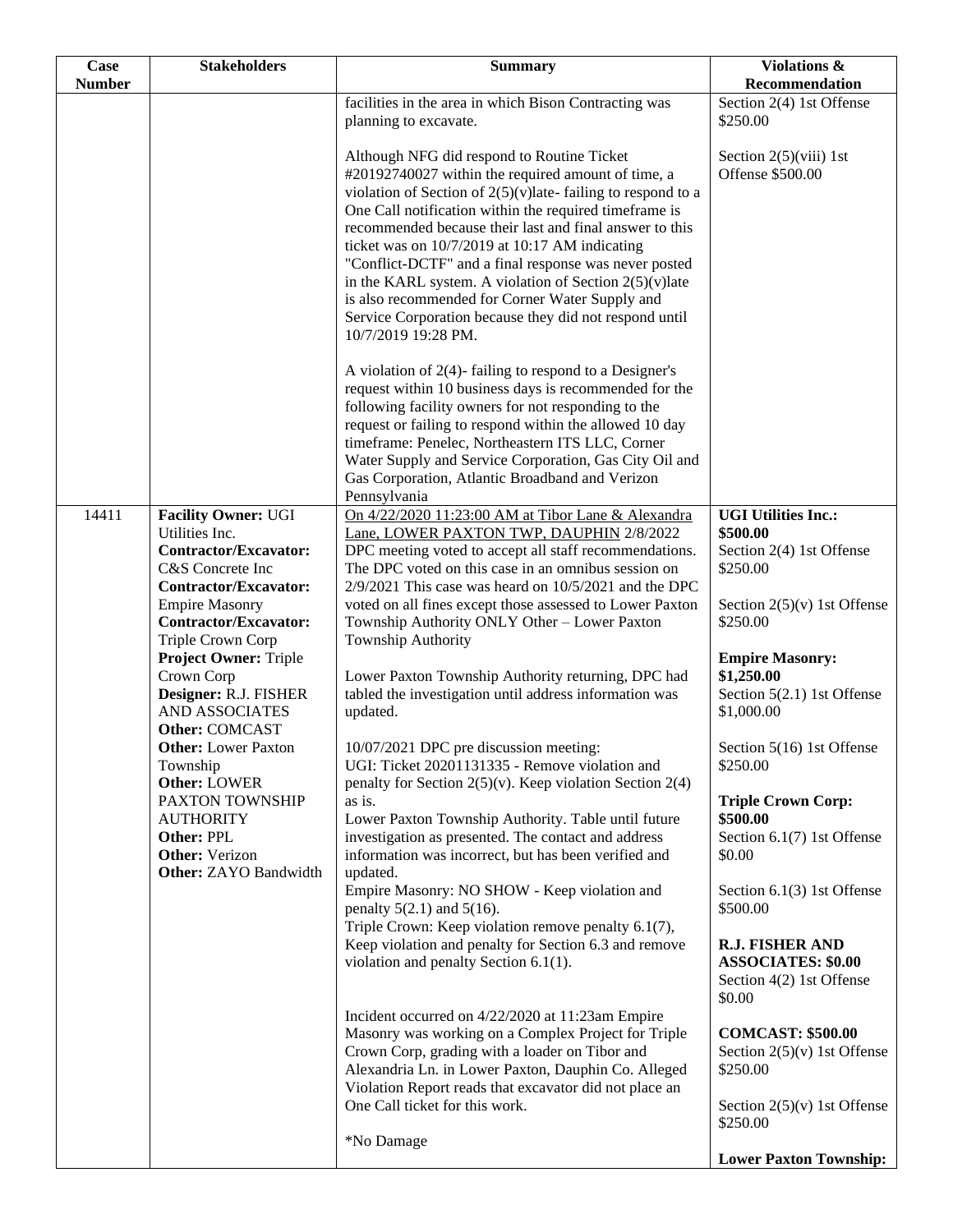| Case          | <b>Stakeholders</b> | <b>Summary</b>                                                                                             | Violations &                                   |
|---------------|---------------------|------------------------------------------------------------------------------------------------------------|------------------------------------------------|
| <b>Number</b> |                     |                                                                                                            | Recommendation                                 |
|               |                     | Disagrees: Empire Masonry is disputing the violation of                                                    | \$0.00                                         |
|               |                     | striking a line and listed Section $5(16)$ which is Failed to                                              | Section $2(5)(v)$ 1st Offense                  |
|               |                     | submit an Alleged Violation Report (AVR). On                                                               | \$0.00                                         |
|               |                     | 12/23/2020 DPI Maki spoke with Representative from<br>Empire Masonry and explained why an AVR is needed.   | <b>LOWER PAXTON</b>                            |
|               |                     | A follow-up e-mail with an AVR request letter attached                                                     | <b>TOWNSHIP</b>                                |
|               |                     | was mailed later that day.                                                                                 | <b>AUTHORITY: \$0.00</b>                       |
|               |                     | Disagrees: Triple Crown Corporation email from                                                             | Section $2(5)(v)$ 1st Offense                  |
|               |                     | $2/26/2021$ states that Violations 6.1(7), 6.1(3) and 6.1(1)                                               | \$0.00                                         |
|               |                     | are inaccurate and improperly applied to Triple Crown                                                      |                                                |
|               |                     | Corporation.                                                                                               | Section $2(5)(v)$ 1st Offense                  |
|               |                     | Triple Crown Corp is listed on the maps, tickets and the                                                   | \$0.00                                         |
|               |                     | AVR's as both the excavator and project owner.                                                             |                                                |
|               |                     | The first AVR request letter was sent on 12/23/2020                                                        | Section $2(5)(v)$ 1st Offense                  |
|               |                     | with a brief description of the incident. An emailed                                                       | \$0.00                                         |
|               |                     | response was received on 12/29/2020 with a response                                                        |                                                |
|               |                     | letter attached asking for evidence and documentation of                                                   | PPL: \$250.00<br>Section $2(5)(v)$ 1st Offense |
|               |                     | the matter – See Triple Crown Response letter.<br>12/29/2020 DPI asked for an AVR in an email for the      | \$250.00                                       |
|               |                     | second time. A sign in sheet for the complex project                                                       |                                                |
|               |                     | meeting was also requested at this time. On the same                                                       | Verizon: \$2,500.00                            |
|               |                     | day, for the third time, an email was sent explaining why                                                  | Section $2(5)(vii)$                            |
|               |                     | an AVR is needed from Triple Crown Corp. with an                                                           | Subsequent \$2,500.00                          |
|               |                     | explanation about the need for an AVR from Triple                                                          |                                                |
|               |                     | Crown.                                                                                                     | <b>ZAYO Bandwidth:</b>                         |
|               |                     | Omnibus session was on 2/9/2021. AVR was submitted                                                         | \$500.00                                       |
|               |                     | on 2/08/2021. Triple Crown listed themselves as the                                                        | Section $2(5)(v)$ 1st Offense                  |
|               |                     | General Contractor, not representing any other company.                                                    | \$250.00                                       |
|               |                     | No with information was provided in AVR. There was                                                         |                                                |
|               |                     | no information given as to who the different project<br>owner may be, what kind of SUE was used or who the | Section $2(5)(v)$ 1st Offense<br>\$250.00      |
|               |                     | designer is. There are no tickets found or listed.                                                         |                                                |
|               |                     | Disagrees: Lower Paxton Township Authority states that                                                     |                                                |
|               |                     | the sewer system referenced in the notice is not owned                                                     |                                                |
|               |                     | by the Authority or the township, therefore not required                                                   |                                                |
|               |                     | to mark these facilities. This sewer system is within the                                                  |                                                |
|               |                     | Blue Ridge Village development and is part of a                                                            |                                                |
|               |                     | developer installed sewer extension. The sewer system is                                                   |                                                |
|               |                     | not owned by the Authority until all the specification                                                     |                                                |
|               |                     | requirements are met and the proper legal documents are                                                    |                                                |
|               |                     | submitted for the Authority Board to accept the<br>dedication of the sewer system to the Authority system. |                                                |
|               |                     | It is my understanding that the developer is in process of                                                 |                                                |
|               |                     | preparing the dedication documents but at the time of the                                                  |                                                |
|               |                     | one call tickets in January and April 2020 the Authority                                                   |                                                |
|               |                     | did not own the system. There are three $2(5)(v)$                                                          |                                                |
|               |                     | violations. There are no penalties applied. Training was                                                   |                                                |
|               |                     | recommended.                                                                                               |                                                |
|               |                     | DPI requests that the $2(5)(v)$ violation be removed for                                                   |                                                |
|               |                     | Lower Paxton Township Authority. The violation was<br>entered incorrectly.                                 |                                                |
|               |                     | Disagrees: UGI Ticket 20201131335 is an emergency                                                          |                                                |
|               |                     | ticket. UGI UTL Damages did not respond, but UGI                                                           |                                                |
|               |                     | Harrisburg did respond timely. DPI requests the removal                                                    |                                                |
|               |                     | of violation.                                                                                              |                                                |
|               |                     | *Ticket 20193571431 was erroneously entered as a                                                           |                                                |
|               |                     | design ticket violation, but ticket is requesting a meeting                                                |                                                |
|               |                     | on Dec 26, 2019. UGI did not respond until 12/30/2019                                                      |                                                |
|               |                     | that they will attend the meeting. DPI is requesting the                                                   |                                                |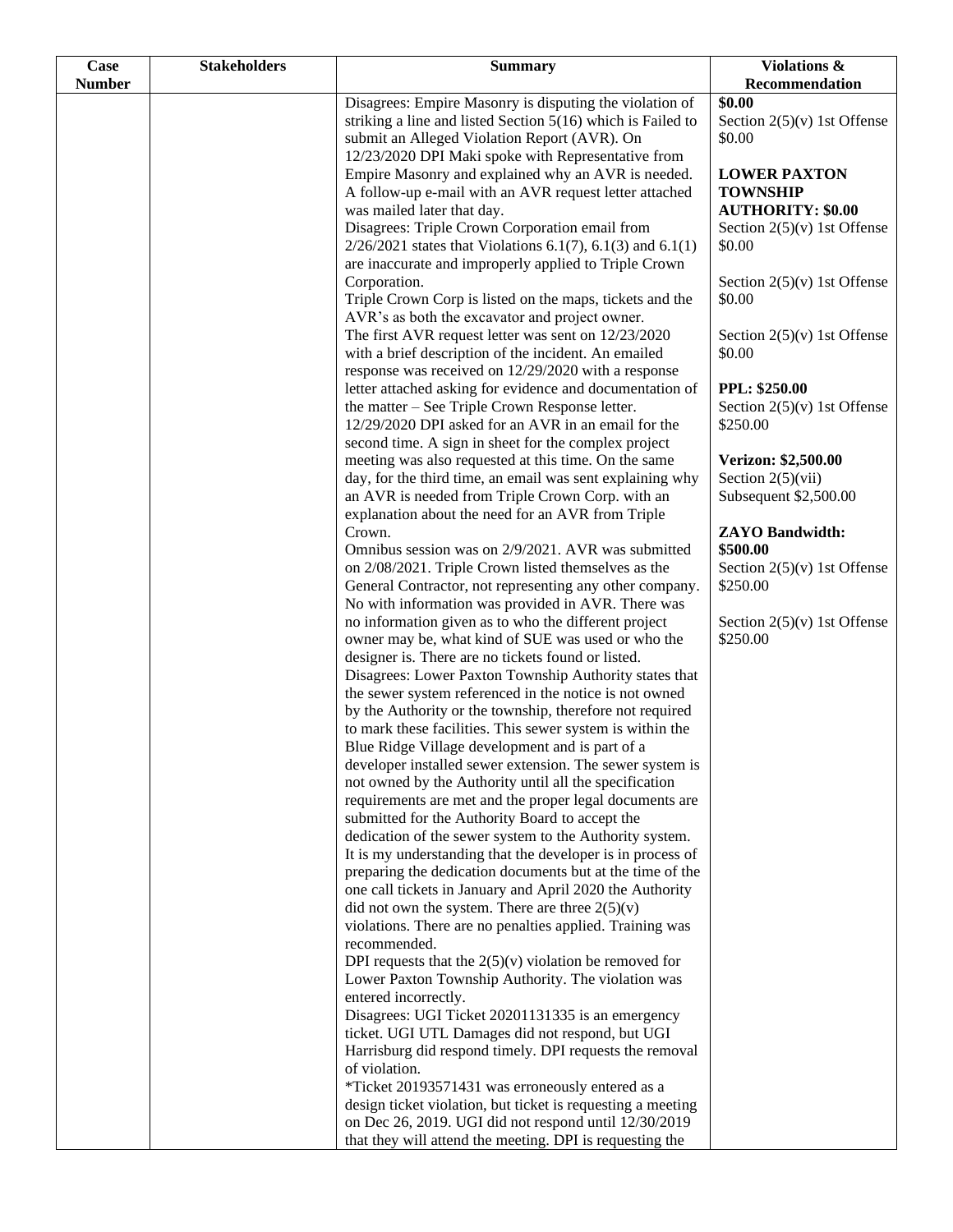| Case          | <b>Stakeholders</b> | <b>Summary</b>                                                                                                        | Violations &   |
|---------------|---------------------|-----------------------------------------------------------------------------------------------------------------------|----------------|
| <b>Number</b> |                     |                                                                                                                       | Recommendation |
|               |                     | violation 2(4) to be changed to $2(5)(v)$ and to keep the                                                             |                |
|               |                     | penalty of \$250.                                                                                                     |                |
|               |                     | Ticket #20200061448. UGI accepts remedial action.                                                                     |                |
|               |                     | AVR's requested on Dec 23, 2020 from designer-                                                                        |                |
|               |                     | R.J.Fisher Engineering, excavator and project owner-<br>Triple Crown Corporation, and excavator - Empire              |                |
|               |                     | Masonry.                                                                                                              |                |
|               |                     | R.J. Fisher sent in AVR. There is no final design ticket                                                              |                |
|               |                     | submitted through one call. This is a violation of Section                                                            |                |
|               |                     | 4(2). No Penalty applied but Training is recommended.                                                                 |                |
|               |                     | No AVR received from excavator Empire Masonry. This                                                                   |                |
|               |                     | is a violation of Section $5(16)$ and penalty applied.                                                                |                |
|               |                     | No AVR requested from Excavator C&S Concrete since                                                                    |                |
|               |                     | their project was putting in the sidewalks. This was                                                                  |                |
|               |                     | completed by January 2020.                                                                                            |                |
|               |                     | AVR form Triple Crown Corp. was received the day                                                                      |                |
|               |                     | after the Omnibus Vote. This is a Violation of Section                                                                |                |
|               |                     | 6.1 (7) and no penalty is applied.                                                                                    |                |
|               |                     | Emergency Ticket 20201131335                                                                                          |                |
|               |                     | Verizon never responded. This is a subsequent violation<br>of Section 2(vii) and penalty applied. Lower Paxton        |                |
|               |                     | Township replied a day late to this emergency ticket.                                                                 |                |
|               |                     | Violation $2(5)(v)$ with penalty applied.                                                                             |                |
|               |                     | UGI first responded field marked, then almost two hours                                                               |                |
|               |                     | later had two interim responses. There was never a final                                                              |                |
|               |                     | response to either of those interim responses. Violation                                                              |                |
|               |                     | $2(5)(v)$ and penalty is applied.                                                                                     |                |
|               |                     | Lower Paxton Township had a late response. Training in                                                                |                |
|               |                     | lieu of a penalty is recommended.                                                                                     |                |
|               |                     | Ticket 20193571431 Triple Crown Concrete - excavator                                                                  |                |
|               |                     | requested a meeting. DPI Maki requested a sign in sheet                                                               |                |
|               |                     | from Triple Crown Corporation. Triple Crown Corp                                                                      |                |
|               |                     | wrote emails back and forth explaining why they did not<br>need to submit an AVR and that I need to prove that        |                |
|               |                     | there was a violation first. They never submitted an                                                                  |                |
|               |                     | AVR, nor cooperated with any information for this case.                                                               |                |
|               |                     | This is a violation of Section $6.1(7)$ Penalty is applied as                                                         |                |
|               |                     | the Project Owner. Training is recommended.                                                                           |                |
|               |                     | UGI responded with an interim response, that they will                                                                |                |
|               |                     | attend meeting, four days after the meeting was held.                                                                 |                |
|               |                     | This is a violation of section $2(4)$ and penalty applied.                                                            |                |
|               |                     | Verification received that USIC was representing PPL at                                                               |                |
|               |                     | the meeting. Sign in sheet and GPS verification                                                                       |                |
|               |                     | submitted.                                                                                                            |                |
|               |                     | ZAYO Bandwidth had a late response, which is a                                                                        |                |
|               |                     | violation of Section $2(5)(v)$ penalty applied.<br>Comcast Communications had a late response. This is                |                |
|               |                     | offence of Violation of Section $2(5)(v)$ penalty applied.                                                            |                |
|               |                     | Ticket 20200101480 had a late response from Lower                                                                     |                |
|               |                     | Paxton Township Authority. This is a violation of                                                                     |                |
|               |                     | Section $2(5)(v)$ Training in lieu of fine recommended.                                                               |                |
|               |                     | Ticket 2020010450 had one late response from Lower                                                                    |                |
|               |                     | Paxton Township Authority. This is a violation of                                                                     |                |
|               |                     | Section $2(5)(v)$ . The responses are done at the end of the                                                          |                |
|               |                     | day on the day of the dig. Training in lieu of penalty is                                                             |                |
|               |                     | recommended.                                                                                                          |                |
|               |                     | Ticket 20200061448 Lower Paxton Twp Authority,                                                                        |                |
|               |                     | Zayo Bandwidth, PPL Utilities, Comcast                                                                                |                |
|               |                     | Communication, and UGI all responded after the lawful<br>dig time. Violation of Section $(5)(v)$ . Penalty is applied |                |
|               |                     |                                                                                                                       |                |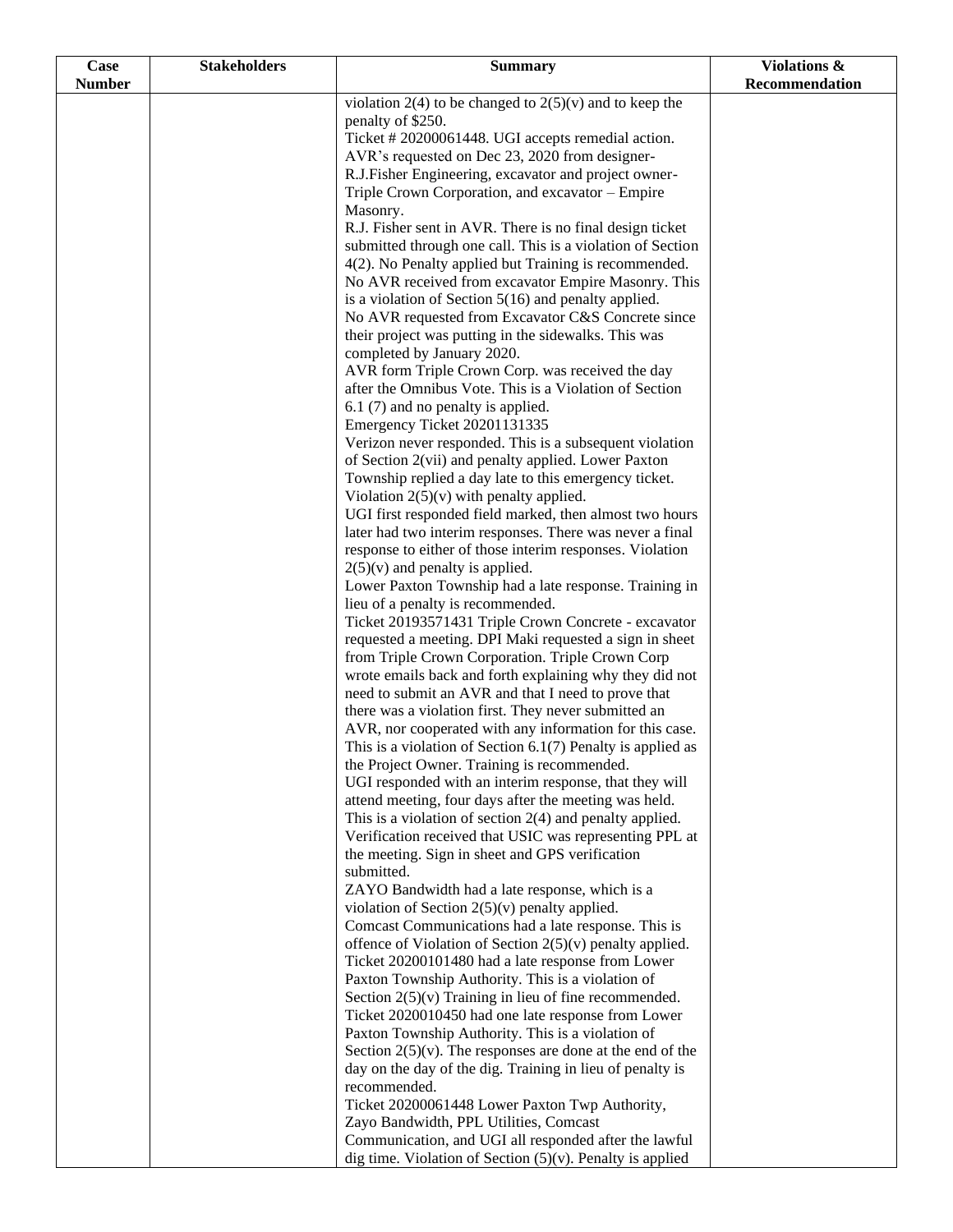| <b>Case</b>   | <b>Stakeholders</b>                             | <b>Summary</b>                                                                                                       | Violations &                                     |
|---------------|-------------------------------------------------|----------------------------------------------------------------------------------------------------------------------|--------------------------------------------------|
| <b>Number</b> |                                                 |                                                                                                                      | <b>Recommendation</b>                            |
|               |                                                 | to Zayo Bandwidth, PPL Utilities, Comcast                                                                            |                                                  |
|               |                                                 | Communication and UGI. This is a first violation for<br>Lower Paxton Authority. Training in lieu of fine is          |                                                  |
|               |                                                 | recommended.                                                                                                         |                                                  |
|               |                                                 | Ticket 20173382748 was submitted to show preliminary                                                                 |                                                  |
|               |                                                 | design with One call telephone number and serial                                                                     |                                                  |
|               |                                                 | number. This is prior to July 2019 changes in the DPC.                                                               |                                                  |
|               |                                                 | No response violations were considered due to the age of                                                             |                                                  |
|               |                                                 | the ticket. A There was no final design ticket found. This                                                           |                                                  |
|               |                                                 | is a violation of 6.1(3) Triple Crown Corp released a                                                                |                                                  |
|               |                                                 | project to bid or construction before the final design was                                                           |                                                  |
|               |                                                 | complete.                                                                                                            |                                                  |
| 15476         | <b>Facility Owner: PECO</b>                     | On 6/2/2020 10:00:00 AM at 788 DEKALB PIKE,                                                                          | A PIAZZA NURSERY &                               |
|               | <b>ENERGY</b><br><b>Contractor/Excavator: A</b> | WHITPAIN TWP, MONTGOMERY On February 8,<br>2022 the DPC voted to uphold all violations and                           | <b>LANDSCAPE</b><br><b>SOLUTIONS: \$1,250.00</b> |
|               | PIAZZA NURSERY &                                | penalties as written. A Piazza Landscaping did not show                                                              | Section $5(2.1)$ 1st Offense                     |
|               | <b>LANDSCAPE</b>                                | to the meeting.                                                                                                      | \$0.00                                           |
|               | <b>SOLUTIONS</b>                                |                                                                                                                      |                                                  |
|               |                                                 | A Piazza Landscaping disputed their penalties.                                                                       | Section 5(16) 1st Offense<br>\$250.00            |
|               |                                                 | On June 2, 2020 A Piazza Nursery and Landscaping was                                                                 |                                                  |
|               |                                                 | installing large bushes at 788 Dekalb, Whitpain                                                                      | Section 5(21) 1st Offense                        |
|               |                                                 | Township, where they struck the customer's 1/2-inch                                                                  | \$0.00                                           |
|               |                                                 | plastic gas service line. This landscaper had no One -                                                               |                                                  |
|               |                                                 | Call Ticket, has no history of having ever placed any                                                                | Section 5(8) 1st Offense                         |
|               |                                                 | One-Call Ticket, and was excavating directly in front of<br>the gas meter. The strike was called in by the customer  | \$1,000.00                                       |
|               |                                                 | who was having trouble with their gas service and                                                                    |                                                  |
|               |                                                 | smelled gas in the yard.                                                                                             |                                                  |
|               |                                                 | On August 24, 2020, DPI Andrade-Locke sent the                                                                       |                                                  |
|               |                                                 | excavator a courtesy AVR letter. Excavator responded                                                                 |                                                  |
|               |                                                 | on 8/26/20 that he was not excavating, just planting                                                                 |                                                  |
|               |                                                 | arborvitae and said he smelled gas. He does not want to                                                              |                                                  |
|               |                                                 | do an AVR because he feels he did not strike the line                                                                |                                                  |
|               |                                                 | and he claims that he placed the call about smelling gas,                                                            |                                                  |
|               |                                                 | not the homeowner. The excavator was informed that                                                                   |                                                  |
|               |                                                 | planting bushes and driving stakes into the ground to<br>support said bushes is excavation as defined by Act 50,     |                                                  |
|               |                                                 | and requires a One Call Ticket. The excavator then                                                                   |                                                  |
|               |                                                 | stated that he was not near the gas meter, however PECO                                                              |                                                  |
|               |                                                 | has provided four photographs showing the meter and                                                                  |                                                  |
|               |                                                 | they show that the damage was directly under the bushes                                                              |                                                  |
|               |                                                 | that were planted near the meter. A Piazza then stated                                                               |                                                  |
|               |                                                 | that that there were "other excavators" digging in exactly                                                           |                                                  |
|               |                                                 | this spot near the meter. They were warned that they                                                                 |                                                  |
|               |                                                 | were responsible to file an AVR because of the lack of                                                               |                                                  |
|               |                                                 | One Call Ticket, even if they do not believe that they                                                               |                                                  |
|               |                                                 | caused the strike. As of September 21, 2020, the                                                                     |                                                  |
|               |                                                 | excavator has not submitted an AVR.                                                                                  |                                                  |
|               |                                                 | A. Piazza Nursery and Landscaping is cited for failing to                                                            |                                                  |
|               |                                                 | place a One Call Ticket, failing to excavate prudently                                                               |                                                  |
|               |                                                 | since they were digging in front of the gas meter, failing                                                           |                                                  |
|               |                                                 | to submit an AVR within 10 business days, failure to call                                                            |                                                  |
|               |                                                 | 911 when gas is leaking, and failure to be a member of                                                               |                                                  |
|               |                                                 | PA One Call since there is no record of their having ever                                                            |                                                  |
|               |                                                 | placed a ticket. The penalties for failure to submit an                                                              |                                                  |
|               |                                                 | AVR and failure to call 911 have been left at 100%, the                                                              |                                                  |
|               |                                                 | penalty for failing to excavate prudently and failure to<br>place a 1 call ticket, and failure to be a member of One |                                                  |
|               |                                                 |                                                                                                                      |                                                  |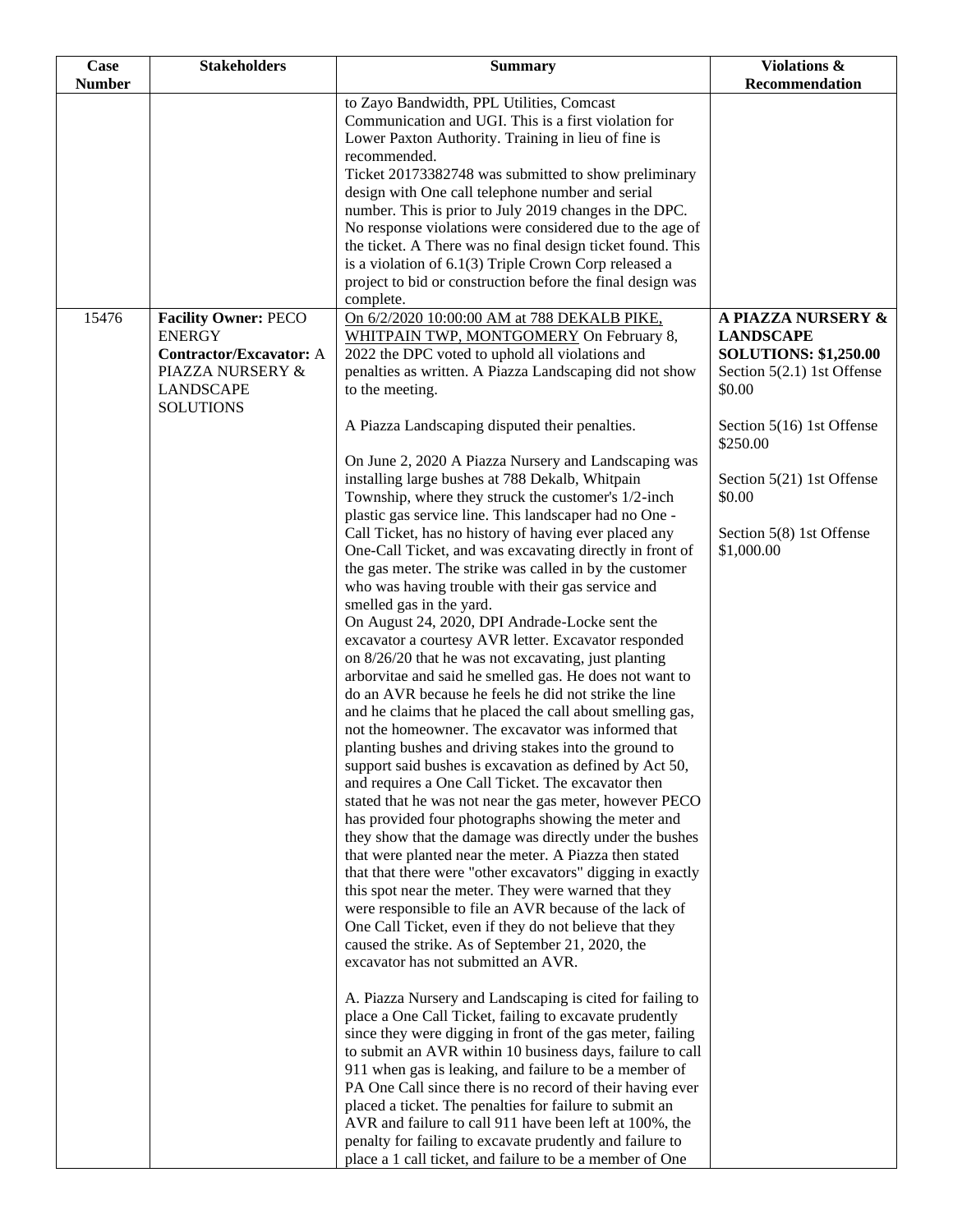| Case<br><b>Number</b> | <b>Stakeholders</b>                                                                                           | <b>Summary</b>                                                                                                                                                                                                                          | <b>Violations &amp;</b><br>Recommendation                                    |
|-----------------------|---------------------------------------------------------------------------------------------------------------|-----------------------------------------------------------------------------------------------------------------------------------------------------------------------------------------------------------------------------------------|------------------------------------------------------------------------------|
|                       |                                                                                                               | Call have been reduced to warnings for this offender                                                                                                                                                                                    |                                                                              |
|                       |                                                                                                               | because this is their first offense.                                                                                                                                                                                                    |                                                                              |
| 15312                 | <b>Facility Owner: UGI</b><br>Contractor/Excavator:<br><b>LINDE CORP</b>                                      | On 6/2/2020 1:00:00 PM at 188 HIGH ST, WILKES<br>BARRE CITY, LUZERNE On February 8, 2022 the<br>DPC voted to uphold all violations and penalties as-                                                                                    | <b>LINDE CORP: \$500.00</b><br>Section 5(4) 1st Offense<br>\$500.00          |
|                       | <b>Project Owner:</b><br>PENNSYLVANIA<br><b>AMERICAN WATER</b><br>Other: AT&T<br><b>Other:</b> City of Wilkes | written.<br>Service Electric rejects all penalties stating:<br>1. Service Electric is cited for responding "insufficient"<br>to Complex Ticket 20200762435                                                                              | AT&T: \$3,000.00<br>Section $2(5)$ (viii) 2nd<br>Offense \$1,000.00          |
|                       | Barre<br><b>Other: Frontier</b><br>Communications<br><b>Other:</b> Service Electric                           | When our field personnel went out on 6/2/2020 to the<br>described area to check to see if we have lines in the<br>area, they reported that there were no white lines<br>marking the dig site. That is why they replied                  | Section $2(5)$ (viii) 2nd<br>Offense \$1,000.00<br>Section $2(5)$ (viii) 2nd |
|                       | Cable<br><b>Other:</b> Verizon                                                                                | "insufficient".<br>2. Service Electric responded "Field Mark" on 3/18                                                                                                                                                                   | Offense \$1,000.00<br><b>City of Wilkes Barre:</b>                           |
|                       |                                                                                                               | As stated previously, when our personnel failed to find<br>any white paint marking the dig site they decided to<br>locate any and all of our facilities reasonably close to the<br>described dig site location. They did this out of an | \$4,000.00<br>Section $2(5)$ (viii) 1st<br>Offense \$500.00                  |
|                       |                                                                                                               | abundance of caution incase the dig site was not<br>described accurately or would exceed the described area.<br>The proper response would be "Clear" since we have no                                                                   | Section $2(5)(viii)$ 1st<br>Offense \$500.00                                 |
|                       |                                                                                                               | facilities in the described dig location.<br>Going forward, we will only use the response verbiage                                                                                                                                      | Section $2(5)(v)$ 1st Offense<br>\$500.00                                    |
|                       |                                                                                                               | listed on a given ticket.<br>***                                                                                                                                                                                                        | Section $2(5)(v)$ 1st Offense<br>\$500.00                                    |
|                       |                                                                                                               | Incident occurred on June 2, 2020, at 188 High Street,<br>Wilkes Barre City, Luzerne County.<br>UGI reports that Linde struck UGI's mostly accurately-                                                                                  | Section $2(5)(v)$ 1st Offense<br>\$500.00                                    |
|                       |                                                                                                               | marked line while removing pavement. The line was<br>accurately marked, the type of material listed and the<br>size of the line was not accurate. Linde caught the line                                                                 | Section $2(5)(viii)$ 1st<br>Offense \$500.00                                 |
|                       |                                                                                                               | with the tooth of the backhoe bucket when they were<br>trying to lift the concrete. UGI has submitted photos<br>showing the damaged line is directly in line with UGI's                                                                 | Section $2(5)(v)$ 1st Offense<br>\$500.00                                    |
|                       |                                                                                                               | marks.<br>Linde is cited for not using prudent techniques in the                                                                                                                                                                        | Section $2(5)(v)$ 1st Offense<br>\$500.00                                    |
|                       |                                                                                                               | tolerance zone. Education is mandatory.<br>Frontier Communications is cited for failing to respond                                                                                                                                      | Frontier<br><b>Communications:</b><br>\$1,000.00                             |
|                       |                                                                                                               | to Complex Project Ticket 20200732238. Response due<br>3/18, meeting held 3/19. Frontier responded "insufficient<br>info" on 3/19 which is not a response to a complex                                                                  | Section $2(5)(viii)$ 1st<br>Offense \$500.00                                 |
|                       |                                                                                                               | ticket. Frontier is cited for failing to attend Complex<br>Project Meeting 20200762684. Frontier responded that<br>they had attended the meeting, but the notes provided by                                                             | Section $2(5)(viii)$ 1st<br>Offense \$500.00                                 |
|                       |                                                                                                               | the excavator show that they did not attend either in-<br>person or electronically.<br>The City of Wilkes Barre is cited for failing to respond                                                                                         | <b>Service Electric Cable:</b><br>\$2,000.00<br>Section $2(5)$ (viii) 2nd    |
|                       |                                                                                                               | to the following tickets (the City made no response at<br>all), 20200732238, 20200762684, 20201351312,<br>20201483143, 20201254033, 20200762435,                                                                                        | Offense \$1,000.00<br>Section $2(5)(viii)$ 2nd                               |
|                       |                                                                                                               | 20201012052, 20201131135. I recommend mandatory<br>training in addition to monetary penalties as the City                                                                                                                               | Offense \$1,000.00                                                           |
|                       |                                                                                                               |                                                                                                                                                                                                                                         | Verizon: \$6,000.00                                                          |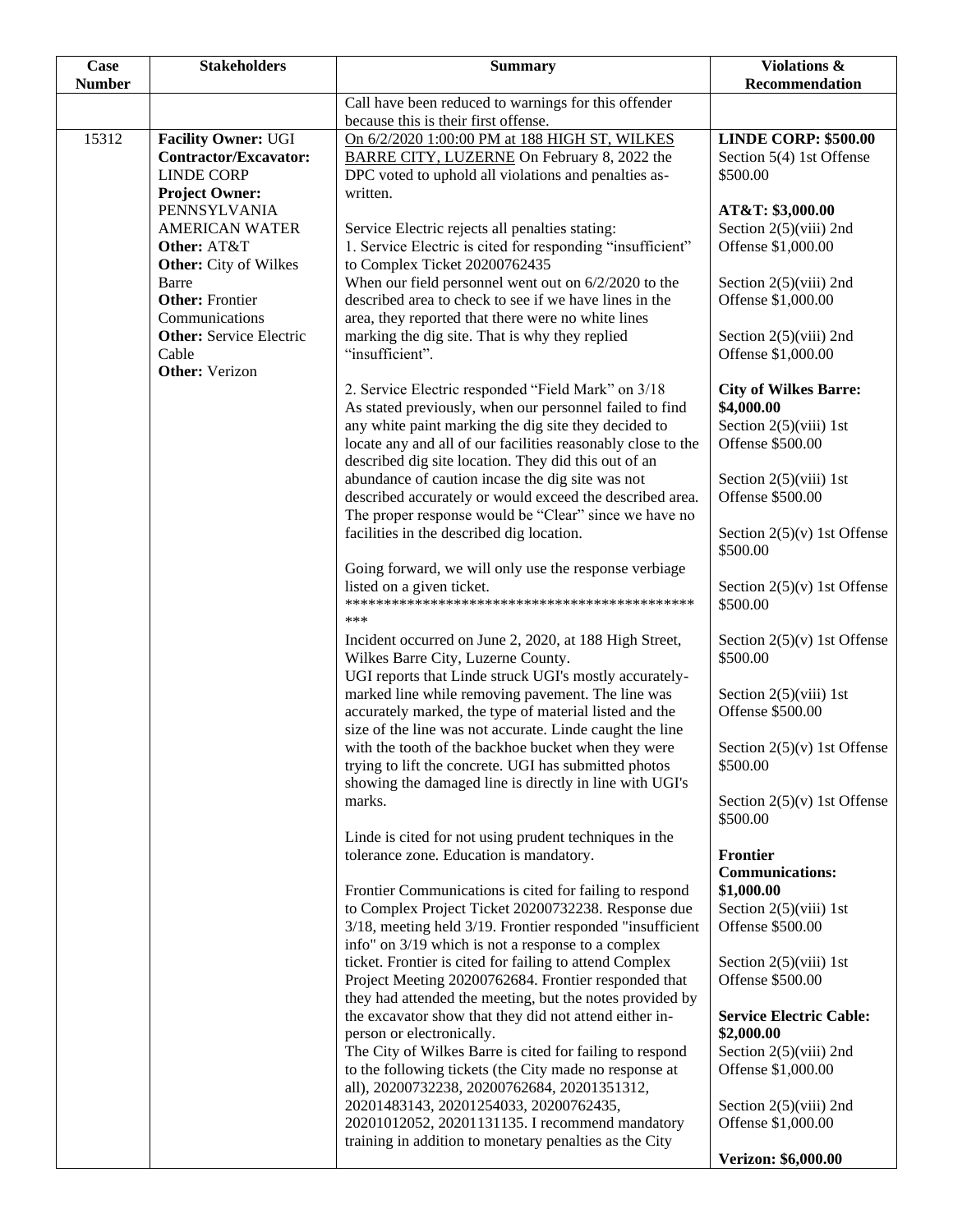| Case          | <b>Stakeholders</b>                  | <b>Summary</b>                                                                                                          | Violations &                             |
|---------------|--------------------------------------|-------------------------------------------------------------------------------------------------------------------------|------------------------------------------|
| <b>Number</b> |                                      |                                                                                                                         | Recommendation                           |
|               |                                      | ignored every ticket that was placed in connection to this                                                              | Section $2(5)(viii)$                     |
|               |                                      | incident.<br>AT&T is cited for failing to respond to Complex Project                                                    | Subsequent \$2,000.00                    |
|               |                                      | Ticket 20200732238. Response due 3/18. AT&T                                                                             | Section $2(5)(viii)$                     |
|               |                                      | responded "Conflict" more than a month later on 5/2.                                                                    | Subsequent \$2,000.00                    |
|               |                                      | AT&T failed to respond to Complex Project Ticket                                                                        |                                          |
|               |                                      | 20200762684. Response was due 3/18. AT&T                                                                                | Section $2(5)(viii)$                     |
|               |                                      | responded "Conflict " on 5/2. Complex Project Ticket                                                                    | Subsequent \$2,000.00                    |
|               |                                      | 20200762435 was due 3/18, again AT&T responded                                                                          |                                          |
|               |                                      | "Conflict" on 5/2. AT&T did not attend any complex                                                                      |                                          |
|               |                                      | project meetings.                                                                                                       |                                          |
|               |                                      | Verizon is cited for failing to respond to Complex                                                                      |                                          |
|               |                                      | Project Ticket 20200732238. Response due 3/18,                                                                          |                                          |
|               |                                      | Verizon did not respond until over a month later on 4/5                                                                 |                                          |
|               |                                      | when they responded "Clear". Verizon failed to respond                                                                  |                                          |
|               |                                      | to Complex Project 20200762684 response due 3/18,                                                                       |                                          |
|               |                                      | Verizon responded "clear" over a month later on<br>4/25. Verizon failed to make any response to Complex                 |                                          |
|               |                                      | Project Ticket 20200762435. Verizon did not attend any                                                                  |                                          |
|               |                                      | complex project meeting related to this project.                                                                        |                                          |
|               |                                      | Service Electric is cited for responding "Insufficient" to                                                              |                                          |
|               |                                      | Complex Ticket 20200762435. Service Electric is cited                                                                   |                                          |
|               |                                      | for failing to respond to Complex Project Ticket                                                                        |                                          |
|               |                                      | 20200762684. Response due 3/18, meeting 3/19. Service                                                                   |                                          |
|               |                                      | Electric responded "Field Mark" on 3/18 but did not                                                                     |                                          |
|               |                                      | attend the complex meeting either in -person or virtually                                                               |                                          |
|               |                                      | per sign in sheet provided by the excavator. Mandatory                                                                  |                                          |
|               |                                      | education is also recommended for this company as<br>"Field Mark" is not an appropriate response to a                   |                                          |
|               |                                      | Complex Ticket, The ticket itself said that the response                                                                |                                          |
|               |                                      | must be "Clear" or that the meeting must be attended.                                                                   |                                          |
| 15739         | <b>Facility Owner:</b>               | On 6/12/2020 9:15:00 AM at 511 CATHEDRAL AVE,                                                                           | <b>COLUMBIA GAS OF</b>                   |
|               | <b>COLUMBIA GAS OF PA</b>            | PITTSBURGH CITY, ALLEGHENY On February 8,                                                                               | PA - CENTRAL:                            |
|               | - CENTRAL                            | 2022 the DPC voted to remove the disputed penalties                                                                     | \$1,000.00                               |
|               | Contractor/Excavator:                | and violations for Columbia Gas                                                                                         | Section $2(5)(vii)$ 1st                  |
|               | A. Folino Consruction,               |                                                                                                                         | Offense \$1,000.00                       |
|               | Inc.                                 | *** Columbia Gas has disputed 2 penalties stating:                                                                      |                                          |
|               | Project Owner: City of<br>Pittsburgh | Regarding $2(5)(i)$ -- Columbia would like to appeal this<br>on the basis of the law stating lines shall be marked, "to | A. Folino Consruction,<br>Inc.: \$250.00 |
|               |                                      | the extent such information is available in the facility                                                                | Section 5(11) 1st Offense                |
|               |                                      | owner's records." Columbia did not have records of the                                                                  | \$250.00                                 |
|               |                                      | existence of the stub that was damaged.                                                                                 |                                          |
|               |                                      |                                                                                                                         | <b>City of Pittsburgh:</b>               |
|               |                                      | Regarding $2(5)(v)$ -- Columbia made contact with the                                                                   | \$250.00                                 |
|               |                                      | excavator prior to the response due date $(6/3/20)$ to                                                                  | Section 6.1(7) 1st Offense               |
|               |                                      | advise the location would need to be vacuum excavated.                                                                  | \$250.00                                 |
|               |                                      | There were no issues with the excavator due to work not                                                                 |                                          |
|               |                                      | starting yet. The vac truck was on site and gas facilities<br>were marked $(6/4/20)$ the day after the response due     |                                          |
|               |                                      | date. A. Folino did not begin work on this job site until                                                               |                                          |
|               |                                      | Monday, June 8. Please see locator's notes on the                                                                       |                                          |
|               |                                      | attached ticket. (DPI Note, the new documentation with                                                                  |                                          |
|               |                                      | the locator's notes is included but I don't see any                                                                     |                                          |
|               |                                      | evidence that they spoke with anyone or had an                                                                          |                                          |
|               |                                      | agreement - SAL)                                                                                                        |                                          |
|               |                                      | *****                                                                                                                   |                                          |
|               |                                      | Incident occurred on 6/12/2020 at 511 Cathedral Ave.,<br>Pittsburgh, Allegheny County.                                  |                                          |
|               |                                      |                                                                                                                         |                                          |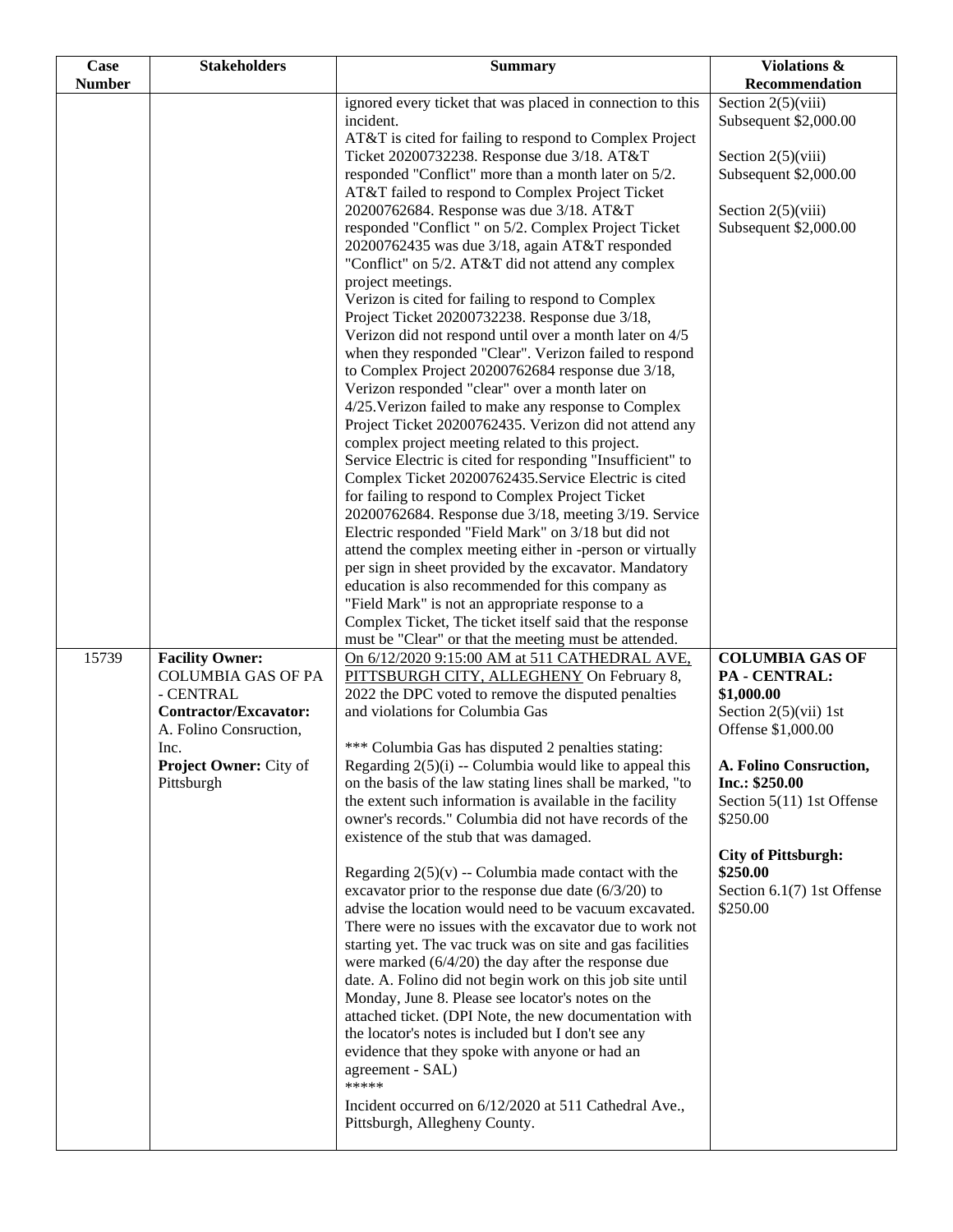| Case          | <b>Stakeholders</b>                                                                                             | <b>Summary</b>                                                                                                                                                                                                                                                                                                                                                        | Violations &                                                                         |
|---------------|-----------------------------------------------------------------------------------------------------------------|-----------------------------------------------------------------------------------------------------------------------------------------------------------------------------------------------------------------------------------------------------------------------------------------------------------------------------------------------------------------------|--------------------------------------------------------------------------------------|
| <b>Number</b> |                                                                                                                 |                                                                                                                                                                                                                                                                                                                                                                       | Recommendation                                                                       |
|               |                                                                                                                 | On June 12, 2020. A. Folino struck Columbia's<br>unmarked 1-inch plastic gas service line. They notified<br>911 and the gas company. Columbia Gas admits in their<br>own AVR that they did not mark the line because they<br>had no record of the line.                                                                                                               |                                                                                      |
|               |                                                                                                                 | On August 24, 2020. DPI Andrade-Locke sent an AVR<br>request to the City of Pittsburgh. As of May 14, 2021,<br>The City of Pittsburgh has failed to respond or send an<br>AVR. The City has been cited for failure to submit an<br>AVR, and education is mandatory.                                                                                                   |                                                                                      |
|               |                                                                                                                 | Columbia Gas is cited for the following:<br>Late response to original One Call Ticket 20201530723.<br>Response due 6/3. Columbia responded "conflict" on 6/3<br>and did not mark until 6/4, several hours after excavation<br>was scheduled to begin.<br>Failure to respond to Emergency Ticket 20201630821.<br>This ticket was placed on 6/11 at 9:09. Columbia      |                                                                                      |
|               |                                                                                                                 | responded "conflict" on 6/11 at 17:07 but did not mark<br>their line until four days later on 6/15 despite having<br>placed their own emergency ticket for this location on<br>6/12. Columbia may attempt to argue that they were on<br>site within 24 hours because their emergency ticket was<br>placed the following day, however, the emergency ticket            |                                                                                      |
|               |                                                                                                                 | was placed on 6/11 at 9:09 AM, and Columbia did not<br>place their own emergency ticket until 6/12 at 10:38 am<br>- more than 24 hours after the emergency ticket was<br>placed.<br>Failure to mark the line. Columbia admits in their AVR<br>that they didn't have it on their records because it was                                                                |                                                                                      |
|               |                                                                                                                 | abandoned at the curb but not at the main line.<br>A, Folino is cited for using red to mark the job site. One<br>Call Ticket 20201530723 states that they marked the<br>area in red with stop and start marked. I recommend                                                                                                                                           |                                                                                      |
|               |                                                                                                                 | mandatory training regarding the use of paint colors.<br>The City of Pittsburgh is cited for failing to submit an<br>AVR within 10 business days of their excavator strking a<br>line.                                                                                                                                                                                |                                                                                      |
| 15919         | <b>Facility Owner:</b><br>PEOPLES NATURAL<br>GAS<br>Contractor/Excavator:<br><b>MORGAN</b><br><b>EXCAVATING</b> | On 6/18/2020 12:39:00 AM at BAYARD ST,<br>ELIZABETH BORO, ALLEGHENY On February 8,<br>2021 the DPC voted to remove the violation and penalty<br>for Section 5(4), and to reduce the penalty for 5(8) by<br>50% to \$500.00                                                                                                                                            | <b>MORGAN</b><br><b>EXCAVATING: \$500.00</b><br>Section 5(8) 1st Offense<br>\$500.00 |
|               | Project Owner: Elizabeth<br><b>Borough Municipal</b><br>Authority                                               | ***Morgan Excavating disputes the penalty for failing to<br>call 911 because they say they capped the leak<br>"immediately" and therefore no gas escaped. They<br>further state that their AVR doesn't say they damaged<br>the line during saw cutting, they admit they were saw<br>cutting but say the damage didn't happen until they were<br>lifting the pavement. |                                                                                      |
|               |                                                                                                                 | Incident occurred on 6/19/2020 on Bayard Street,<br>Elizabeth Borough, Allegheny County.<br>On June 18, 2020, Morgan Excavating struck a service<br>line belonging to Peoples Gas. According to both AVRs,                                                                                                                                                            |                                                                                      |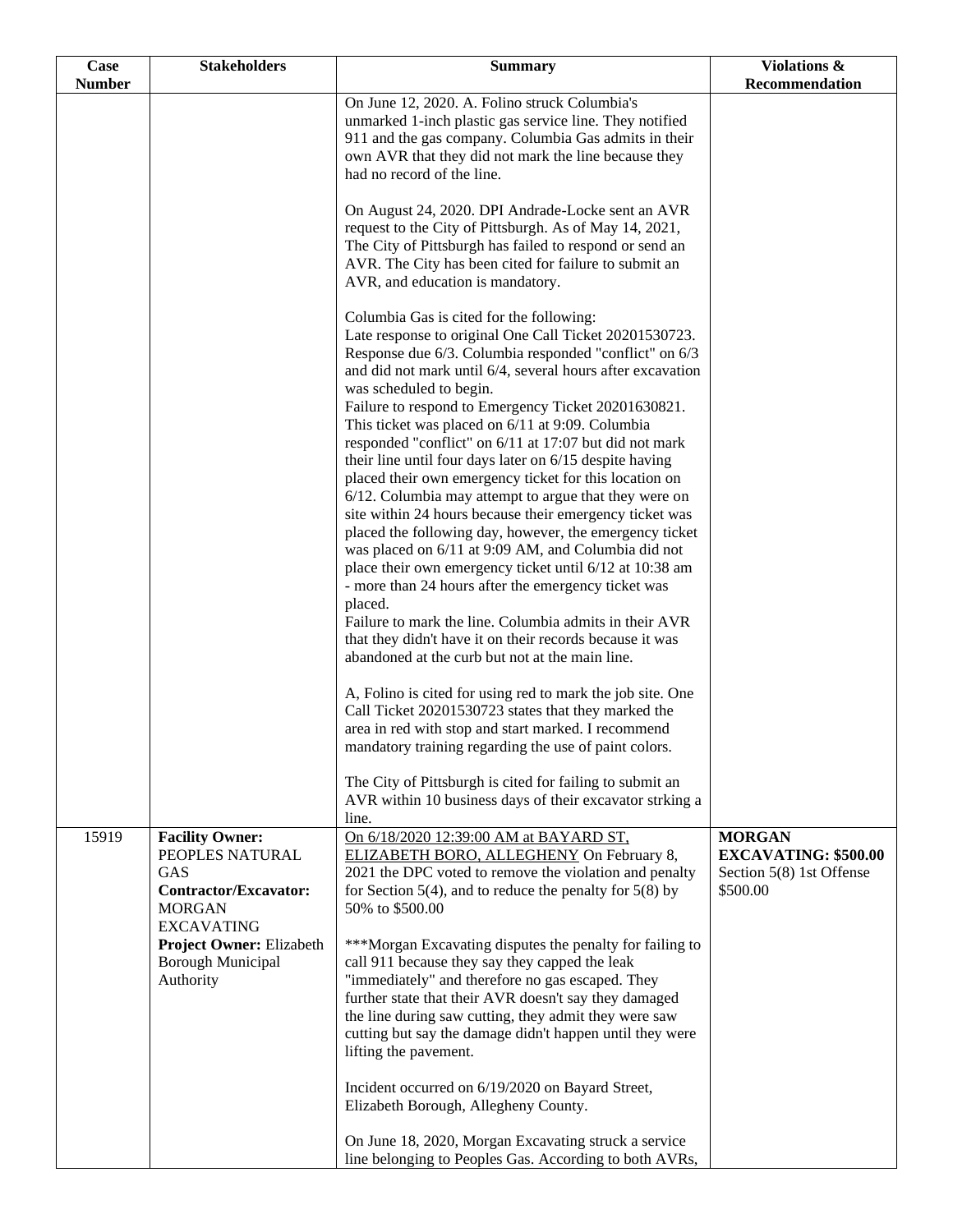| Case          | <b>Stakeholders</b>                                                                                                                                                         | <b>Summary</b>                                                                                                                                                                                                                                                                                                                                                                                                                                                                                                                                                                                                                                                                                                                 | Violations &                                                                                                                                   |
|---------------|-----------------------------------------------------------------------------------------------------------------------------------------------------------------------------|--------------------------------------------------------------------------------------------------------------------------------------------------------------------------------------------------------------------------------------------------------------------------------------------------------------------------------------------------------------------------------------------------------------------------------------------------------------------------------------------------------------------------------------------------------------------------------------------------------------------------------------------------------------------------------------------------------------------------------|------------------------------------------------------------------------------------------------------------------------------------------------|
| <b>Number</b> |                                                                                                                                                                             |                                                                                                                                                                                                                                                                                                                                                                                                                                                                                                                                                                                                                                                                                                                                | Recommendation                                                                                                                                 |
|               |                                                                                                                                                                             | 911 wasn't called. Morgan stated that they plugged the<br>line. Morgan also states that the line was severed during<br>saw cutting, but the line is not cut where the blade went<br>through the pavement, there are several inches beyond<br>the cut sticking out from the ground and it looks like the<br>line was pulled when they were trying to remove the<br>concrete. According to the photos shown by both parties,<br>the line was pretty close to the concrete. However,<br>Morgan goes on in their AVR to state that the fault<br>belongs with Peoples, although they don't state how<br>Peoples was at fault when their line was marked within<br>18 inches.<br>On September 21, 2020, DPI Andrade-Locke emailed an |                                                                                                                                                |
|               |                                                                                                                                                                             | AVR request letter to Elizabeth Borough Municipal<br>Authority. Elizabeth Borough submitted their AVR on<br>September 25, 2020.<br>Morgan Excavating is cited for imprudent excavation<br>within the tolerance zone and failure to call 911 after                                                                                                                                                                                                                                                                                                                                                                                                                                                                              |                                                                                                                                                |
|               |                                                                                                                                                                             | striking a gas line. Training is mandatory.                                                                                                                                                                                                                                                                                                                                                                                                                                                                                                                                                                                                                                                                                    |                                                                                                                                                |
| 15697         | <b>Facility Owner: Verizon</b><br><b>Contractor/Excavator:</b><br><b>DOLI CONSTRUCTION</b>                                                                                  | On 6/18/2020 9:00:00 AM at ROSE VALLEY RD,<br>UPPER POTTSGROVE TWP, MONTGOMERY On<br>February 8, 2022 the DPC voted to remove the violation                                                                                                                                                                                                                                                                                                                                                                                                                                                                                                                                                                                    | Verizon: \$4,000.00<br>Section $2(5)(i)$ Subsequent<br>\$2,000.00                                                                              |
|               | <b>Project Owner: Upper</b><br>Pottsgrove Township<br>Designer: LTL<br><b>CONSULTANTS LTD</b><br>Other: FirstEnergy / Met-<br>Ed<br><b>Other: PECO Energy</b><br>Other: UGI | and penalty for Section $2(5)(v)$<br>***Met Ed has disputed the penalty for late response to<br>ticket No. 20201543450 saying that USIC worked out an<br>agreement with Doli. The DPI has read USIC's Dig<br>Track ticket and their response says that they approved a<br>1-day delay, not that Doli approved, or even agreed to a<br>late markout.                                                                                                                                                                                                                                                                                                                                                                            | Section $2(5)(viii)$<br>Subsequent \$2,000.00<br><b>FirstEnergy / Met-Ed:</b><br>\$1,000.00<br>Section $2(5)$ (viii) 2nd<br>Offense \$1,000.00 |
|               |                                                                                                                                                                             | Incident occurred on 6/18/20 on Rose Valley Rd., Upper<br>Pottsgrove Twp., Montgomery County.                                                                                                                                                                                                                                                                                                                                                                                                                                                                                                                                                                                                                                  | <b>PECO Energy: \$1,500.00</b><br>Section $2(5)$ (viii) 2nd<br>Offense \$1,000.00                                                              |
|               |                                                                                                                                                                             | Doli Construction has reported striking an unmarked<br>Verizon FIOS line. Verizon marked some of their lines<br>for this excavation, but they had not marked this one.                                                                                                                                                                                                                                                                                                                                                                                                                                                                                                                                                         | Section $2(5)(v)$ 2nd<br>offense \$500.00                                                                                                      |
|               |                                                                                                                                                                             | Per the Complex Project Sign-in Sheet, only Doli, Aqua,<br>and Upper Pottsgrove attended the meeting.                                                                                                                                                                                                                                                                                                                                                                                                                                                                                                                                                                                                                          | <b>UGI: \$1,000.00</b><br>Section $2(5)$ (viii) 2nd<br>Offense \$1,000.00                                                                      |
|               |                                                                                                                                                                             | On August 31, 2020, DPI Locke sent AVR email<br>requests to Verizon and Upper Pottsgrove Township.<br>DPI Locke also emailed Doli asking for the Complex<br>Project Sign-in Sheet on 8/31. Upper Pottsgrove sent<br>their AVR via LTL Consultants. Verizon has not<br>submitted an AVR as of September 24, 2020.                                                                                                                                                                                                                                                                                                                                                                                                               |                                                                                                                                                |
|               |                                                                                                                                                                             | Verizon is cited for failing to mark their line within 18-<br>inches. Verizon is also cited for failing to attend the<br>Complex Project Meeting 20201221099.<br>Met-Ed has been cited for failing to attend the Complex<br>Project Meeting 20201221099. Met Ed only responded<br>"Insufficient Information" to this ticket and they are not<br>listed on the sign-in sheet (see attached). Met Ed is cited<br>for responding late to Excavation Ticket No,.<br>20201543450. Response due 6/4. Met Ed responded                                                                                                                                                                                                                |                                                                                                                                                |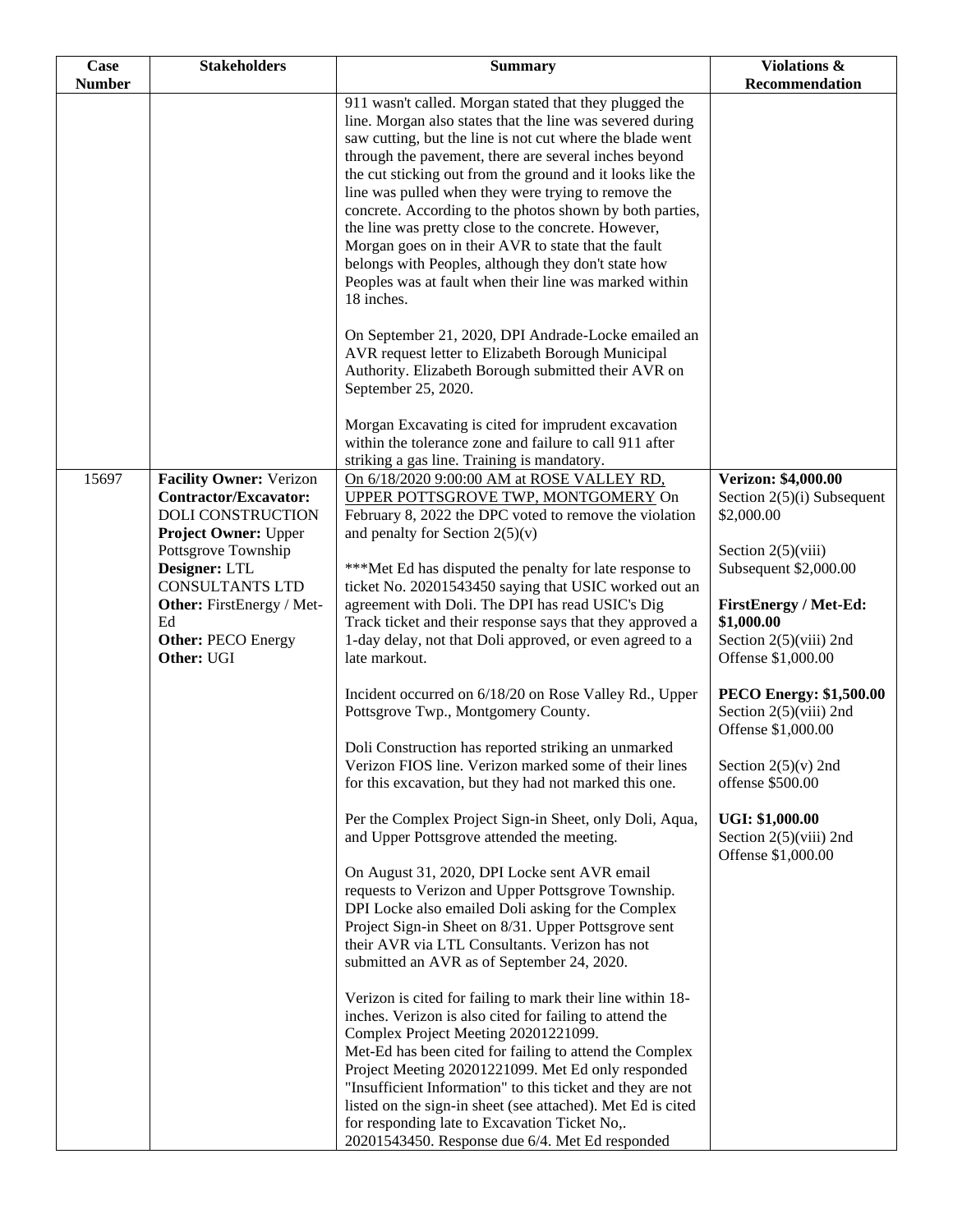| Case          | <b>Stakeholders</b>                                                                                                                                   | <b>Summary</b>                                                                                                                                                                                                                                                                                                                                                                                                                                                                                                                                                                                                                                                                                                                                                                                                                                                                                                                                                                                                                                                                                                                                                                                                                                                                                                                                                                                                                                                                                                                                                          | Violations &                                                                                                                                                      |
|---------------|-------------------------------------------------------------------------------------------------------------------------------------------------------|-------------------------------------------------------------------------------------------------------------------------------------------------------------------------------------------------------------------------------------------------------------------------------------------------------------------------------------------------------------------------------------------------------------------------------------------------------------------------------------------------------------------------------------------------------------------------------------------------------------------------------------------------------------------------------------------------------------------------------------------------------------------------------------------------------------------------------------------------------------------------------------------------------------------------------------------------------------------------------------------------------------------------------------------------------------------------------------------------------------------------------------------------------------------------------------------------------------------------------------------------------------------------------------------------------------------------------------------------------------------------------------------------------------------------------------------------------------------------------------------------------------------------------------------------------------------------|-------------------------------------------------------------------------------------------------------------------------------------------------------------------|
| <b>Number</b> |                                                                                                                                                       |                                                                                                                                                                                                                                                                                                                                                                                                                                                                                                                                                                                                                                                                                                                                                                                                                                                                                                                                                                                                                                                                                                                                                                                                                                                                                                                                                                                                                                                                                                                                                                         | Recommendation                                                                                                                                                    |
| 16014         | <b>Facility Owner:</b>                                                                                                                                | "Scheduled" on 6/4, but did not mark until 6/5 at 21:13<br>$(1$ day late)<br>PECO is cited for failing to attend the Complex Project<br>Meeting 20201221099. PECO responded "Conflict" on<br>5/6 but did not respond that they attended the meeting.<br>The sign-in sheet shows that they did not attend. PECO<br>is also cited for responding late to New Excavation<br>Routine Ticket No. 20201543450. Response due 6/4,<br>PECO "Scheduled" on 6/4, "Conflict" on 6/5, and did<br>not mark until 6/8 (4 days late).<br>UGI is cited for failing to attend Complex Project<br>Meeting 20201220199. This meeting was held on 5/6<br>and while UGI responded "clear" on 5/1, and then stated<br>on 6/3 in PA One Call that they would attend, the sign in<br>sheet shows that UGI did not attend, and USIC did not<br>attend in UGI's place.<br>On 6/23/2020 10:00:00 AM at ARROWOOD DR, MT                                                                                                                                                                                                                                                                                                                                                                                                                                                                                                                                                                                                                                                                             | <b>CASPER COLOSIMO</b>                                                                                                                                            |
|               | PEOPLES GAS<br>Contractor/Excavator:<br><b>CASPER COLOSIMO</b><br>AND SONS INC<br><b>Project Owner: PA</b><br><b>AMERICAN WATER</b><br><b>COMPANY</b> | LEBANON TWP, ALLEGHENY Tuesday, 2/8/22 DPC<br>Meeting. Rejection from PAWC, rejecting violation<br>6.1(7)<br>Vote: Remove the penalty and violation.<br>**********<br>Incident occurred on Tuesday, June 23, 2020, on<br>Arrowood Drive in Mt. Lebanon Township, Allegheny<br>County.<br>Peoples Gas Company stated, Casper Colosimo and<br>Sons Inc. was saw cutting to install a water line for PA<br>American Water Company (PAWC) and during the<br>excavation a 1-inch gas plastic service line was cut<br>through. Casper was unaware of cutting through the line<br>at the time of the damage because Peoples Gas was<br>contacted by the homeowner with pressure problems and<br>that is when Peoples Gas obtained gas readings in the<br>street at the saw cut lines.<br>Peoples Gas provided pictures.<br>On Friday, January 8, 2021 emails were sent to Casper,<br>and to PAWC requesting Alleged Violation<br>Reports(AVR). Casper and PAWC did not respond to<br>the email and they did not submit their AVRs.<br>*Casper Colosimo and Sons Inc. are in violation of<br>Sections:<br>5(4) Failed to exercise due care and employ prudent<br>excavation techniques. Recommending Education.<br>Reduced the fine amount to \$0 because this is a first-<br>time offense.<br>5(16) Failed to submit an Alleged Violation Report<br>within 10 business days of striking a line.<br>Recommending Education.<br>*PAWC is in violation Section:<br>6.1(7) Project owner failed to submit an Alleged<br>Violation Report within 10 business days of a line strike. | AND SONS INC:<br>\$250.00<br>Section 5(4) 1st Offense<br>\$0.00<br>Section 5(16) 1st Offense<br>\$250.00<br><b>PA AMERICAN</b><br><b>WATER COMPANY:</b><br>\$0.00 |
| 15832         | <b>Facility Owner:</b><br>Duquesne Light Company<br><b>Contractor/Excavator:</b><br>West Penn Utilities<br><b>Project Owner: Comcast</b>              | On 6/29/2020 8:00:00 AM at MULTIPLE AREAS,<br>MULTIPLE, ALLEGHENY Case 15832 shows all the<br>investigations related by ticket number. Cases 16608,<br>16444, 16412, 16443, 16135, 16134, 16132, 17361, and<br>17362 refer to more One Call tickets, requested by West                                                                                                                                                                                                                                                                                                                                                                                                                                                                                                                                                                                                                                                                                                                                                                                                                                                                                                                                                                                                                                                                                                                                                                                                                                                                                                  | <b>Duquesne Light</b><br>Company: \$2,250.00<br>Section $2(5)(v)$ 1st Offense<br>\$250.00                                                                         |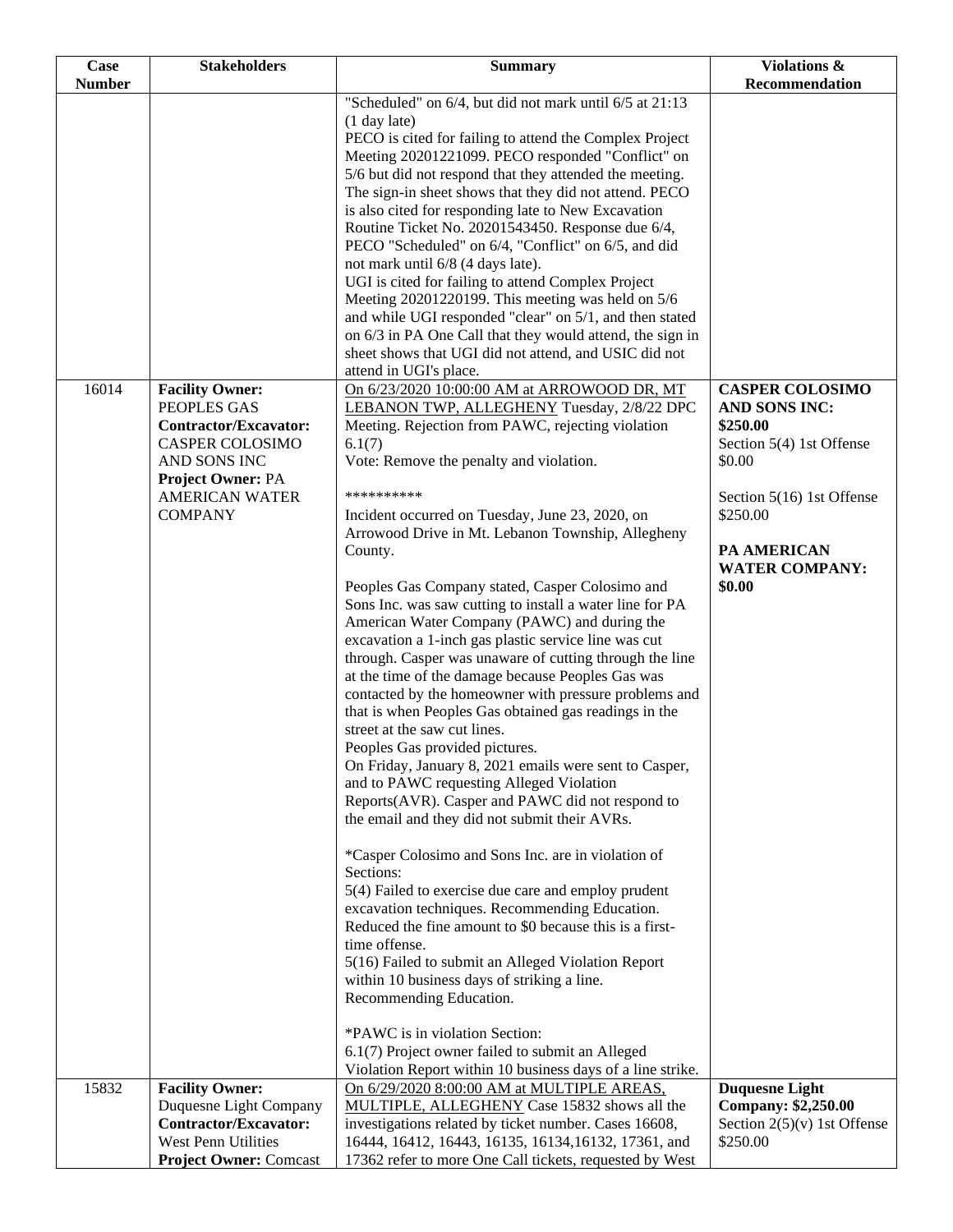| <b>Case</b>   | <b>Stakeholders</b>                                 | <b>Summary</b>                                                                                                     | Violations &                                           |
|---------------|-----------------------------------------------------|--------------------------------------------------------------------------------------------------------------------|--------------------------------------------------------|
| <b>Number</b> |                                                     |                                                                                                                    | Recommendation                                         |
|               | Other: Aleppo Twp                                   | Penn Utilities with a late or incomplete response from                                                             | Section $2(5)(v.1)$ 1st                                |
|               | Authority/ Aleppo Twp                               | Duquesne Light Company (DLC). Some tickets have                                                                    | Offense \$500.00                                       |
|               | Other: INDIANA                                      | one or two renotification requests. Tickets 20202033905,                                                           |                                                        |
|               | <b>TOWNSHIP</b>                                     | 20202063099, 20202023729 and 20201974162 were                                                                      | Section $2(5)(v)$ 1st Offense<br>\$250.00              |
|               | <b>Other: Peoples Gas</b><br><b>Other: RICHLAND</b> | found in the One Call site, are included in case 15832,<br>but are not connected with any AVR's that would be      |                                                        |
|               | <b>TOWNSHIP</b>                                     | found in a system search. There are more tickets that                                                              | Section $2(5)(v)$ 1st Offense                          |
|               | <b>ALLEGHENY COUNTY</b>                             | were listed in the comments section of some of the                                                                 | \$500.00                                               |
|               | <b>Other:</b> Verizon                               | AVR's found. The 10 cases have plenty of information to                                                            |                                                        |
|               |                                                     | get a view of the issue that Duquesne Light Company                                                                | Section $2(5)(v.1)$ 1st                                |
|               |                                                     | was not marking the site nor contacting the excavator.                                                             | Offense \$500.00                                       |
|               |                                                     | On or about June 29, 2020, multiple AVR's were                                                                     |                                                        |
|               |                                                     | submitted, because Duquesne Light Company response                                                                 | Section $2(5)(v)$ 1st Offense                          |
|               |                                                     | in KARL was either "scheduled mark", or " insufficient                                                             | \$250.00                                               |
|               |                                                     | info" in the KARL system, but they were not marking                                                                |                                                        |
|               |                                                     | nor contacting the excavator on site, as requested on the<br>tickets. Duquesne Light Company (DLC) responded that  | <b>Comcast: \$500.00</b><br>Section 6.1(7) 2nd Offense |
|               |                                                     | they would call this a complex project. DLC could have                                                             | \$500.00                                               |
|               |                                                     | at any time, asked for a meeting.                                                                                  |                                                        |
|               |                                                     | West Penn Utilities excavates for different telecom                                                                | <b>Aleppo Twp Authority/</b>                           |
|               |                                                     | companies daily. Using a Ditch Witch Machine,                                                                      | <b>Aleppo Twp: \$250.00</b>                            |
|               |                                                     | excavation can be for one household, a housing cluster,                                                            | Section $2(5)(v)$ 1st Offense                          |
|               |                                                     | or a new subdivision. Requests for mark outs are                                                                   | \$250.00                                               |
|               |                                                     | scheduled to be within a reasonable time. The tickets                                                              |                                                        |
|               |                                                     | have a specific address or white markings at the dig site.                                                         | Verizon: \$2,000.00                                    |
|               |                                                     | There is also a request to contact excavator if there are<br>any questions. Because of the amount of AVR's for the | Section $2(5)(v)$<br>Subsequent \$1,000.00             |
|               |                                                     | same issue, there was concern for issues affecting                                                                 |                                                        |
|               |                                                     | electric safety. It was verified by an electric safety                                                             | Section $2(5)(v)$                                      |
|               |                                                     | engineer from the PUC, that SUE was evident at the dig                                                             | Subsequent \$1,000.00                                  |
|               |                                                     | locations that he visited.                                                                                         |                                                        |
|               |                                                     | West Penn utilities reported that there have not been                                                              |                                                        |
|               |                                                     | many issues with other underground companies, but                                                                  |                                                        |
|               |                                                     | noted that Duquesne Light Company has consistently not                                                             |                                                        |
|               |                                                     | responded to requests to mark or contact West Penn<br>Utilities. Multiple renotify tickets have been requested,    |                                                        |
|               |                                                     | specifically asking Duquesne Light Company to mark                                                                 |                                                        |
|               |                                                     | their lines. This looks to be a repetitive and costly issue                                                        |                                                        |
|               |                                                     | for all involved, including Duquesne Light Company                                                                 |                                                        |
|               |                                                     | and West Penn Utilities.                                                                                           |                                                        |
|               |                                                     | Information submitted by DLC verifies that there were                                                              |                                                        |
|               |                                                     | markings at the work locations, after a renotify ticket or                                                         |                                                        |
|               |                                                     | in some cases two, were placed. DLC also submitted                                                                 |                                                        |
|               |                                                     | some AVR's with even more tickets. Many of the tickets<br>showed the same nonresponse issue. I highly              |                                                        |
|               |                                                     | recommend that Duquesne Light Company receive                                                                      |                                                        |
|               |                                                     | training on One call response obligation. It was decided                                                           |                                                        |
|               |                                                     | that there are already so many tickets that represent this                                                         |                                                        |
|               |                                                     | issue, that more tickets would take time away from other                                                           |                                                        |
|               |                                                     | damage prevention projects. There are 10 cases that were                                                           |                                                        |
|               |                                                     | investigated.                                                                                                      |                                                        |
|               |                                                     | Each case has its own AVR's, tickets and citations                                                                 |                                                        |
|               |                                                     | attached, so as not to duplicate any violations. Case<br>15832 has all the tickets and AVR's attached. Most of     |                                                        |
|               |                                                     | the ticket information was found on the One Call site. By                                                          |                                                        |
|               |                                                     | the time all the information came in, one case number                                                              |                                                        |
|               |                                                     | was not big enough to hold the all the data.                                                                       |                                                        |
|               |                                                     | Case 15832: Ticket # 200201694382 was requested by                                                                 |                                                        |
|               |                                                     | excavator West Penn Utilities, to mark an area in                                                                  |                                                        |
|               |                                                     | Hampton Township, Allegheny Co. A renotify ticket                                                                  |                                                        |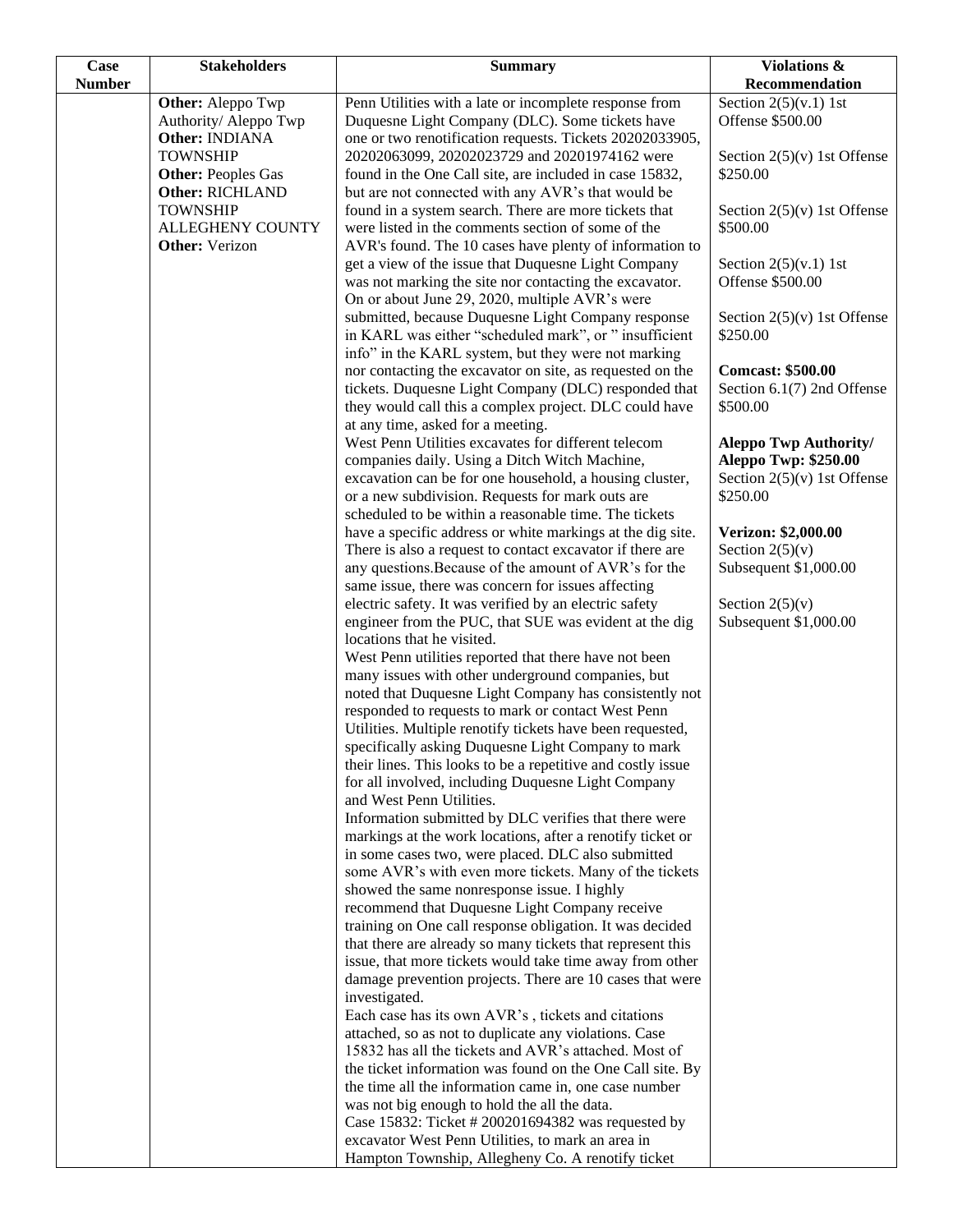| Case          | <b>Stakeholders</b> | <b>Summary</b>                                                                                                     | Violations &   |
|---------------|---------------------|--------------------------------------------------------------------------------------------------------------------|----------------|
| <b>Number</b> |                     |                                                                                                                    | Recommendation |
|               |                     | was called in on July 7, 2020 specifying that Duquesne                                                             |                |
|               |                     | light Company did not mark their lines. There was<br>evidence of Duquesne cable in the excavating area. Over       |                |
|               |                     | the course of the next two weeks, 9 more tickets were                                                              |                |
|               |                     | requested, all of the tickets had at least one renotify                                                            |                |
|               |                     | request attached, specifying Duquesne Light Company                                                                |                |
|               |                     | to please mark their utilities. All the tickets and AVR's                                                          |                |
|               |                     | are included in one case, since this is a reoccurring issue                                                        |                |
|               |                     | with the same company. AVR's and Violations have                                                                   |                |
|               |                     | been put into 10 separate cases.                                                                                   |                |
|               |                     | I spoke with a representative from Duquesne Light                                                                  |                |
|               |                     | Company. She shared that there have been some contact                                                              |                |
|               |                     | changes. I advised that One Call needs updating, and it<br>would be prudent to update us with the contact info.    |                |
|               |                     | AVR request was forwarded to Duquesne Light                                                                        |                |
|               |                     | Company. Contact information for locator questions in                                                              |                |
|               |                     | the field was shared.                                                                                              |                |
|               |                     | Proper contacts from both companies were identified,                                                               |                |
|               |                     | and a meeting was held. New Duquesne Light Company                                                                 |                |
|               |                     | representative admitted fault with the way the locators                                                            |                |
|               |                     | were managing the tickets. As of 8/7/20, this issue has                                                            |                |
|               |                     | been remedied.                                                                                                     |                |
|               |                     | Case 15832: Ticket #20201694382 and 20201694382-<br>001:                                                           |                |
|               |                     | Violation Section $2(5)(v)$ applied to DLC for late                                                                |                |
|               |                     | response. Violation Section $2(5)(v.1)$ applied for not                                                            |                |
|               |                     | marking for three hours and 37 min after renotification                                                            |                |
|               |                     | ticket #2020169438-001 was requested.                                                                              |                |
|               |                     | Note that Verizon marked after the due date, but before                                                            |                |
|               |                     | the dig time.                                                                                                      |                |
|               |                     | Ticket # 20202033905 and renotify ticket #                                                                         |                |
|               |                     | 20202033905-001                                                                                                    |                |
|               |                     | Violation Section $2(5)(v)$ applied to Verizon. This is a<br>subsequent offence for Verizon. They did not respond  |                |
|               |                     | until 8/3/20, this has been considered a non-response,                                                             |                |
|               |                     | because it is over 7 days late.                                                                                    |                |
|               |                     | Violation Section $2(5)(v)$ and $2(5)(v.1)$ applied to                                                             |                |
|               |                     | Duquesne Light Company. They did not mark until the                                                                |                |
|               |                     | renotification ticket was requested, and markings were                                                             |                |
|               |                     | over two hours late.                                                                                               |                |
|               |                     | Violation Section $6(1)(7)$ applied to Comcast, the project<br>owner did not submit an AVR. An emailed AVR request |                |
|               |                     | letter was sent on July 24, 2020.                                                                                  |                |
|               |                     | Ticket 20202063099                                                                                                 |                |
|               |                     | Violation Section $2(5)(v)$ applied to Aleppo Township                                                             |                |
|               |                     | for responding late to routine ticket.                                                                             |                |
|               |                     | Violation Section $2(5)(v)$ subsequent offence applied to                                                          |                |
|               |                     | Verizon for a late response.                                                                                       |                |
|               |                     | Ticket 20201974162                                                                                                 |                |
|               |                     | Violation Section $2(5)(v)$ applied to Duquesne Light                                                              |                |
|               |                     | Company for insufficient response.                                                                                 |                |
|               |                     | Ticket #20202023729                                                                                                |                |
|               |                     | Violation Section $2(5)(v)$ applied to DLC for not                                                                 |                |
|               |                     | responding until a renotification ticket was requested.                                                            |                |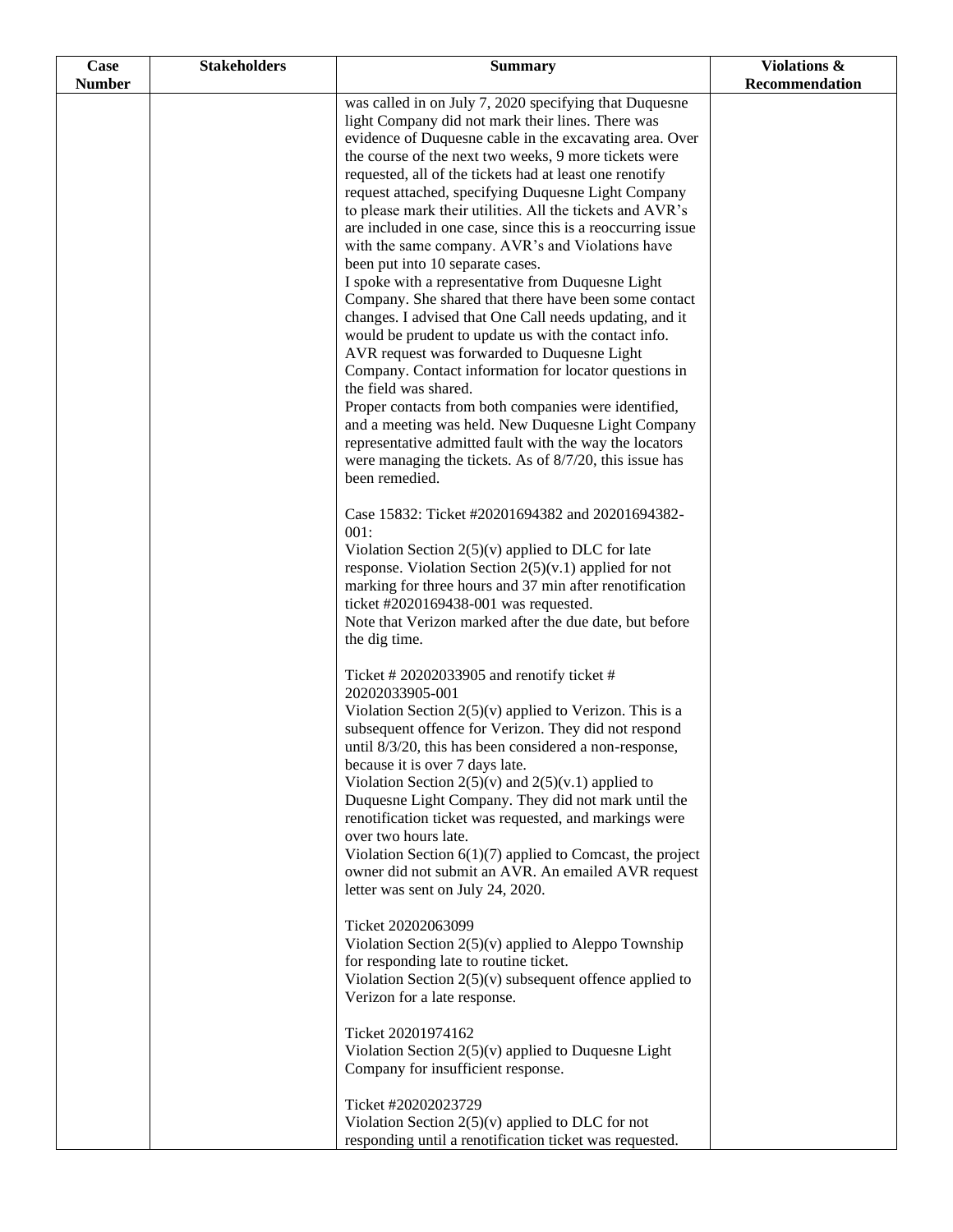| Case          | <b>Stakeholders</b>                      | <b>Summary</b>                                                                                           | Violations &                          |
|---------------|------------------------------------------|----------------------------------------------------------------------------------------------------------|---------------------------------------|
| <b>Number</b> |                                          |                                                                                                          | Recommendation                        |
| 16180         | <b>Facility Owner: PECO</b>              | On 6/30/2020 4:00:00 PM at 33 HUNTERS LN,                                                                | Joseph J. Danielle                    |
|               | <b>ENERGY</b>                            | CHESTER HEIGHTS BORO, DELAWARE Tuesday,                                                                  | <b>Contracting: \$750.00</b>          |
|               | Contractor/Excavator:                    | 2/8/22 DPC Meeting. Rejection from Chester Water                                                         | Section 5(4) 1st Offense              |
|               | Joseph J. Danielle                       | Authority, rejecting violation of $2(5)(\n{\rm vii}).$                                                   | \$500.00                              |
|               | Contracting                              | Vote: Chester Water Authority- reduce the penalty to                                                     |                                       |
|               | <b>Other:</b> Chester Water              | 50% (\$1,000 to \$500) and keep the violation.                                                           | Section 5(16) 1st Offense<br>\$250.00 |
|               | Authority<br><b>Other:</b> Comcast Cable | **********                                                                                               |                                       |
|               | Other: VERIZON                           | Incident occurred on Tuesday, June 30, 2020, on Hunters                                                  | <b>Chester Water</b>                  |
|               |                                          | Lane in Chester Heights Borough, Delaware County.                                                        | Authority: \$500.00                   |
|               |                                          |                                                                                                          | Section $2(5)(vii)$ 1st               |
|               |                                          | PECO stated that Joseph J. Danielle Contracting (JJD                                                     | Offense \$500.00                      |
|               |                                          | Contracting) was installing a water service and/or                                                       |                                       |
|               |                                          | sanitary sewer line to a new residence and while                                                         | <b>Comcast Cable:</b>                 |
|               |                                          | backfilling the backhoe crushed the 1-inch plastic gas                                                   | \$1,000.00                            |
|               |                                          | service stub. PECO said JJD Contracting could not                                                        | Section $2(5)(v)$ 2nd                 |
|               |                                          | provide an excavation ticket and when searching through                                                  | offense \$500.00                      |
|               |                                          | One Call records a ticket was not found for JJD                                                          |                                       |
|               |                                          | Contracting. PECO did not provide pictures.                                                              | Section $2(5)(v)$ 2nd                 |
|               |                                          | PA One Call compliance comments on PECOs Alleged                                                         | offense \$500.00                      |
|               |                                          | Violation Report (AVR) stated, "there are 2 tickets<br>(completed on 6/10/2020-20201623814, 20201623822) | <b>VERIZON: \$5,500.00</b>            |
|               |                                          | placed for Hunters Lane by Joseph J. Danielle                                                            | Section $2(5)(v)$                     |
|               |                                          | Contracting with the same mailing address and phone                                                      | Subsequent \$1,000.00                 |
|               |                                          | number listed on the AVR."                                                                               |                                       |
|               |                                          | PECO responded to both New Excavation Routine                                                            | Section $2(5)(v)$                     |
|               |                                          | tickets (20201623814, 20201623822) on 6/12/2020 as                                                       | Subsequent \$2,000.00                 |
|               |                                          | Field Marked.                                                                                            |                                       |
|               |                                          | On 1/21/2021 an email was sent to JJD Contracting                                                        | Section $2(5)(vii)$                   |
|               |                                          | requesting an AVR. They did not respond to the email                                                     | Subsequent \$2,500.00                 |
|               |                                          | and no report was submitted.                                                                             |                                       |
|               |                                          |                                                                                                          |                                       |
|               |                                          | JJD Contracting is in violation of Act 50, Sections:                                                     |                                       |
|               |                                          | 5(4) Failed to exercise due care and employ prudent                                                      |                                       |
|               |                                          | excavation techniques.<br>5(16) Failed to submit an Alleged Violation Report                             |                                       |
|               |                                          | within 10 business days of striking a line.                                                              |                                       |
|               |                                          |                                                                                                          |                                       |
|               |                                          | Listed below are facility owners in violation of Act 50,                                                 |                                       |
|               |                                          | Section $2(5)(v)$ Failed to respond to a routine One Call                                                |                                       |
|               |                                          | ticket and $2(5)(v)$ Failed to respond to a routine One Call                                             |                                       |
|               |                                          | ticket within the required amount of time:                                                               |                                       |
|               |                                          | *Verizon- Late Responses to New Excavation tickets                                                       |                                       |
|               |                                          | 20201623814 and 2020163822, both response due date                                                       |                                       |
|               |                                          | on $6/12/2020$ . Verizon responded on $6/15/20$ as Field                                                 |                                       |
|               |                                          | Marked to both tickets.                                                                                  |                                       |
|               |                                          | No Response to New Excavation Emergency ticket                                                           |                                       |
|               |                                          | 20201823961, called on 6/30/2020, for the Gas Leak<br>Repair, by PECO.                                   |                                       |
|               |                                          |                                                                                                          |                                       |
|               |                                          | *Comcast-Late Responses to New Excavation tickets                                                        |                                       |
|               |                                          | 20201623814 and 2020163822, both response due date                                                       |                                       |
|               |                                          | on 6/12/2020. Comcast responded on 6/15/20 as Field                                                      |                                       |
|               |                                          | Marked to both tickets.                                                                                  |                                       |
|               |                                          | *Chester Water Authority (CDCs: CR5 & CR)- No                                                            |                                       |
|               |                                          | Response to New Excavation Emergency ticket                                                              |                                       |
|               |                                          | 20201823961, called on 6/30/2020, for the Gas Leak                                                       |                                       |
|               |                                          | Repair, by PECO.                                                                                         |                                       |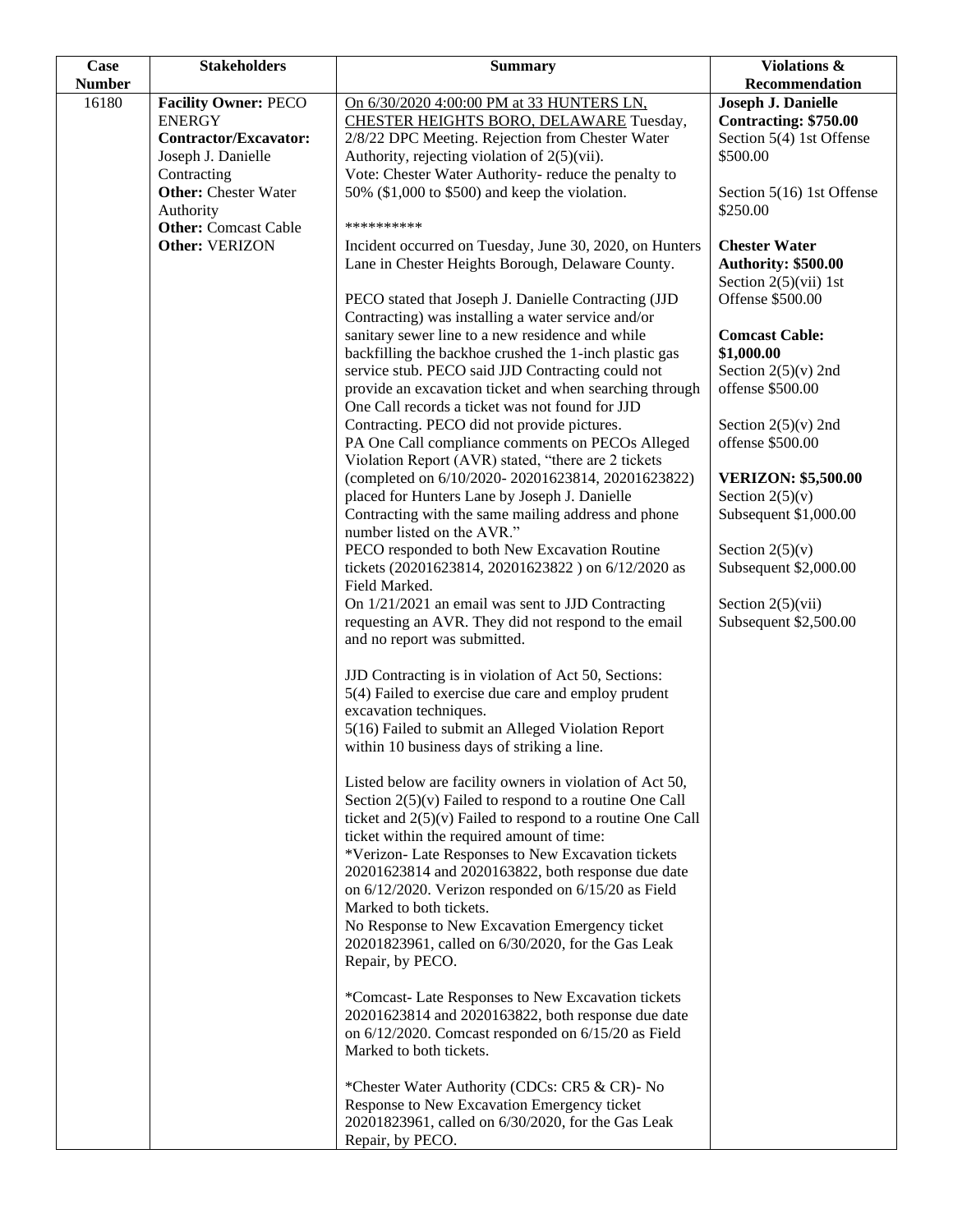| <b>Number</b><br>Recommendation<br>Recommendation: Education, applied violation and<br>penalty.<br>On 8/19/21- Chester Water Authority sent a letter by |
|---------------------------------------------------------------------------------------------------------------------------------------------------------|
|                                                                                                                                                         |
|                                                                                                                                                         |
|                                                                                                                                                         |
| email rejecting the penalty. Updated Recommendation:                                                                                                    |
| zero penalty, keep the violation, no education.                                                                                                         |
| Chester Water Authority has CDC:CR and CDC:CR5,                                                                                                         |
| and both have the same contact information. They did                                                                                                    |
| respond on time to CDC:CR as "Field Marked", but no                                                                                                     |
| response to the CDC:CR5. They are not required to                                                                                                       |
| respond via emergency CDC if they have responded on<br>time in a different CDC.                                                                         |
| 17586<br>Columbia Gas: \$250.00<br><b>Facility Owner:</b><br>On 8/17/2020 1:00:00 PM at LINCOLN AVE EX.                                                 |
| Columbia Gas<br>FALLOWFIELD TWP, WASHINGTON 2/08/2022<br>Section $2(5)(i)(B)$ 1st                                                                       |
| <b>Contractor/Excavator:</b><br>Damage Prevention Committee voted to keep all<br>Offense \$250.00                                                       |
| A. Folino Construction,<br>Damage Prevention Investigator recommendations as                                                                            |
| Inc.<br>presented.<br>A. Folino Construction,<br><b>Project Owner: EQT</b><br>Inc.: \$2,000.00<br>On 8/17/2020 at 1 p.m. A Folino Construction was      |
| Designer: KLH<br>Section 5(8) 1st Offense<br>digging with power equipment to install a water line for                                                   |
| EQT when they struck a 1" unmarked Columbia Gas<br>\$1,000.00                                                                                           |
| line. This line lead to an abandoned lot. All AVR's agree                                                                                               |
| that the gas line was not marked. Information in<br>Section 5(8) 1st Offense                                                                            |
| Columbia's Gas records read that this was an abandoned<br>\$1,000.00                                                                                    |
| line, per the AVR. This line was not abandoned when                                                                                                     |
| the strike occurred, but Columbia Gas properly<br>KLH: \$250.00                                                                                         |
| abandoned this line afterwards. 911 should have been<br>Section 4(8) 1st Offense<br>called.<br>\$250.00                                                 |
| Email from A. Folino reads that they should have called.                                                                                                |
| The question "was there a hazardous gas released?" was                                                                                                  |
| responded to as "just normal gas". There is no                                                                                                          |
| information on any of the AVR's about calling 911. This                                                                                                 |
| is a violation of section $5(8)$ To immediately notify 911.                                                                                             |
| Emergency Ticket #20202301932 and Emergency                                                                                                             |
| Ticket number 20202301935.                                                                                                                              |
| KLH is the designer and did not submit an AVR. This is<br>a violation of Section 4(8) and penalty applied. DPI                                          |
| requested an AVR on 10/15/2020 via email and USPS.                                                                                                      |
| Columbia Gas failed to mark and maintain existing                                                                                                       |
| records of abandoned lines. The known line was listed                                                                                                   |
| incorrectly as abandoned in Columbia's maps, but was                                                                                                    |
| not marked at all in the field. This is in violation of                                                                                                 |
| Section $2B(5)(i)$ and a subsequent offence. Penalty                                                                                                    |
| applied.<br>This investigation was brought to attention, because                                                                                        |
| multiple AVR's were submitted since 8/11/2020,                                                                                                          |
| concerning multiple gas lines, owned by Columbia Gas                                                                                                    |
| and People's Gas that were getting hit and damaged by                                                                                                   |
| the same Excavating Company while working in various                                                                                                    |
| locations.                                                                                                                                              |
| Cases 17209 and 18127show an over \$400,000.00                                                                                                          |
| Complex Project for the Pittsburgh Water and Sewer                                                                                                      |
| Authority (PWSA) in the City of Pittsburgh to restore<br>the water line system. Three Separate Designers were                                           |
| hired for this project: JMT, Buchart Horn, and Collective                                                                                               |
| Efforts. The project included plans to replace the small                                                                                                |
| diameter water main replacements throughout the city,                                                                                                   |
| by A. Folino Construction Co. The design tickets found                                                                                                  |
| as of 10/31/2020, are listed and processed in case 17209.                                                                                               |
| Each case has an unique damage and situation.                                                                                                           |
| Another area being excavated by the A. Folino<br>Excavation Co. occurred in Charleroi Boro, Fallowfield                                                 |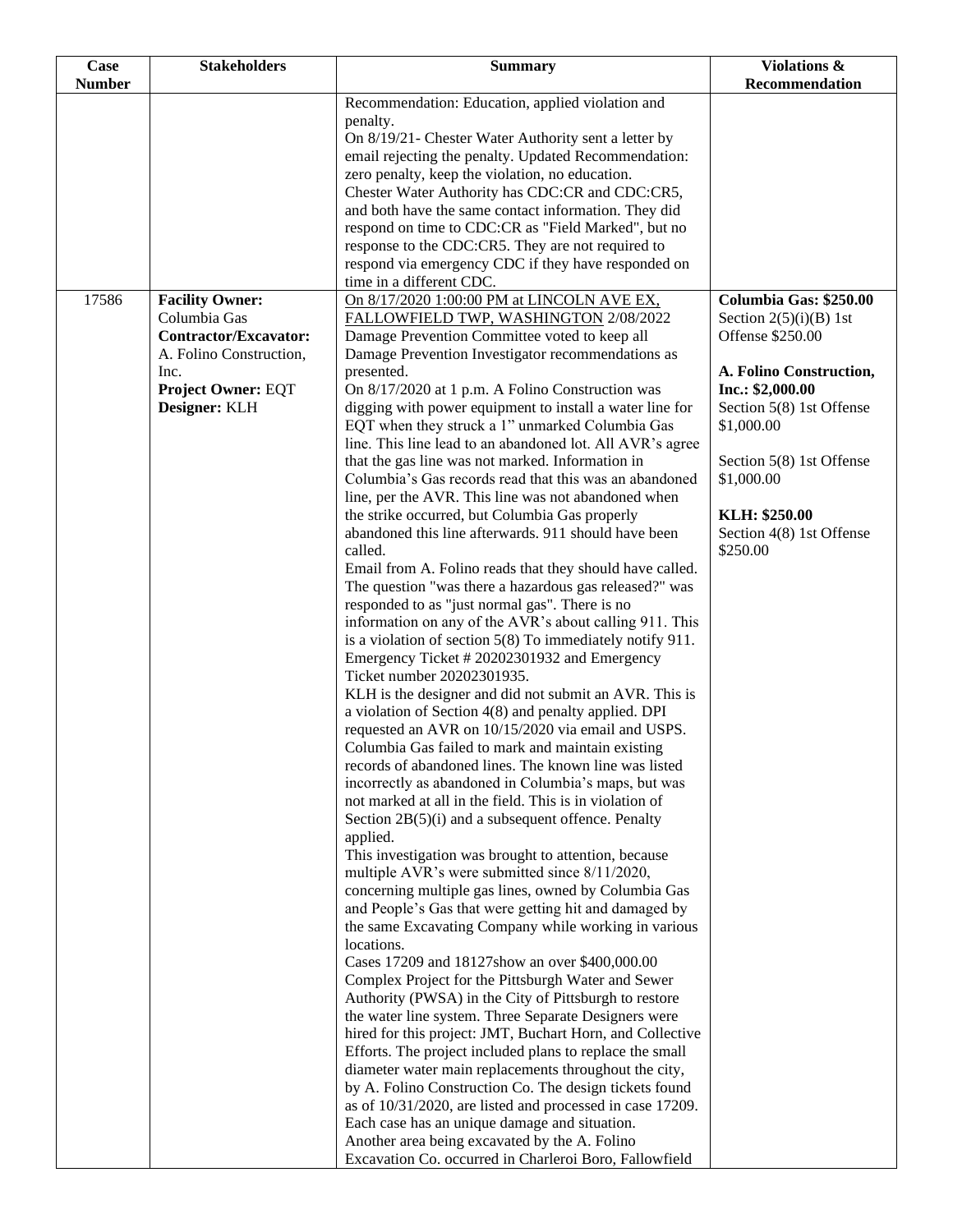| Twp, Twilight Boro, and Speers Boro in Washington<br>County, PA. case #'s 17533, 18068, 18067, 17890. This<br>project, costing over \$400.000. was financed by JMT<br>who contracted EQT Corp., to oversee the installation of<br>a water line in four Communities. KLH is the designer.<br>All design tickets found, are listed and processed in case<br>17533. Each case is unique to the damage and situation.<br>Case 17784 A Folino was repaving the road for the City<br>of Pittsburgh.<br>More cases have been found for these two complex<br>projects. The AVR's list different ticket numbers and<br>because there is no connecting ticket, as in a complex<br>project ticket, or even final design ticket, there is no way<br>to locate all the tickets to connect to one case. As I find<br>tickets that should be grouped together, I will refer to<br>case 17209 (PSWA) or Case 17533 (Charleroi area), or<br>case 17784. Any new violations will be in the new case,<br>so not to overwhelm the system.<br>17784<br>Facility Owner: Peoples<br><b>A FOLINO</b><br>On 8/18/2020 7:00:00 AM at 1316 W SYCAMORE ST,<br>PITTSBURGH CITY, ALLEGHENY On 02/08/2022<br><b>CONSTRUCTION:</b><br>Gas<br>the Damage Prevention Committee voted to keep all of<br>\$4,000.00<br><b>Contractor/Excavator:</b> A<br><b>FOLINO</b><br>the Investigators recommendations, but to also apply<br>Section 5(9) 1st Offense<br><b>CONSTRUCTION</b><br>education to both parties.<br>\$1,000.00<br>Project Owner: CITY OF<br>Case was pulled for discussion by 2 DPC members. No<br><b>PITTSBURGH</b><br>Section 5(17) 2nd Offense<br>disputes<br>\$500.00<br>Incident occurred on 8/18/20 at 1316 W. Sycamore<br>Street in the City of Pittsburgh, Allegheny County.<br>Section 5(2.1) 3rd Offense<br>***No Damage<br>\$2,000.00<br>On 10/05/2021 case 17784 was in pre discussion with<br>Section 5(17) 2nd Offense<br>the Damage Prevention Committee (DPC). Damage<br>\$500.00<br>Prevention Investigator (DPI) Maki sent an email on<br>10/18/2021 to A. Folino asking for a timeline and a list<br><b>CITY OF</b><br>of questions. No response has been received to date.<br>PITTSBURGH: \$250.00<br>Incident occurred on the morning of 8/18/20, at 7:00<br>Section 6.1(7) 1st Offense<br>a.m. Excavator A. Folino Company Inc got to their work<br>\$250.00<br>site at 1316 W Sycamore St Pittsburgh City, Allegheny<br>Co. PA to resurface the road, and immediately smelled<br>gas. Foreman then used a shovel to find each service line<br>on the road. Once the gas line was exposed, 911 was<br>called. It would be prudent to call in an emergency ticket<br>and 911 before locating the line, when there is a gas<br>smell. Peoples Gas AVR states the incident occurred at<br>1:48.<br>AVR from A. Folino states that they arrived at their<br>work site at 7 a.m. 4 and a half hours later an emergency<br>ticket was placed. On 10/09/2020 email was sent to A.<br>Folino asking about this project. No response was<br>received.<br>AVR from People's Gas states that this old steel gas | Case          | <b>Stakeholders</b> | <b>Summary</b>                                       | Violations &   |
|-------------------------------------------------------------------------------------------------------------------------------------------------------------------------------------------------------------------------------------------------------------------------------------------------------------------------------------------------------------------------------------------------------------------------------------------------------------------------------------------------------------------------------------------------------------------------------------------------------------------------------------------------------------------------------------------------------------------------------------------------------------------------------------------------------------------------------------------------------------------------------------------------------------------------------------------------------------------------------------------------------------------------------------------------------------------------------------------------------------------------------------------------------------------------------------------------------------------------------------------------------------------------------------------------------------------------------------------------------------------------------------------------------------------------------------------------------------------------------------------------------------------------------------------------------------------------------------------------------------------------------------------------------------------------------------------------------------------------------------------------------------------------------------------------------------------------------------------------------------------------------------------------------------------------------------------------------------------------------------------------------------------------------------------------------------------------------------------------------------------------------------------------------------------------------------------------------------------------------------------------------------------------------------------------------------------------------------------------------------------------------------------------------------------------------------------------------------------------------------------------------------------------------------------------------------------------------------------------------------------------------------------------------------------------------------------------------------------------------------------------------------------------------------------------------------------------------------------------------------------------------------------------------------------------------------------------------------------------------------------------------------------------------------------------------------------------------------------------------|---------------|---------------------|------------------------------------------------------|----------------|
|                                                                                                                                                                                                                                                                                                                                                                                                                                                                                                                                                                                                                                                                                                                                                                                                                                                                                                                                                                                                                                                                                                                                                                                                                                                                                                                                                                                                                                                                                                                                                                                                                                                                                                                                                                                                                                                                                                                                                                                                                                                                                                                                                                                                                                                                                                                                                                                                                                                                                                                                                                                                                                                                                                                                                                                                                                                                                                                                                                                                                                                                                                       | <b>Number</b> |                     |                                                      | Recommendation |
|                                                                                                                                                                                                                                                                                                                                                                                                                                                                                                                                                                                                                                                                                                                                                                                                                                                                                                                                                                                                                                                                                                                                                                                                                                                                                                                                                                                                                                                                                                                                                                                                                                                                                                                                                                                                                                                                                                                                                                                                                                                                                                                                                                                                                                                                                                                                                                                                                                                                                                                                                                                                                                                                                                                                                                                                                                                                                                                                                                                                                                                                                                       |               |                     |                                                      |                |
|                                                                                                                                                                                                                                                                                                                                                                                                                                                                                                                                                                                                                                                                                                                                                                                                                                                                                                                                                                                                                                                                                                                                                                                                                                                                                                                                                                                                                                                                                                                                                                                                                                                                                                                                                                                                                                                                                                                                                                                                                                                                                                                                                                                                                                                                                                                                                                                                                                                                                                                                                                                                                                                                                                                                                                                                                                                                                                                                                                                                                                                                                                       |               |                     |                                                      |                |
| Folino. A Peoples Gas worker found this gas line to have<br>a grade 1 leak, with pinholes, caused by corrosion.<br>Emergency ticket 20202311807, placed at 11:25, does                                                                                                                                                                                                                                                                                                                                                                                                                                                                                                                                                                                                                                                                                                                                                                                                                                                                                                                                                                                                                                                                                                                                                                                                                                                                                                                                                                                                                                                                                                                                                                                                                                                                                                                                                                                                                                                                                                                                                                                                                                                                                                                                                                                                                                                                                                                                                                                                                                                                                                                                                                                                                                                                                                                                                                                                                                                                                                                                |               |                     | service line was not damaged. It was uncovered by A. |                |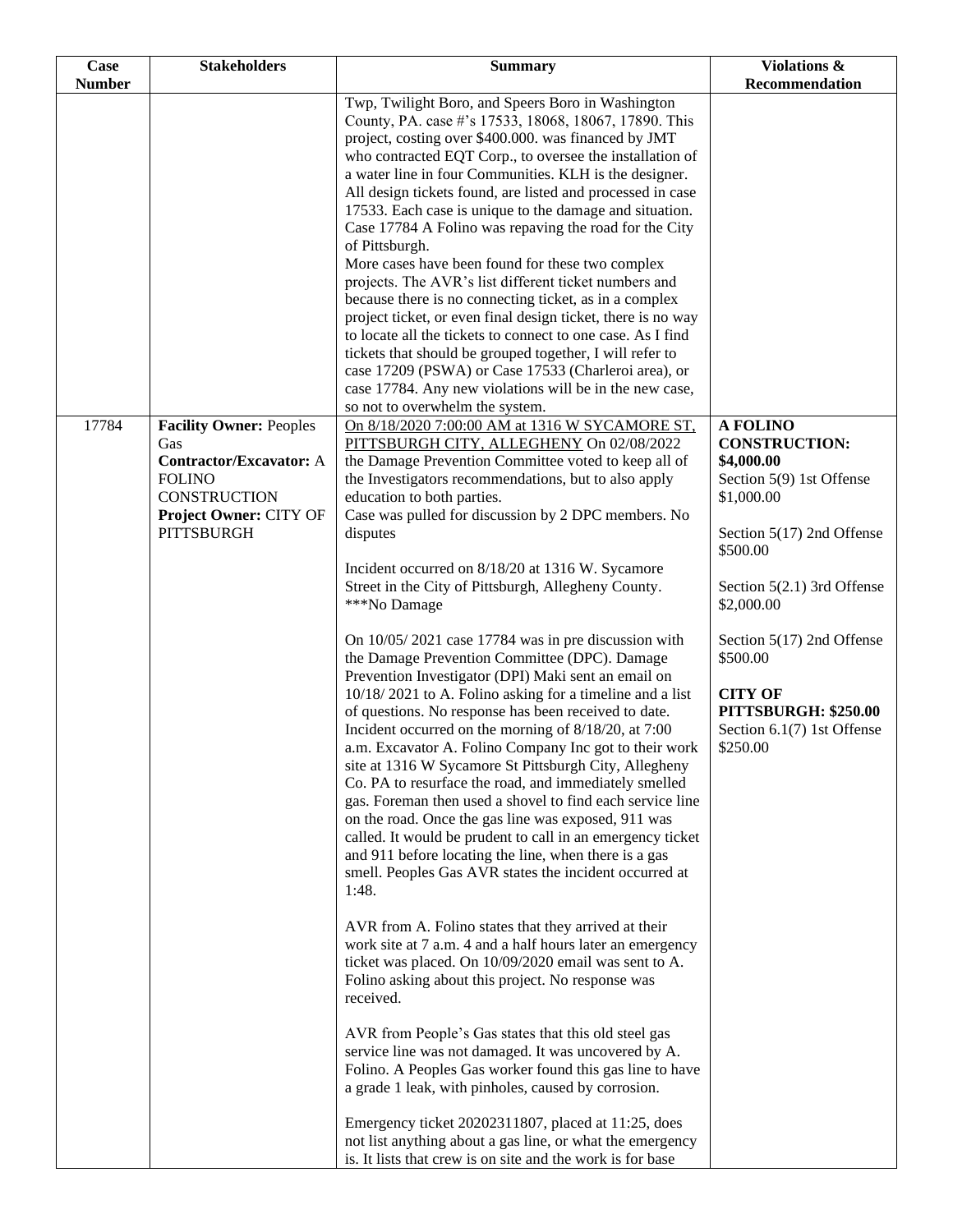| Case          | <b>Stakeholders</b>                                                                                                                                                                                                         | <b>Summary</b>                                                                                                                                                                                                                                                                                                                                                                                                                                                                                                                                                                                                                                                                                                                                                                                                                                                                                                                                                                                                                                                                                          | Violations &                                                                                                                                                               |
|---------------|-----------------------------------------------------------------------------------------------------------------------------------------------------------------------------------------------------------------------------|---------------------------------------------------------------------------------------------------------------------------------------------------------------------------------------------------------------------------------------------------------------------------------------------------------------------------------------------------------------------------------------------------------------------------------------------------------------------------------------------------------------------------------------------------------------------------------------------------------------------------------------------------------------------------------------------------------------------------------------------------------------------------------------------------------------------------------------------------------------------------------------------------------------------------------------------------------------------------------------------------------------------------------------------------------------------------------------------------------|----------------------------------------------------------------------------------------------------------------------------------------------------------------------------|
| <b>Number</b> |                                                                                                                                                                                                                             |                                                                                                                                                                                                                                                                                                                                                                                                                                                                                                                                                                                                                                                                                                                                                                                                                                                                                                                                                                                                                                                                                                         | Recommendation                                                                                                                                                             |
|               |                                                                                                                                                                                                                             | repair. Email was sent on 10/09/2020 to A. Folino asking<br>for more information about this emergency and if this is<br>part of a larger project. No response was received. 911<br>and Peoples Gas were called after the line was<br>discovered at 1:49 p.m.                                                                                                                                                                                                                                                                                                                                                                                                                                                                                                                                                                                                                                                                                                                                                                                                                                            |                                                                                                                                                                            |
|               |                                                                                                                                                                                                                             | The City of Pittsburgh has not submitted an AVR to<br>date.                                                                                                                                                                                                                                                                                                                                                                                                                                                                                                                                                                                                                                                                                                                                                                                                                                                                                                                                                                                                                                             |                                                                                                                                                                            |
|               |                                                                                                                                                                                                                             | The City of Pittsburgh is in violation of Section:<br>$6.1(7)$ and penalty is applied.                                                                                                                                                                                                                                                                                                                                                                                                                                                                                                                                                                                                                                                                                                                                                                                                                                                                                                                                                                                                                  |                                                                                                                                                                            |
|               |                                                                                                                                                                                                                             | A Folino is in violation of Sections:<br>5(9) Emergency notification does not meet the<br>requirements of "emergency" as defined in Section 1.<br>Penalty is applied. The emergency ticket is the only<br>ticket found for the area. If A. Folino had called in a<br>ticket before any digging, Peoples Gas would have found<br>the leaking gas line.<br>$5(2.1)$ Excavator failed to submit a location request to<br>One Call within the correct timeframe. This is a third<br>offense violation, and the penalty is applied.<br>5(17) Excavator failed to comply with all requests for<br>information from PUC staff within 30 days of receipt.<br>Three emails were sent to A. Folino with no responses.<br>The emails were sent 10/09/2020 and 4/5/2021 and<br>10/18/2021. The 10/18/2021 email was sent after the<br>DPC discussion, where the DPC members requested the<br>Damage Prevention Investigator (DPI) reach out to A.<br>Folino and get a timeline of events and more<br>information. No response from A. Folino to date. This<br>violation had two offenses and the penalty is applied |                                                                                                                                                                            |
|               |                                                                                                                                                                                                                             | both times.<br>Notes:<br>This investigation was brought to attention, because<br>multiple AVR's were submitted since 8/11/2020,<br>concerning excavating and notification issues with<br>multiple gas lines, owned by Columbia Gas and People's<br>Gas, in various locations.                                                                                                                                                                                                                                                                                                                                                                                                                                                                                                                                                                                                                                                                                                                                                                                                                           |                                                                                                                                                                            |
| 17561         | <b>Facility Owner: SUEZ</b><br><b>Contractor/Excavator: J</b><br><b>F KIELY</b><br>CONSTRUCTION<br>Project Owner: UGI<br><b>UTILITIES</b><br><b>Other: Dallas Area</b><br>Municipal Authority<br><b>Other: UGI Electric</b> | On 8/20/2020 9:41:00 AM at 71 N PIONEER AVE,<br>KINGSTON TWP, LUZERNE On 8/20/2020, JF Kiely<br>was excavating for UGI Corrosion Department on North<br>Pioneer Ave., Kingston Township, Luzerne County<br>when they struck and damaged an unmarked 6 inch Suez<br>water main. Suez did have locate marks on the ground<br>30 inches away from the damaged water main, and<br>admitted As-Builts were used to locate the lines from<br>1989 which were not accurate.                                                                                                                                                                                                                                                                                                                                                                                                                                                                                                                                                                                                                                    | <b>SUEZ: \$850.00</b><br>Section $2(5)(i)$ 1st Offense<br>\$850.00<br><b>UGI UTILITIES:</b><br>\$500.00<br>Section $2(5)(v)$ 2nd<br>offense \$500.00                       |
|               |                                                                                                                                                                                                                             | The damage to the water main caused the water to flow<br>downhill and into the basement of the house located at<br>71 North Pioneer Ave. The homeowner indicated the<br>damage has to be submitted to his insurance company<br>due to the massive amount of water that filled his<br>finished basement and the extensive damage this break<br>has caused to his home.                                                                                                                                                                                                                                                                                                                                                                                                                                                                                                                                                                                                                                                                                                                                   | <b>Dallas Area Municipal</b><br><b>Authority: \$0.00</b><br>Section $2(5)(v)$ 1st Offense<br>\$0.00<br>UGI Electric: \$500.00<br>Section $2(5)(v)$ 1st Offense<br>\$500.00 |
|               |                                                                                                                                                                                                                             | Suez has indicated the water main break left more than<br>50 customers without water for less than 6 hours. The                                                                                                                                                                                                                                                                                                                                                                                                                                                                                                                                                                                                                                                                                                                                                                                                                                                                                                                                                                                         |                                                                                                                                                                            |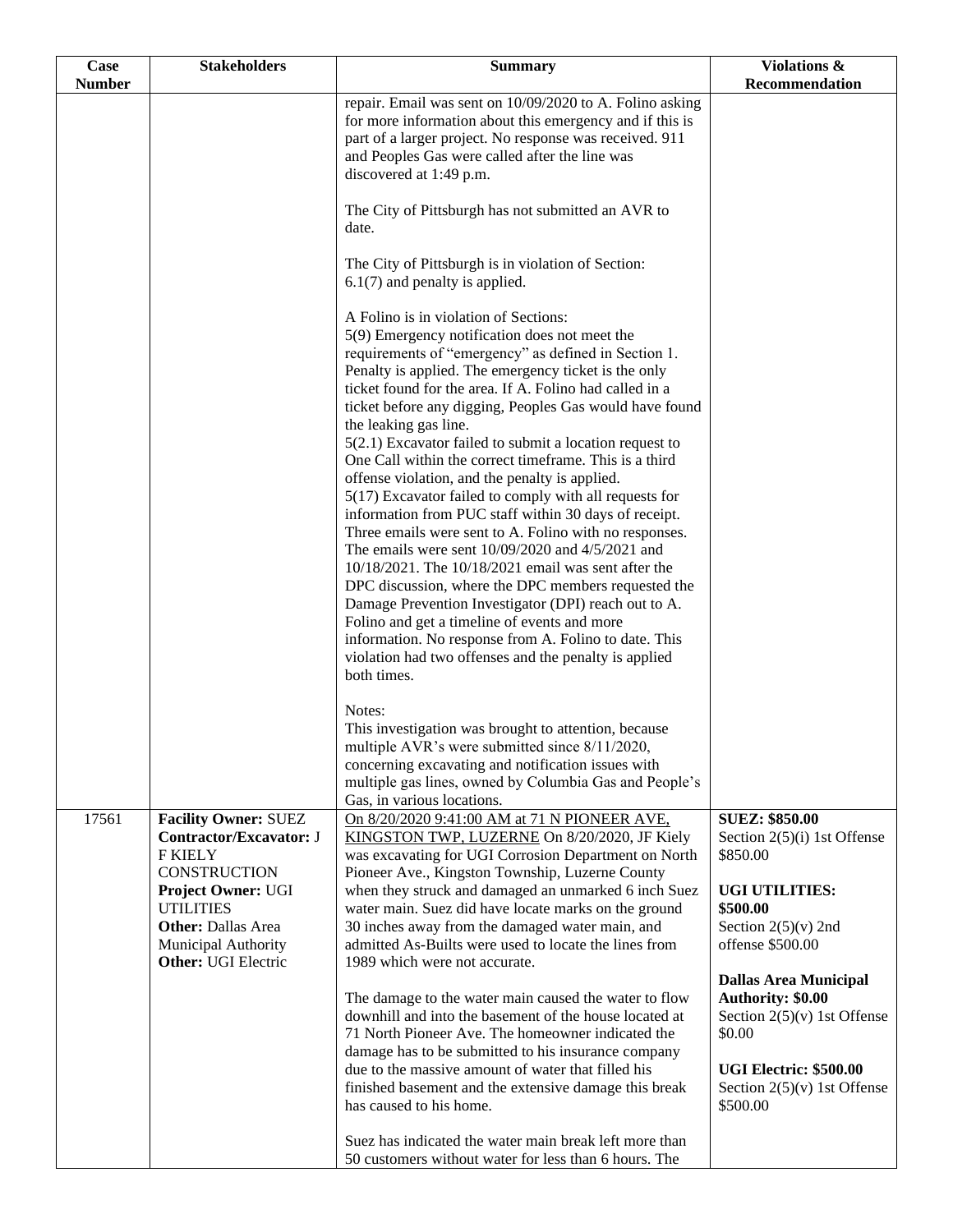| Case          | <b>Stakeholders</b>                                    | <b>Summary</b>                                                                                                         | <b>Violations &amp;</b> |
|---------------|--------------------------------------------------------|------------------------------------------------------------------------------------------------------------------------|-------------------------|
| <b>Number</b> |                                                        |                                                                                                                        | Recommendation          |
|               |                                                        | damage had to be fixed and lines needed to be flushed                                                                  |                         |
|               |                                                        | and restored for residential use.                                                                                      |                         |
|               |                                                        | Suez is being recommended for violating $2(5)(i)$ -failing                                                             |                         |
|               |                                                        | to locate lines horizontally within 18 inches. A fine                                                                  |                         |
|               |                                                        | factor of $(0.5)$ for affecting over 50 customers and a fine                                                           |                         |
|               |                                                        | factor of $(0.2)$ for the cost of damages to the                                                                       |                         |
|               |                                                        | Homeowner's basement will be added to each violation                                                                   |                         |
|               |                                                        | due to the severity of this water main break.                                                                          |                         |
|               |                                                        |                                                                                                                        |                         |
|               |                                                        | Dallas Area Municipal Authority and UGI Electric is<br>being recommended for violating $2(5)(v)$ - failing to          |                         |
|               |                                                        | respond to One Call Ticket #20202252140.                                                                               |                         |
|               |                                                        |                                                                                                                        |                         |
|               |                                                        | UGI is being recommended for violating Section $2(5)(v)$                                                               |                         |
|               |                                                        | late- failing to mark within the required timeframe for                                                                |                         |
|               |                                                        | Ticket #20202252140. The response due date was                                                                         |                         |
|               |                                                        | 8/14/2020 and UGI did not respond until 8/17/2020 at                                                                   |                         |
| 18068         | <b>Facility Owner:</b>                                 | 9:41 AM.<br>On 8/25/2020 8:00:00 AM at LINCOLN AVE EX,                                                                 | Columbia Gas: \$0.00    |
|               | Columbia Gas                                           | FALLOWFIELD TWP, WASHINGTON On 2/08/2022                                                                               |                         |
|               | <b>Contractor/Excavator:</b>                           | the Damage Prevention Committee voted to remove all                                                                    |                         |
|               | A. Folino Construction                                 | violations for Columbia Gas and KLH.                                                                                   | <b>KLH: \$0.00</b>      |
|               | Inc.                                                   | On 8/25/2020 at 8:00 a.m. A Folino Construction                                                                        |                         |
|               | <b>Project Owner: EQT</b>                              | Company struck an unmarked Columbia Gas Line at 308                                                                    |                         |
|               | Designer: KLH                                          | Fox Stop Rd and Lincoln Ave Extension, Fallowfield,                                                                    |                         |
|               |                                                        | Washington Co, PA. 911 was called. Columbia Gas<br>came to the site and found that this line was not an                |                         |
|               |                                                        | abandoned line, as A Folino's AVR read, but a 1" plastic                                                               |                         |
|               |                                                        | service line, that Columbia Gas had no record of. 911                                                                  |                         |
|               |                                                        | was called, and Columbia gas also properly abandoned                                                                   |                         |
|               |                                                        | this line, at that time.                                                                                               |                         |
|               |                                                        | There were at least two more hits later this same day. At                                                              |                         |
|               |                                                        | 1:00 p.m. another presumed to be abandoned line was                                                                    |                         |
|               |                                                        | hit. See case 18067. Case 17981 shows a hit at 5:51 pm.<br>This case 18068, Columbia Gas submitted an AVR for          |                         |
|               |                                                        | an 8pm strike. They had no record of the 8-a.m. strike.                                                                |                         |
|               |                                                        | Was that a fourth strike? Neither Columbia Gas nor A.                                                                  |                         |
|               |                                                        | Folino could verify that there was or was not another                                                                  |                         |
|               |                                                        | strike. A Folino resent the 8 a.m. AVR when I requested                                                                |                         |
|               |                                                        | more information.                                                                                                      |                         |
|               |                                                        | Concern is that there are gas lines that are not properly<br>abandoned, that are being hit. This line was hit twice in |                         |
|               |                                                        | one day. I must think about the issue in Maine, which                                                                  |                         |
|               |                                                        | blew up a house, while all the crew was there. This was                                                                |                         |
|               |                                                        | due in part to an unmarked, not properly abandoned line.                                                               |                         |
|               |                                                        | Columbia Gas is in violation of Section $2B(5)(i)$ as a                                                                |                         |
|               |                                                        | subsequent offence. Penalty is applied.                                                                                |                         |
|               |                                                        | KLH is in violation of Section 4(8) No AVR was                                                                         |                         |
|               |                                                        | received.<br>Case 18068 is part of a complex project and a larger                                                      |                         |
|               |                                                        | issue, where gas lines are hit and damaged See cases                                                                   |                         |
|               |                                                        | 17586, 17533, 18920, 20329. The list continues to grow.                                                                |                         |
|               |                                                        | There is also an issue of incomplete information in so                                                                 |                         |
|               |                                                        | many AVR's.                                                                                                            |                         |
| 18067         | <b>Facility Owner:</b>                                 | On 8/25/2020 1:00:00 PM at LINCOLN AVE EX,                                                                             | Columbia Gas: \$0.00    |
|               | Columbia Gas                                           | FALLOWFIELD TWP, WASHINGTON On 2/08/2022                                                                               |                         |
|               | <b>Contractor/Excavator:</b><br>A. Folino Construction | the Damage Prevention Committee voted to remove all<br>violations for Columbia Gas and KLH.                            | A. Folino Construction  |
|               | Inc.                                                   |                                                                                                                        | Inc.: \$1,000.00        |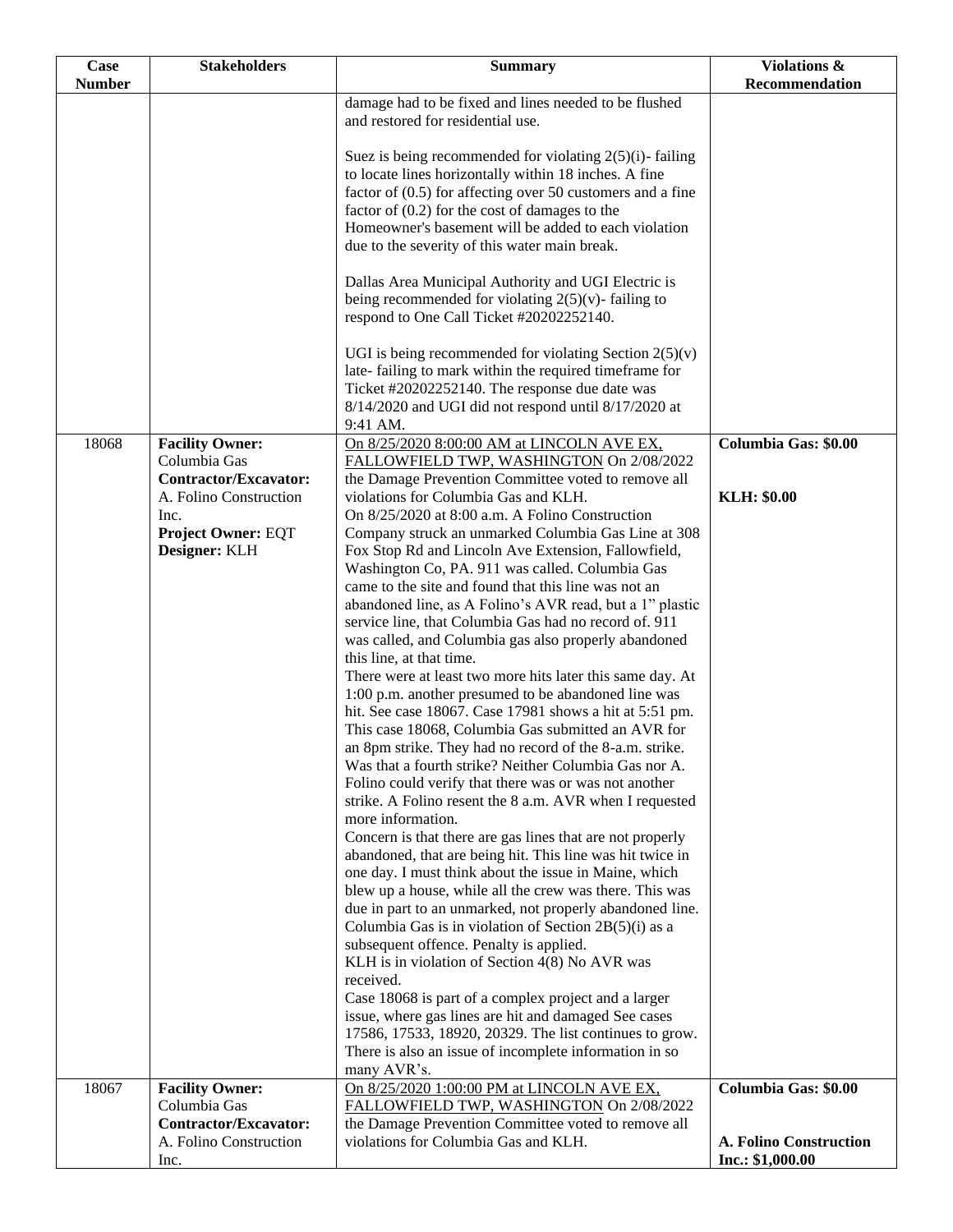| <b>Case</b>   | <b>Stakeholders</b>       | <b>Summary</b>                                                                                                    | Violations &             |
|---------------|---------------------------|-------------------------------------------------------------------------------------------------------------------|--------------------------|
| <b>Number</b> |                           |                                                                                                                   | Recommendation           |
|               | <b>Project Owner: EQT</b> | On 8/25/2020 at 1pm. A Folino Construction was using                                                              | Section 5(7) 1st Offense |
|               | <b>PRODUCTION</b>         | power equipment to hammer a concrete and asphalt                                                                  | \$1,000.00               |
|               | Designer: KLH             | roadway, when they hit and damaged what was believed                                                              |                          |
|               |                           | to be an unmarked, possibly abandoned Columbia gas                                                                | KLH: \$0.00              |
|               |                           | line. Case 18067, also happened on 8/25/20 and reports                                                            |                          |
|               |                           | an incident where A. Folino noted an abandoned line                                                               |                          |
|               |                           | was hit, but it was a 1"plastic service line.                                                                     |                          |
|               |                           | No AVR received from Columbia Gas for this incident.                                                              |                          |
|               |                           | This is a violation of Section $2(10)$ There have been<br>multiple hits, by this excavator, on Columbia Gas lines |                          |
|               |                           | in the past six months. Penalty is applied. Even though                                                           |                          |
|               |                           | the AVR from A. Folino reads that the line was                                                                    |                          |
|               |                           | abandoned, case 18068 had a line that was hit and                                                                 |                          |
|               |                           | described abandoned, but Columbia gas did not abandon                                                             |                          |
|               |                           | the line until after it was hit. This is relevant information                                                     |                          |
|               |                           | for this case. Columbia Gas failed to mark this possibly                                                          |                          |
|               |                           | abandoned line. This is a subsequent violation of section                                                         |                          |
|               |                           | $2B(5)(i)$ , but a new year, so first offence penalty is                                                          |                          |
|               |                           | applied.                                                                                                          |                          |
|               |                           | A. Folino hit a gas line. There is no reference to a                                                              |                          |
|               |                           | notification to the facility owner. This is a violation of                                                        |                          |
|               |                           | section $5(7)$ Penalty is applied.                                                                                |                          |
|               |                           | Designer KLH did not submit an AVR. This is a                                                                     |                          |
|               |                           | violation of Section $4(8)$ and penalty is applied.                                                               |                          |
|               |                           | This investigation was brought to attention, because                                                              |                          |
|               |                           | multiple AVR's were submitted since 8/11/2020,<br>concerning multiple gas lines, owned by Columbia Gas            |                          |
|               |                           | and People's Gas that were getting hit and damaged by                                                             |                          |
|               |                           | the same Excavating Company while working in various                                                              |                          |
|               |                           | locations.                                                                                                        |                          |
|               |                           | Cases 17209 and 18127show an over \$400,000.00                                                                    |                          |
|               |                           | Complex Project for the Pittsburgh Water and Sewer                                                                |                          |
|               |                           | Authority (PWSA) in the City of Pittsburgh to restore                                                             |                          |
|               |                           | the water line system. Three Separate Designers were                                                              |                          |
|               |                           | hired for this project: JMT, Buchart Horn, and Collective                                                         |                          |
|               |                           | Efforts. The project included plans to replace the small                                                          |                          |
|               |                           | diameter water main replacements throughout the city,                                                             |                          |
|               |                           | by A. Folino Construction Co. The design tickets found                                                            |                          |
|               |                           | as of 10/31/2020, are listed and processed in case 17209.                                                         |                          |
|               |                           | Each case has an unique damage and situation.                                                                     |                          |
|               |                           | Another area being excavated by the A. Folino<br>Excavation Co. occurred in Charleroi Boro, Fallowfield           |                          |
|               |                           | Twp, Twilight Boro, and Speers Boro in Washington                                                                 |                          |
|               |                           | County, PA. case #'s 17533, 18068, 18067, 17890. This                                                             |                          |
|               |                           | project, costing over \$400.000. was financed by JMT                                                              |                          |
|               |                           | who contracted EQT Corp., to oversee the installation of                                                          |                          |
|               |                           | a water line in four Communities. KLH is the designer.                                                            |                          |
|               |                           | All design tickets found, are listed and processed in case                                                        |                          |
|               |                           | 17533. Each case is unique to the damage and situation.                                                           |                          |
|               |                           | Case 17784 A Folino was repaving the road for the City                                                            |                          |
|               |                           | of Pittsburgh.                                                                                                    |                          |
|               |                           | More cases have been found for these two complex<br>projects. The AVR's list different ticket numbers and         |                          |
|               |                           | because there is no connecting ticket, as in a complex                                                            |                          |
|               |                           | project ticket, or even final design ticket, there is no way                                                      |                          |
|               |                           | to locate all the tickets to connect to one case. As I find                                                       |                          |
|               |                           | tickets that should be grouped together, I will refer to                                                          |                          |
|               |                           | case 17209 (PSWA) or Case 17533 (Charleroi area), or                                                              |                          |
|               |                           | case 17784. Any new violations will be in the new case,                                                           |                          |
|               |                           | so not to overwhelm the system.                                                                                   |                          |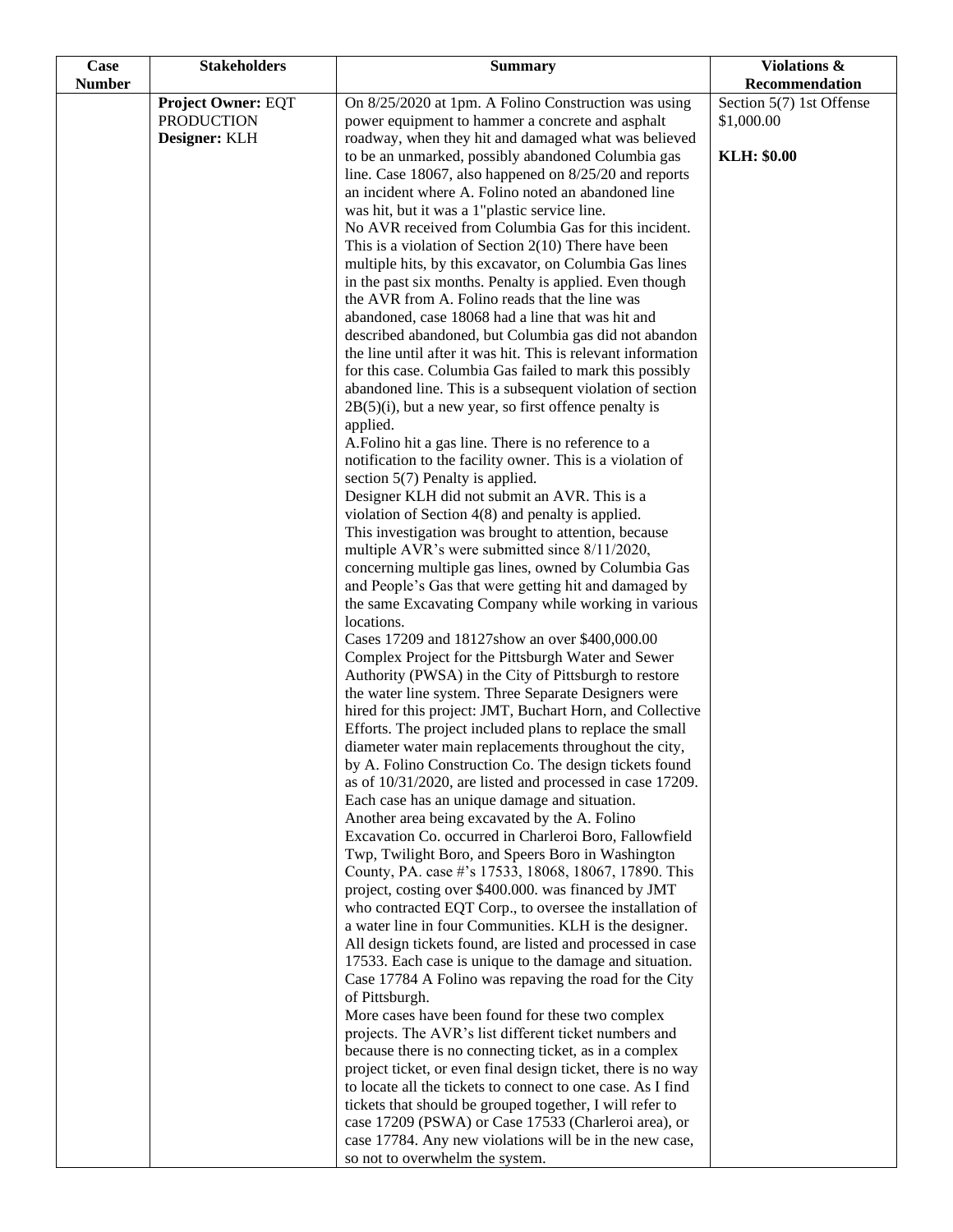| <b>Case</b>   | <b>Stakeholders</b>                                                                                                                                     | <b>Summary</b>                                                                                                                                                                                                                                                                                                                                                                                                                                                                                                                                                                                                                                                                                                                                                                                                                                                                                              | Violations &                                                                                                                                                                               |
|---------------|---------------------------------------------------------------------------------------------------------------------------------------------------------|-------------------------------------------------------------------------------------------------------------------------------------------------------------------------------------------------------------------------------------------------------------------------------------------------------------------------------------------------------------------------------------------------------------------------------------------------------------------------------------------------------------------------------------------------------------------------------------------------------------------------------------------------------------------------------------------------------------------------------------------------------------------------------------------------------------------------------------------------------------------------------------------------------------|--------------------------------------------------------------------------------------------------------------------------------------------------------------------------------------------|
| <b>Number</b> |                                                                                                                                                         |                                                                                                                                                                                                                                                                                                                                                                                                                                                                                                                                                                                                                                                                                                                                                                                                                                                                                                             | Recommendation                                                                                                                                                                             |
| 18037         | <b>Facility Owner: PPL</b><br>Contractor/Excavator:<br>Zephyr Thomas Home<br>Improvement                                                                | On 9/8/2020 12:00:00 PM at 316 N HOMESTEAD DR.<br><b>EAST HEMPFIELD TWP, LANCASTER Tuesday,</b><br>2/8/22 DPC Meeting. Rejection from Zephyr Thomas<br>Home Improvement, rejecting violation $5(7)$ .<br>Vote: Remove the penalty and violation.                                                                                                                                                                                                                                                                                                                                                                                                                                                                                                                                                                                                                                                            | PPL: \$500.00<br>Section $2(5)(i)$ 1st Offense<br>\$500.00<br><b>Zephyr Thomas Home</b>                                                                                                    |
|               |                                                                                                                                                         | **********<br>Incident occurred on 9/8/2020 at 316 N. Homestead<br>Drive, East Hempfield Twp., Lancaster County.                                                                                                                                                                                                                                                                                                                                                                                                                                                                                                                                                                                                                                                                                                                                                                                            | Improvement: \$0.00                                                                                                                                                                        |
|               |                                                                                                                                                         | On 9/8/2020, Zephyr Thomas Home Improvement was<br>trying to install 3' footers for a small deck off of the<br>house located at 316 North Homestead Drive, East<br>Hempfield Township, Lancaster County when they<br>damaged a PPL underground service line. Zephyr<br>Thomas stated in their AVR that the service line, in their<br>marked out area, was not marked and located by PPL.<br>They submitted pictures showing the cable and the<br>electrical lines' markings taking a right from the electric<br>meter on the back of the house and the damaged<br>electrical line took a left into their excavation area. The<br>Hit Kit shows the locator markings were more than 18"<br>from the damaged facility. A violation of $2(5)(i)$ - for<br>failing to mark their underground lines at the work site<br>within eighteen inches horizontally from the outside wall<br>is recommended against PPL. |                                                                                                                                                                                            |
|               |                                                                                                                                                         | The Emergency Excavation ticket called in included<br>remarks saying, "Caller states that the damage occurred<br>yesterday. Caller states that they damaged an unmarked<br>electrical line within the white marked area." A violation<br>of $5(7)$ - failing to immediately report to the facility<br>owner any break or leak on its lines, or any dent, gouge,<br>groove or other damage to such lines or to their coating<br>or cathodic protection, made or discovered in the course<br>of the excavation or demolition work is recommended<br>against Zephyr Thomas Home Improvement for not<br>contacting One Call and reporting the damage until the<br>following day.                                                                                                                                                                                                                                |                                                                                                                                                                                            |
|               |                                                                                                                                                         | A courtesy letter was sent to PPL asking to submit an<br>AVR. PPL responded with a cost estimate and stated the<br>damage was under \$2500.00 and they will not be<br>submitting an AVR for this incident.                                                                                                                                                                                                                                                                                                                                                                                                                                                                                                                                                                                                                                                                                                  |                                                                                                                                                                                            |
| 17890         | <b>Facility Owner:</b><br>Columbia Gas<br><b>Contractor/Excavator:</b><br>A. Folino Construction,<br>Inc.<br><b>Project Owner: EQT</b><br>Designer: KLH | On 9/20/2020 4:00:00 AM at LINCOLN AVE EX,<br>FALLOWFIELD TWP, WASHINGTON On 2/08/2022<br>the Damage Prevention Committee voted to remove all<br>violations for Columbia Gas and KLH.<br>On 9/20/20 A Folino Construction was digging with a<br>backhoe/trackhoe to install a 16" waterline for EQT. The<br>bucket caught the gas line, which was marked correctly,<br>causing damage. 911 was called. One AVR request letter<br>was emailed to all the companies, requesting separate<br>AVR's for the gas hits in this area. Each incident is<br>different. AVR's were requested from EQT Violation<br>Section 6.1(7), KLH violation Section 4(8), and<br>Columbia Gas (multiple hits within 6 months by the<br>same excavator) Violation Sectin 2(10). None of these<br>companies submitted an AVR for this incident. This is a                                                                          | Columbia Gas: \$0.00<br>A. Folino Construction,<br>Inc.: \$500.00<br>Section 5(4) 1st Offense<br>\$500.00<br>EQT: \$250.00<br>Section 6.1(7) 1st Offense<br>\$250.00<br><b>KLH: \$0.00</b> |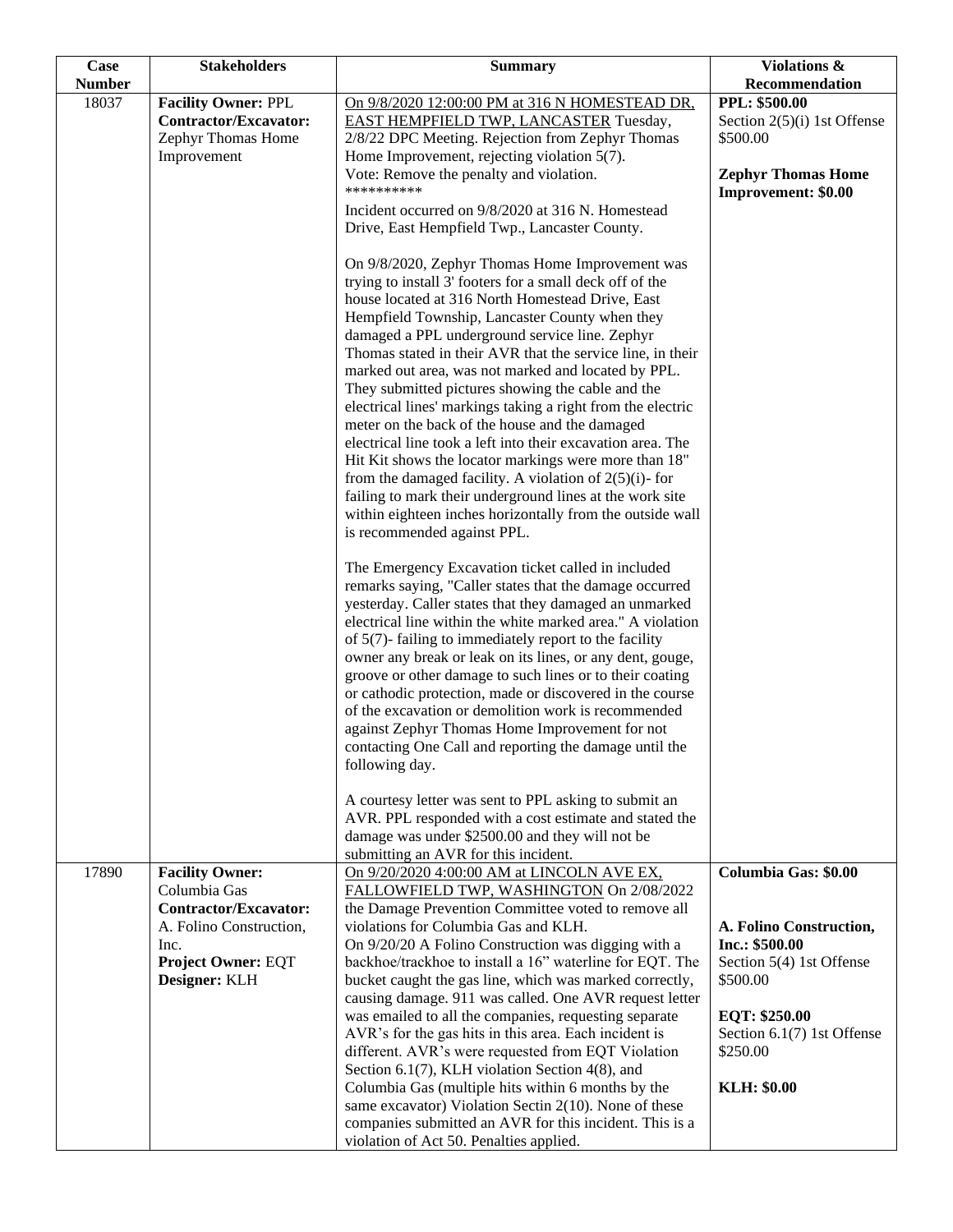| Case          | <b>Stakeholders</b> | <b>Summary</b>                                              | <b>Violations &amp;</b> |
|---------------|---------------------|-------------------------------------------------------------|-------------------------|
| <b>Number</b> |                     |                                                             | Recommendation          |
|               |                     | This investigation was brought to attention, because        |                         |
|               |                     | multiple AVR's were submitted since 8/11/2020,              |                         |
|               |                     | concerning multiple gas lines, owned by Columbia Gas        |                         |
|               |                     | and People's Gas that were getting hit and damaged by       |                         |
|               |                     | the same Excavating Company while working in various        |                         |
|               |                     | locations.                                                  |                         |
|               |                     | Cases 17209 and 18127show an over \$400,000.00              |                         |
|               |                     | Complex Project for the Pittsburgh Water and Sewer          |                         |
|               |                     | Authority (PWSA) in the City of Pittsburgh to restore       |                         |
|               |                     | the water line system. Three Separate Designers were        |                         |
|               |                     | hired for this project: JMT, Buchart Horn, and Collective   |                         |
|               |                     | Efforts. The project included plans to replace the small    |                         |
|               |                     | diameter water main replacements throughout the city,       |                         |
|               |                     | by A. Folino Construction Co. The design tickets found      |                         |
|               |                     | as of 10/31/2020, are listed and processed in case 17209.   |                         |
|               |                     | Each case has an unique damage and situation.               |                         |
|               |                     | Another area being excavated by the A. Folino               |                         |
|               |                     | Excavation Co. occurred in Charleroi Boro, Fallowfield      |                         |
|               |                     | Twp, Twilight Boro, and Speers Boro in Washington           |                         |
|               |                     | County, PA. case #'s 17533, 18068, 18067, 17890. This       |                         |
|               |                     | project, costing over \$400.000. was financed by JMT        |                         |
|               |                     | who contracted EQT Corp to oversee the project. EQT is      |                         |
|               |                     | the Project Owner at this time. In the future, there is a   |                         |
|               |                     | plan for the City of Charleroi to take ownership of this    |                         |
|               |                     | water line. KLH did the consulting and is the designer      |                         |
|               |                     | for the installation of a water line in four Communities.   |                         |
|               |                     | KLH is the full-time inspector for this project. All design |                         |
|               |                     | tickets found, are listed and processed in case 17533.      |                         |
|               |                     | Each case is unique to the damage and situation.            |                         |

## **Committee Review**

| Case                   | <b>Stakeholders</b>                                                                                      | <b>Summary</b>                                                                                                                                                                                                                                                                                                                                                                                                                                                                                                                                                                                                                                                                                                                                                                                                                                                                                                                                                                                                                                                                                                     | Violations &                                                                                                           |
|------------------------|----------------------------------------------------------------------------------------------------------|--------------------------------------------------------------------------------------------------------------------------------------------------------------------------------------------------------------------------------------------------------------------------------------------------------------------------------------------------------------------------------------------------------------------------------------------------------------------------------------------------------------------------------------------------------------------------------------------------------------------------------------------------------------------------------------------------------------------------------------------------------------------------------------------------------------------------------------------------------------------------------------------------------------------------------------------------------------------------------------------------------------------------------------------------------------------------------------------------------------------|------------------------------------------------------------------------------------------------------------------------|
| <b>Number</b><br>15137 | <b>Facility Owner: UGI</b><br>Utilities Inc.<br>Contractor/Excavator:<br>Reading Area Water<br>Authority | On 5/18/2020 9:35:00 AM at FERNWOOD ST,<br>MUHLENBERG TWP, BERKS *Near miss incident.<br>Violation of Act 50<br>$\sim$ Incident occurred on 5/18/2020 on Fernwood Street,<br>near Reservoir Road and Deer Path Road, Muhlenberg<br>Township, Berks County.<br>UGI submitted an AVR stating, "Excavator was utilizing<br>mechanized equipment to dig up the roadway prior to the<br>PAOC being cleared." The AVR stated the violation<br>occurred on 5/18/2020 and the One Call ticket states the<br>scheduled excavation date is 5/20/2020. An additional<br>ticket, #20201391011, was provided by UGI after<br>requesting more information. The No One Call ticket<br>was placed by UGI on $5/18/2020$ . A violation of $5(2.1)$ -<br>excavator failed to submit a location request to One Call<br>within the correct timeframe is recommended against<br>Reading Area Water Authority with education in lieu of<br>a monetary penalty as they have not had a violation since<br>2018 and education has not been acquired within the last<br>2 years for the DPC.<br>Violations:<br>Reading Area Water Authority- | <b>Recommendation</b><br><b>Reading Area Water</b><br><b>Authority: \$0.00</b><br>Section 5(2.1) 1st Offense<br>\$0.00 |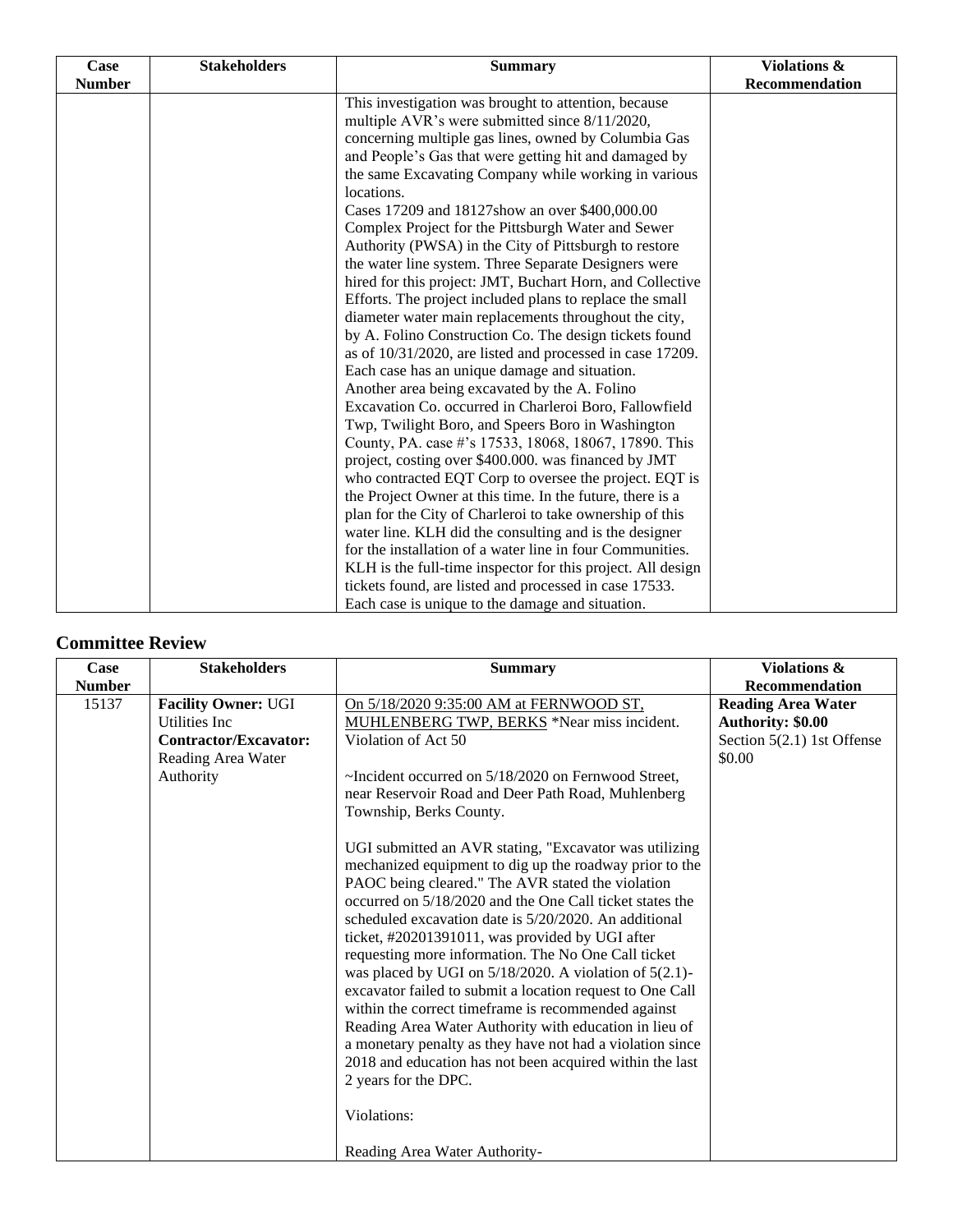| <b>Case</b>   | <b>Stakeholders</b>                           | <b>Summary</b>                                                                                                         | <b>Violations &amp;</b>                                |
|---------------|-----------------------------------------------|------------------------------------------------------------------------------------------------------------------------|--------------------------------------------------------|
| <b>Number</b> |                                               |                                                                                                                        | Recommendation                                         |
|               |                                               | $\sim$ 5(2.1)- excavator failed to submit a location request to<br>One Call within the correct timeframe. Education is |                                                        |
|               |                                               | mandatory.                                                                                                             |                                                        |
| 21765         | <b>Facility Owner:</b>                        | On 11/9/2020 9:00:00 AM at 1942 Arlington Ave,                                                                         | <b>COLUMBIA GAS: \$0.00</b>                            |
|               | <b>COLUMBIA GAS</b>                           | PITTSBURGH CITY, ALLEGHENY 02/08/2022                                                                                  | Section $2(5)(v)$ 2nd                                  |
|               | <b>Contractor/Excavator: A</b>                | Damage Prevention Committee meeting pre discussion                                                                     | offense \$0.00                                         |
|               | Folino Construction                           | noted to find out if Is line owned by Columbia Gas or                                                                  |                                                        |
|               | <b>Project Owner:</b><br>Pittsburgh Water and | Homeowner? A registered plumber could do that repair.<br>Was proper level of SUE used? Depending on who owns           | <b>A Folino Construction:</b><br>\$5,000.00            |
|               | Sewer Authority                               | it, have to find out who owns it. Verify if 911 was really                                                             | Section 5(8) 1st Offense                               |
|               | Designer: BUCHART                             | called or not. We don't know if the line was located                                                                   | \$1,000.00                                             |
|               | <b>HORN INC</b>                               | properly.                                                                                                              |                                                        |
|               | Designer: Collective                          | Columbia Controls the flow of gas there you still have to                                                              | Section 5(7) 2nd Offense                               |
|               | <b>Efforts</b>                                | be certified to work on a gas line. Must be qualified with                                                             | \$1,500.00                                             |
|               | Designer: JMT<br>Designer: Wade Trim          | DOT192. This was at curb line.<br>Level C SUE level was used. This is not a sufficient                                 | Section 5(8) 2nd Offense                               |
|               | Pittsburgh PA                                 | level.                                                                                                                 | \$1,500.00                                             |
|               | Other: MICHAEL                                | Need to consider violations for Project Owner and                                                                      |                                                        |
|               | <b>BAKER</b>                                  | designer                                                                                                               | Section 5(4) 2nd Offense                               |
|               | <b>INTERNATIONAL</b>                          | At the meeting, Zagroki said that they were limited on                                                                 | \$1,000.00                                             |
|               | Other: Pennsylvania                           | what kind of SUE they could use.                                                                                       |                                                        |
|               | American Water<br><b>Other: Peoples Gas</b>   | Incident occurred 11/09/2020 at 1942 Arlington Ave in                                                                  | <b>Pittsburgh Water and</b><br><b>Sewer Authority:</b> |
|               | <b>Other: PITTSBURGH</b>                      | Pittsburgh, Allegheny Co. PUC received an Alleged                                                                      | \$11,000.00                                            |
|               | DEPARTMENT OF                                 | Violation Report (AVR) stating that an inspector had                                                                   | Section $2(5)(v)$ 3rd                                  |
|               | <b>MOBILITY AND</b>                           | witnessed A. Folino fixing a damaged gas line.                                                                         | Offense \$1,500.00                                     |
|               | <b>INFRASTRUCTURE</b>                         |                                                                                                                        |                                                        |
|               | <b>Other:</b> Verizon                         | PUC received an AVR on 12/28/2020 stating that an                                                                      | Section $2(5)(v)$ 3rd                                  |
|               |                                               | inspector from Michael Baker International had<br>witnessed an A. Folino employee fixing damage to a gas               | Offense \$1,500.00                                     |
|               |                                               | line at 1942 Arlington Ave on 11/09/2020. The inspector                                                                | Section $2(5)(v)$ 3rd                                  |
|               |                                               | told A. Folino that they must report this incident. The                                                                | Offense \$1,500.00                                     |
|               |                                               | inspector filled out an AVR with this issue. When the                                                                  |                                                        |
|               |                                               | PUC received this information, Columbia Gas was                                                                        | Section 2(4) 1st Offense                               |
|               |                                               | notified. In a situation like this, an emergency ticket<br>should have been placed.                                    | \$250.00                                               |
|               |                                               |                                                                                                                        | Section $2(5)(v)$ 3rd offense                          |
|               |                                               | Upon receipt of this notification from the PUC,                                                                        | \$750.00                                               |
|               |                                               | Columbia Gas immediately (12/30/20) sent a leak                                                                        |                                                        |
|               |                                               | inspector to the property to complete a leak survey. The                                                               | Section $2(5)(v)$                                      |
|               |                                               | leak inspector did not detect any leaks. After some                                                                    | Subsequent \$2,000.00                                  |
|               |                                               | internal discussions and review, Columbia Gas made the<br>decision to dig this gas service line up to determine if it  | Section 2(4) 1st Offense                               |
|               |                                               | had in fact been damaged and repaired by A. Folino                                                                     | \$250.00                                               |
|               |                                               | without reporting the damage to Columbia Gas, 911, or                                                                  |                                                        |
|               |                                               | 811. The Columbia Gas crew arrived on site 1/28/21 and                                                                 | Section $2(5)(v)$ 3rd offense                          |
|               |                                               | spoke with the homeowner. The homeowner confirmed                                                                      | \$750.00                                               |
|               |                                               | that her gas service was interrupted back in November                                                                  |                                                        |
|               |                                               | and then restored after repairs were made. Columbia Gas<br>then verified, that there was no knowledge of this          | Section $2(5)(v)$ 3rd offense<br>\$750.00              |
|               |                                               | incident.                                                                                                              |                                                        |
|               |                                               |                                                                                                                        | Section $2(5)(v)$ 3rd                                  |
|               |                                               | St Patrick Street is connected to Arlington Ave. See                                                                   | Offense \$1,500.00                                     |
|               |                                               | Google Maps image named Arlington Ave and St                                                                           |                                                        |
|               |                                               | Patrick St.<br>This incident was traced to an alleged-non-reported,                                                    | Section 2(4) 1st Offense<br>\$250.00                   |
|               |                                               | unauthorized, gas line strike and repair by A. Folino on                                                               |                                                        |
|               |                                               | St. Patrick St.                                                                                                        | <b>BUCHART HORN INC:</b>                               |
|               |                                               |                                                                                                                        | \$500.00                                               |
|               |                                               |                                                                                                                        | Section 4(3) 1st Offense                               |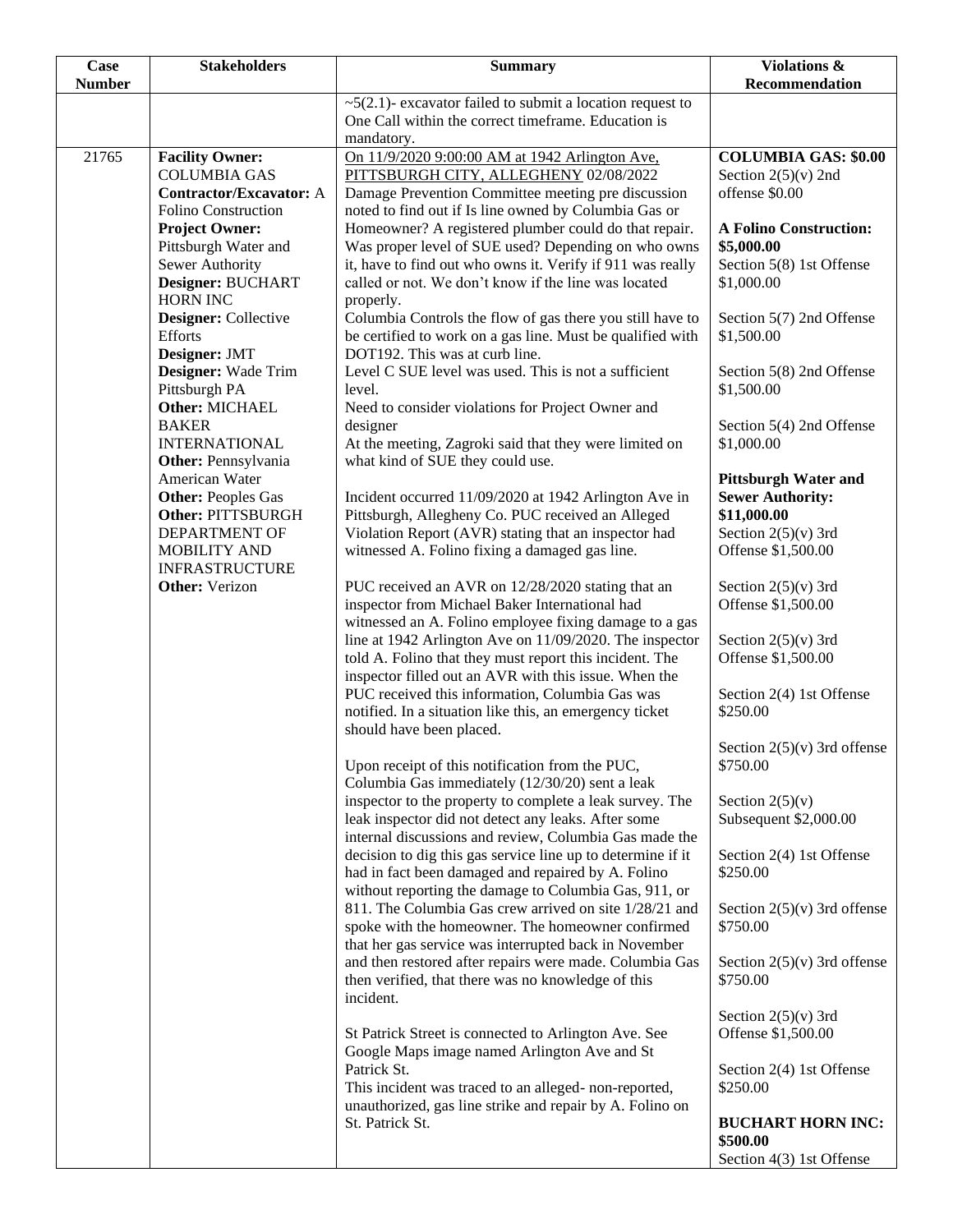| <b>Case</b>   | <b>Stakeholders</b> | <b>Summary</b>                                                                                                                                                                                                                                                                                                                                                                                         | Violations &                                                                                                                                   |
|---------------|---------------------|--------------------------------------------------------------------------------------------------------------------------------------------------------------------------------------------------------------------------------------------------------------------------------------------------------------------------------------------------------------------------------------------------------|------------------------------------------------------------------------------------------------------------------------------------------------|
| <b>Number</b> |                     |                                                                                                                                                                                                                                                                                                                                                                                                        | Recommendation                                                                                                                                 |
|               |                     | AVR request sent to designers Wade Trim and<br>Collective Efforts. Wade Trim Pittsburgh PA was listed<br>on ticket 20193111028 as the designer, but both PSWA<br>and Wade Trim denied using those designs for this<br>project. No AVR is needed.                                                                                                                                                       | \$125.00<br>Section 4(2) 1st Offense<br>\$250.00                                                                                               |
|               |                     | No AVR requested from Collective Efforts because it<br>has been established that this Design Company was                                                                                                                                                                                                                                                                                               | Section 4(5) 1st Offense<br>\$125.00                                                                                                           |
|               |                     | excused in Mid July 2019, due to funding.<br>Buchart Horn was the responsible designer for this phase<br>of the project. AVR request sent on 6/2/2021, due to not                                                                                                                                                                                                                                      | Pennsylvania American<br><b>Water: \$750.00</b><br>Section $2(5)(v)$ 2nd<br>offense \$250.00                                                   |
|               |                     | having the designer information until 6/2/2021. AVR<br>received promptly.                                                                                                                                                                                                                                                                                                                              | Section $2(5)(v)$ 2nd<br>offense \$250.00                                                                                                      |
|               |                     | A. Folino Construction is in violation of ACT 50,<br>sections:<br>5(7) Failed to report immediately to the facility owner                                                                                                                                                                                                                                                                              | Section $2(5)(v)$ 2nd<br>offense \$250.00                                                                                                      |
|               |                     | any break or leak in its lines. There was no emergency<br>ticket or notification to the gas company. This is a<br>second offence violation and penalty applied.<br>5(8) Failed to immediately notify 911. This is a second<br>offence violation of section and penalty applied.<br>5(8) vacated the worksite after causing damage, without<br>letting Columbia Gas know about the line strike. This is | <b>PITTSBURGH</b><br><b>DEPARTMENT OF</b><br><b>MOBILITY AND</b><br><b>INFRASTRUCTURE:</b><br>\$3,000.00<br>Section 2(4) 2nd Offense<br>\$0.00 |
|               |                     | a first-time offense and penalty is applied.<br>5(4) Failed to exercise due care and employ prudent<br>techniques. This is a second-time offense violation of<br>Section and penalty is applied.                                                                                                                                                                                                       | Section 2(4) 2nd Offense<br>\$500.00                                                                                                           |
|               |                     | A. Folino did not notify Columbia Gas about the Line<br>strike and although they submitted an AVR, when I<br>requested one for case 21765, this issue was not                                                                                                                                                                                                                                          | Section 2(4) 2nd Offense<br>\$500.00                                                                                                           |
|               |                     | addressed.<br>**Listed below are facility owners in violation of Act                                                                                                                                                                                                                                                                                                                                   | Section 2(4) 2nd Offense<br>\$0.00                                                                                                             |
|               |                     | 50, Section $2(5)(v)$ Failed to respond to a routine One<br>Call ticket and $2(5)(v)$ Failed to respond to a routine One<br>Call ticket within the required amount of time.                                                                                                                                                                                                                            | Section $2(5)(v)$ 2nd<br>Offense \$1,000.00                                                                                                    |
|               |                     | Pittsburgh Department of Mobility and Infrastructure is<br>in violation of Sections:                                                                                                                                                                                                                                                                                                                   | Section $2(5)(v)$ 2nd<br>Offense \$0.00                                                                                                        |
|               |                     | 2(4) for 4 tickets: 20193111028, 20191293766,<br>20193111027, 20193111029. This is a second offense,<br>and the \$2000. penalty is reduced to \$1000.                                                                                                                                                                                                                                                  | Section $2(5)(v)$ 2nd<br>Offense \$0.00                                                                                                        |
|               |                     | 2(5)(v) for 5 tickets: 20191563965, 20191563965,<br>20191773039, 20191773038, 20191583344. This is a<br>second offense, and the \$5000 penalty is reduced to                                                                                                                                                                                                                                           | Section $2(5)(v)$ 2nd<br>Offense \$0.00                                                                                                        |
|               |                     | \$2000. Training is mandatory.<br>Columbia Gas is in violation of Sections:                                                                                                                                                                                                                                                                                                                            | Section $2(5)(v)$ 2nd<br>Offense \$1,000.00                                                                                                    |
|               |                     | $2(5)(v)$ Failed to respond to One Call ticket<br>20191583344 within the required amount of time. This is<br>a send offense violation and the \$500. penalty is reduced<br>to a warning.                                                                                                                                                                                                               | Verizon: \$5,000.00<br>Section $2(5)(v)$<br>Subsequent \$1,000.00                                                                              |
|               |                     | Verizon is in violation of Section:<br>$2(5)(v)$ for failing to respond to a routine One Call ticket                                                                                                                                                                                                                                                                                                   | Section $2(5)(v)$<br>Subsequent \$1,000.00                                                                                                     |
|               |                     | within the required amount of time for 5 tickets<br>20201770316, 20201770317, 20191773039,                                                                                                                                                                                                                                                                                                             | Section $2(5)(v)$<br>Subsequent \$1,000.00                                                                                                     |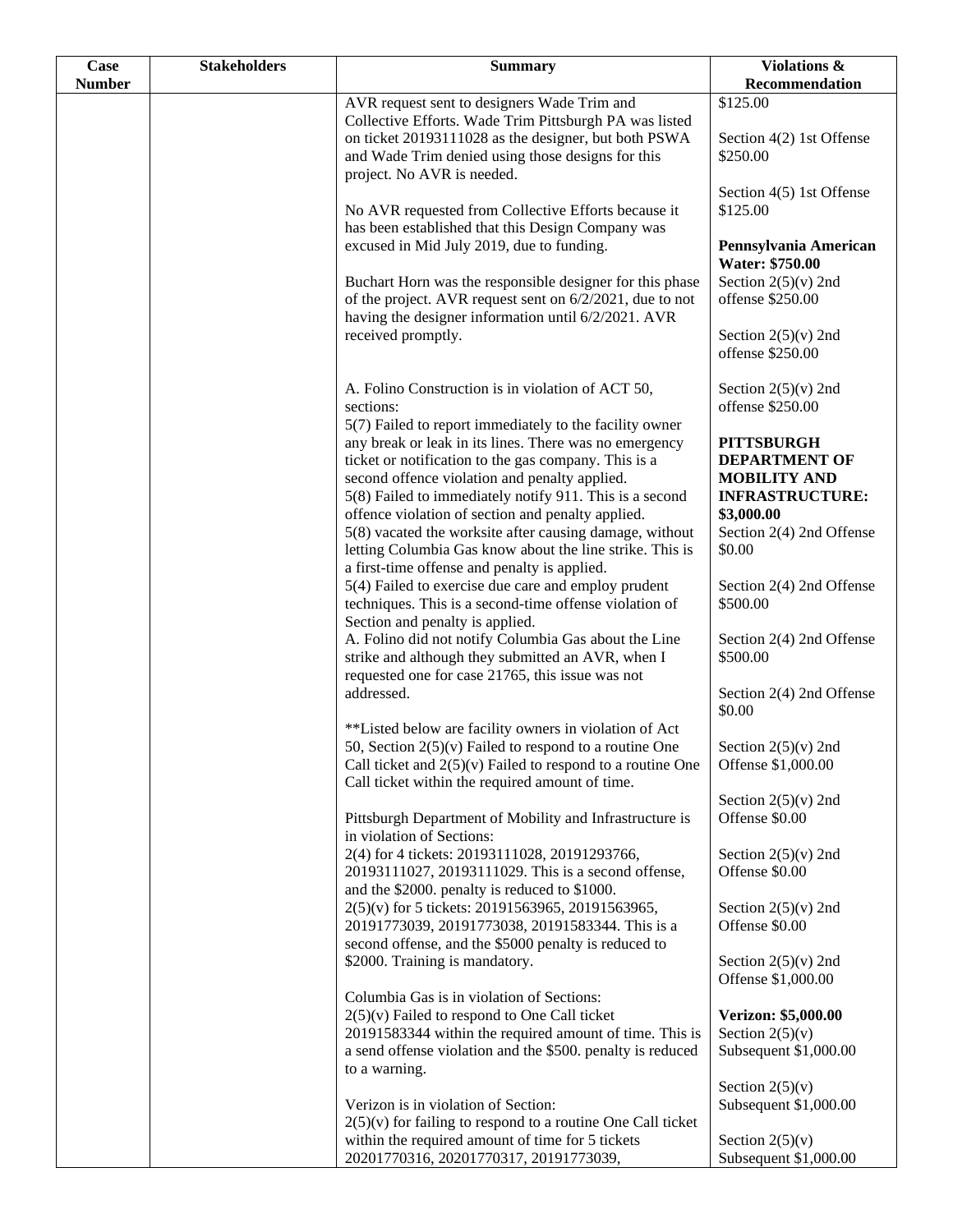| Case          | <b>Stakeholders</b>                                                                                      | <b>Summary</b>                                                                                                                                                                                                                                                                                                                                                                                                | <b>Violations &amp;</b>                                                                              |
|---------------|----------------------------------------------------------------------------------------------------------|---------------------------------------------------------------------------------------------------------------------------------------------------------------------------------------------------------------------------------------------------------------------------------------------------------------------------------------------------------------------------------------------------------------|------------------------------------------------------------------------------------------------------|
| <b>Number</b> |                                                                                                          |                                                                                                                                                                                                                                                                                                                                                                                                               | Recommendation                                                                                       |
|               |                                                                                                          | 20191773038, and 20191583344. This is a subsequent<br>offense, and the penalty is applied.                                                                                                                                                                                                                                                                                                                    | Section $2(5)(v)$<br>Subsequent \$1,000.00                                                           |
|               |                                                                                                          | Buchart Horn Inc is in violation of Sections:<br>4(3) Designers drawings does not show the position and<br>type of each facility owners' line, and the name of the<br>facility.                                                                                                                                                                                                                               | Section $2(5)(v)$<br>Subsequent \$1,000.00                                                           |
|               |                                                                                                          | 4(2) Designer failed to request the line and facility<br>information prescribed by section 2(4) from the One Call<br>system<br>4(5) Designers drawing does not include One Call's toll-                                                                                                                                                                                                                       |                                                                                                      |
|               |                                                                                                          | free number and the serial number of the ticket.<br>These are first offences and \$1000. Fine is reduced in<br>half. Education is mandatory.                                                                                                                                                                                                                                                                  |                                                                                                      |
|               |                                                                                                          | PA Water is in violation of Sections:<br>2(5)(v) for tickets 20191563965, 20191563964 and<br>20191773038 for failing to respond to a routing One Call<br>ticket in the required amount of time. This is a second<br>time violation. \$1500. Penalty is reduced in half.                                                                                                                                       |                                                                                                      |
|               |                                                                                                          | <b>More Notes</b>                                                                                                                                                                                                                                                                                                                                                                                             |                                                                                                      |
|               |                                                                                                          | This was one phase of a three phase, huge complex<br>project to replace the water lines for the City of<br>Pittsburgh. Another phase of this project is noted in case<br>17209.                                                                                                                                                                                                                               |                                                                                                      |
|               |                                                                                                          | No final design was submitted to One Call. No<br>information for a meeting was received. Level "C" SUE<br>was listed in AVR from Project Owner PWSA and<br>confirmed in an email with Buchart Horn. The tickets<br>from Collective Efforts, where the pot holing was to be<br>done, was never completed, per email with Buchard<br>Horn and confirmed in a telephone conversation with<br>Collective efforts. |                                                                                                      |
|               |                                                                                                          | The Geotech boring was never started.                                                                                                                                                                                                                                                                                                                                                                         |                                                                                                      |
|               |                                                                                                          | *Pittsburgh Water and Sewer Authority is the Project<br>Owner. Violations of Section 6.1(3), 6.1(1), are listed in<br>case 17209.                                                                                                                                                                                                                                                                             |                                                                                                      |
| 22060         | <b>Facility Owner: PPL</b><br><b>Contractor/Excavator:</b><br><b>DOLI</b> Construction<br>Corporation    | On 2/10/2021 7:30:00 AM at 2031 MOUNTAIN VIEW<br>RD, LOWER SWATARA TWP, DAUPHIN Synopsis<br>22060                                                                                                                                                                                                                                                                                                             | PPL: \$750.00<br>Section $2(5)(v)$ 2nd<br>offense \$500.00                                           |
|               | <b>Project Owner: Lower</b><br>Swatara Township<br>Municipal Authority                                   | 02/09/2022 DPI Maki inherited this case. DPI sent an<br>email to PPL asking about design and to USIC asking<br>about the Complex project meeting USIC attendance and                                                                                                                                                                                                                                          | Section $2(5)(vi)$ 1st<br>Offense \$250.00                                                           |
|               | Designer: HERBERT<br><b>ROWLAND AND</b><br><b>GRUBIC INC (HRG INC)</b><br><b>Other:</b> Comcast          | who they were representing. USIC stated that they<br>represented PPL Electric and Comcast Cable at the<br>Complex Project meeting.                                                                                                                                                                                                                                                                            | <b>DOLI</b> Construction<br><b>Corporation: \$1,000.00</b><br>Section 5(7) 1st Offense<br>\$1,000.00 |
|               | <b>Other: Frontier</b><br>Communications<br><b>Other: LOWER</b><br>SWATARA MUNICIPAL<br><b>AUTHORITY</b> | 02/08/2022 Damage prevention Committee discussion<br>notes: Get to the root cause. How did the communication<br>occur? Point out the severity of not being contacted<br>about the damage. They were not notified until the 17 by<br>the homeowner. Streetlight wire was wrapped around the                                                                                                                    | <b>Comcast: \$750.00</b><br>Section $2(5)(v)$ 3rd offense<br>\$750.00                                |
|               | <b>Other:</b> Verizon PA                                                                                 | mailbox. This was live wire. Anyone could have been<br>electrocuted. Doli said they have updated their standards.                                                                                                                                                                                                                                                                                             | <b>Frontier</b><br><b>Communications:</b>                                                            |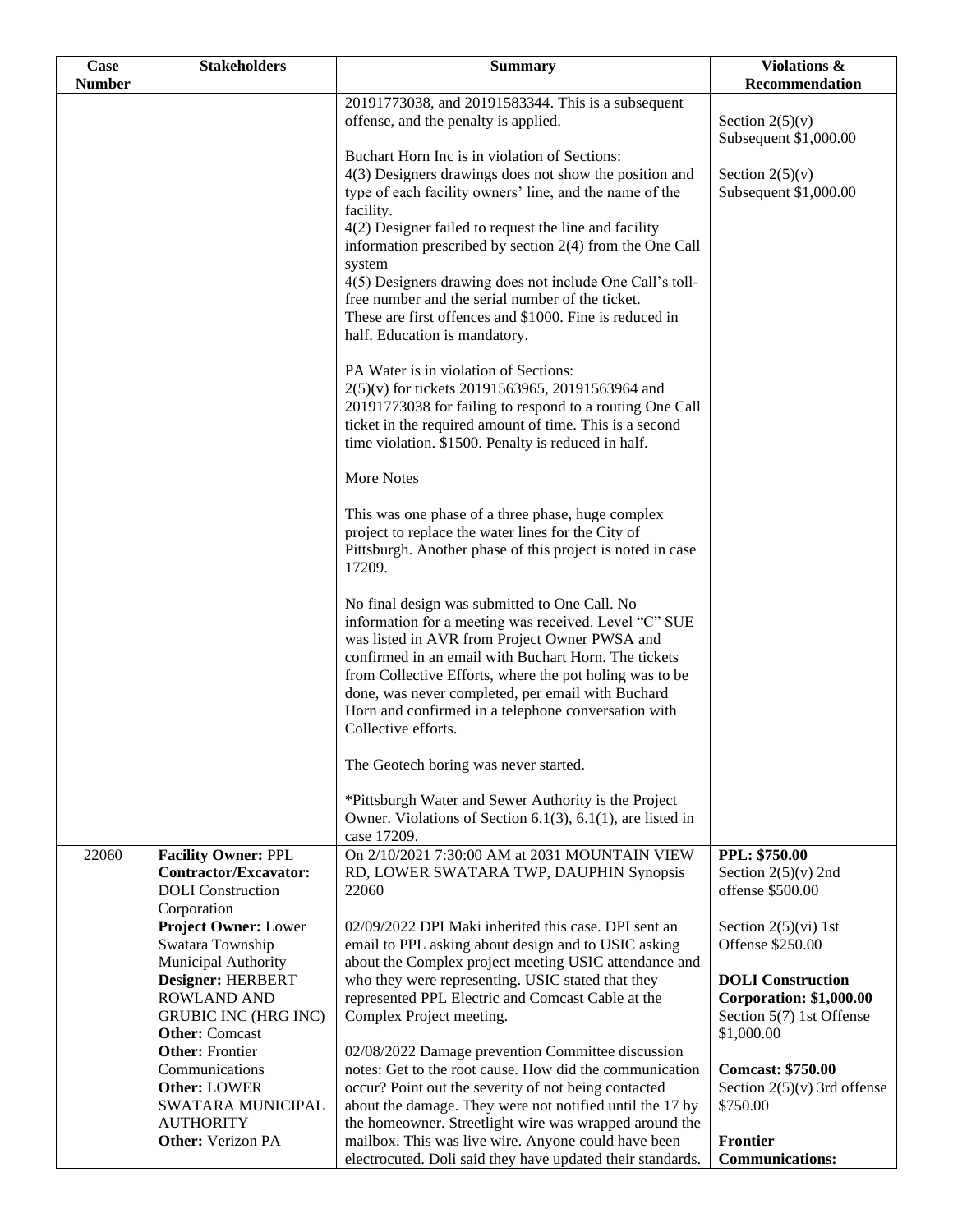| Case          | <b>Stakeholders</b> | <b>Summary</b>                                                                                                                                                                                                                                                                                                                                                                                                                                                                                                                                                                                                                                                                                                                                                                                                                                                                                              | Violations &                                  |
|---------------|---------------------|-------------------------------------------------------------------------------------------------------------------------------------------------------------------------------------------------------------------------------------------------------------------------------------------------------------------------------------------------------------------------------------------------------------------------------------------------------------------------------------------------------------------------------------------------------------------------------------------------------------------------------------------------------------------------------------------------------------------------------------------------------------------------------------------------------------------------------------------------------------------------------------------------------------|-----------------------------------------------|
| <b>Number</b> |                     | This is a communication issue. They have taken                                                                                                                                                                                                                                                                                                                                                                                                                                                                                                                                                                                                                                                                                                                                                                                                                                                              | Recommendation<br>\$500.00                    |
|               |                     | measures that this kind of thing does not happen again.<br>Could have this been figured out in the design phase. We                                                                                                                                                                                                                                                                                                                                                                                                                                                                                                                                                                                                                                                                                                                                                                                         | Section $2(5)(v)$ 2nd<br>offense \$500.00     |
|               |                     | have to look at the Design more.                                                                                                                                                                                                                                                                                                                                                                                                                                                                                                                                                                                                                                                                                                                                                                                                                                                                            | <b>Verizon PA: \$5,000.00</b>                 |
|               |                     | $\sim$ On 2/12/2021 Doli Construction was working for                                                                                                                                                                                                                                                                                                                                                                                                                                                                                                                                                                                                                                                                                                                                                                                                                                                       | Section $2(5)(v)$                             |
|               |                     | Lower Swatara Township Public Works at 2031<br>Mountain View Rd., Lower Swatara Township, Dauphin                                                                                                                                                                                                                                                                                                                                                                                                                                                                                                                                                                                                                                                                                                                                                                                                           | Subsequent \$1,000.00                         |
|               |                     | County.<br>Doli Construction and Herbert Rowland and Grubic                                                                                                                                                                                                                                                                                                                                                                                                                                                                                                                                                                                                                                                                                                                                                                                                                                                 | Section $2(5)(viii)$<br>Subsequent \$2,000.00 |
|               |                     | indicated in their AVR Doli Construction, "Hit 2 1/4"<br>inch unmarked electrical lines for light poles 50 feet out<br>from I-3". No photos were attached to the submitted<br>AVR's.                                                                                                                                                                                                                                                                                                                                                                                                                                                                                                                                                                                                                                                                                                                        | Section $2(5)(v)$<br>Subsequent \$2,000.00    |
|               |                     | PPL submitted an AVR stating, "PPL Public Safety<br>questioned Matt Epler from Doli as to why the damaged<br>wire was not reported to PA One Call or PPL on the day<br>of the damage. He stated that they believed the line to<br>belong to Lower Swatara Township and that their<br>assigned inspector from H.R.G. Inc. said he "would take<br>care of it". A call to Lower Swatara Public Works<br>Director, Lester Lanman confirmed they were contacted<br>by the H.R.G. inspector and told the inspector that the<br>line belonged to PPL." A violation of $5(7)$ - excavator<br>failed to report immediately to the facility owner any<br>break or leak on its lines, or any dent, gouge, groove or<br>other damage to such lines or to their coating or cathodic<br>protection, made or discovered in the course of the<br>excavation or demolition work is recommended against<br>Doli Construction. |                                               |
|               |                     | PPL submitted many photos showing the markouts in the<br>area for the project. A picture was found (DPI-photo 1),<br>showing the markouts from December next to the pole in<br>question. The photo confirms markouts, but the markout<br>was not in compliance with CGA standards. Doli, Lower<br>Swatara Township and Herbert Rowland and Grubic Inc.<br>stated the lines were 1/4", not 2", which is the assumed<br>marking size when no width is indicated in a markout. A<br>violation of Section $2(5)(vi)$ - failed to make lines in<br>compliance with the Common Ground Alliance for Best<br>Practices for Temporary Marking is recommended<br>against PPL.                                                                                                                                                                                                                                         |                                               |
|               |                     | PPL's AVR stated, "USIC's locator reported that he had<br>spoken to Doli workers who had told him they would be<br>working within the street. The streetlight wire was<br>located within the grass strip between the curb and<br>sidewalk." Doli's One Call Ticket #20203642224<br>indicated they would be working in the street, sidewalk,<br>Public Property, Private Property (DPI One Call Routine<br>Ticket information for location of work). Looking at the<br>picture (DPI-photo 1), snow is on the ground between<br>the light pole and the street.                                                                                                                                                                                                                                                                                                                                                |                                               |
|               |                     | Lower Swatara Township submitted an AVR stating,<br>"Excavator struck 2 small $\sim$ 1/4" power lines that fed<br>power to street lights in the area. This occurred while                                                                                                                                                                                                                                                                                                                                                                                                                                                                                                                                                                                                                                                                                                                                   |                                               |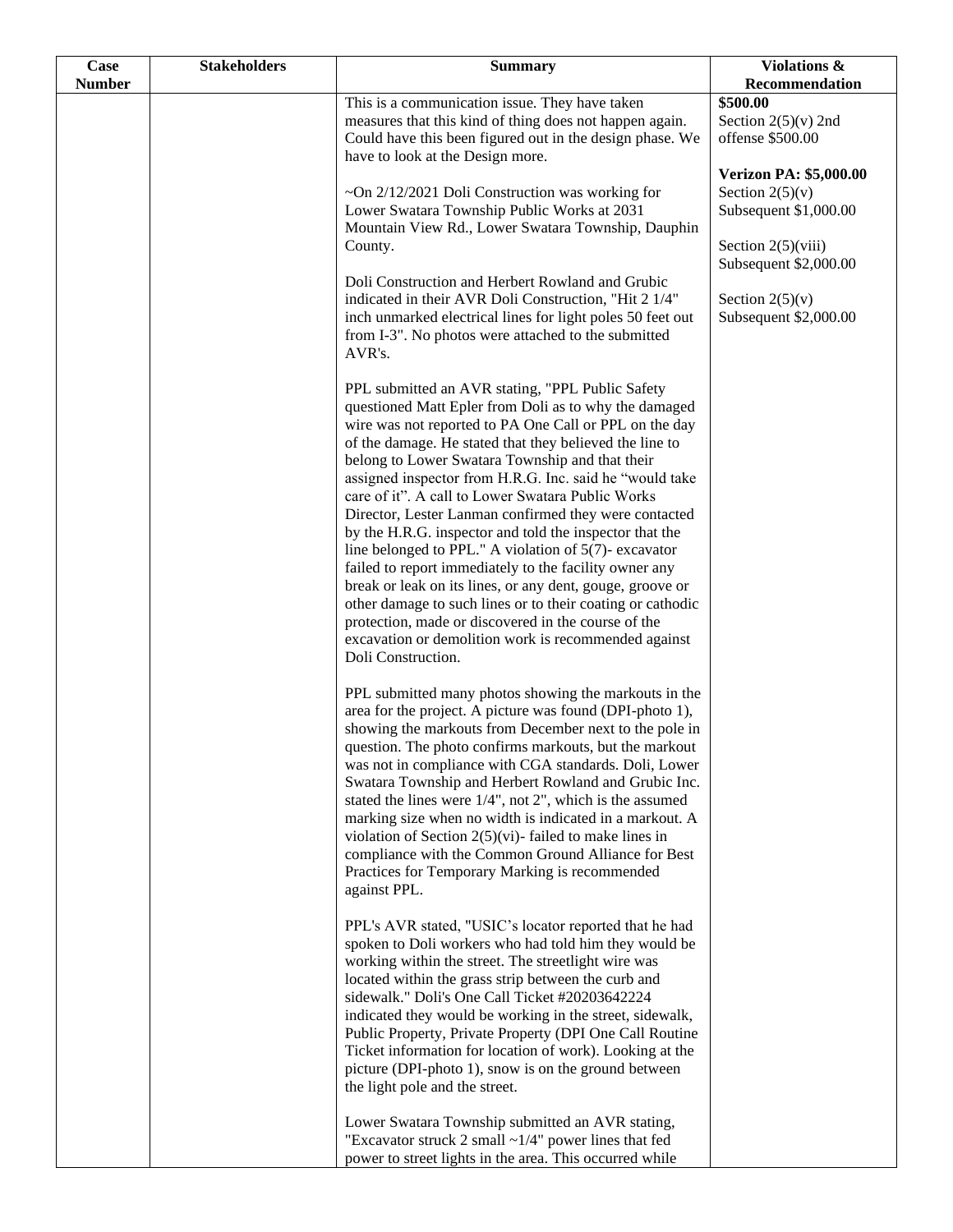| Case          | <b>Stakeholders</b> | <b>Summary</b>                                                                                                                                                                                                                                                                                                                                                                                                                                                                                                                                                                                                                                                                                                                                                                                                                                   | Violations &   |
|---------------|---------------------|--------------------------------------------------------------------------------------------------------------------------------------------------------------------------------------------------------------------------------------------------------------------------------------------------------------------------------------------------------------------------------------------------------------------------------------------------------------------------------------------------------------------------------------------------------------------------------------------------------------------------------------------------------------------------------------------------------------------------------------------------------------------------------------------------------------------------------------------------|----------------|
| <b>Number</b> |                     |                                                                                                                                                                                                                                                                                                                                                                                                                                                                                                                                                                                                                                                                                                                                                                                                                                                  | Recommendation |
|               |                     | installing a storm water inlet and line labeled as I-3 on<br>plans." No plans were available to view from the One<br>Call Tickets and Project information received from One<br>Call. Doli Construction submitted page of the plans<br>where the damage occurred (Designer Plans).                                                                                                                                                                                                                                                                                                                                                                                                                                                                                                                                                                |                |
|               |                     | According to the Complex Meeting sign-in sheet,<br>Verizon PA was not in attendance at the meeting and<br>failed to respond to the One Call meeting request. A<br>violation of $2(5)$ (viii)-failing to participate in a<br>preconstruction meeting is recommended against<br>Verizon PA. Minutes taken at the meeting on 10/15/2020<br>stated the One Call Tickets will be standard tickets<br>which will be limited to necessity during each call and<br>Update Tickets will be called in when the marks become<br>lost.                                                                                                                                                                                                                                                                                                                       |                |
|               |                     | Updated Ticket #20203642224 had a response due date<br>of $12/31/2020$ for excavation to begin on $1/4/2021$ and<br>Verizon PA responded on 1/5/2021 at 14:29 PM. A<br>violation of $2(5)(v)$ late-failing to respond to a Routine<br>One Call Ticket within the required amount of time is<br>recommended against Verizon PA.                                                                                                                                                                                                                                                                                                                                                                                                                                                                                                                   |                |
|               |                     | Routine Ticket #20203433145 had a response due date<br>of $12/13/2020$ for excavation to begin on $12/14/2020$ at<br>7:00 AM. Comcast responded to the ticket on<br>12/21/2020 at 12:19 PM, PPL responded to the ticket on<br>12/15/2020 at 7:27 AM and Frontier Communications<br>responded to the ticket on 12/21/2020 at 10:54 AM.<br>Verizon PA failed to respond and then responded with<br>"Insufficient Info" on 12/23/2020 at 13:33 PM and did<br>not finalize a response in the KARL system. A violation<br>of Section $2(5)(v)$ - failing to respond to a routine One<br>Call notification is recommended against Verizon PA<br>and a violation of Section $2(5)(v)$ late-failing to respond<br>to a Routine One Call Ticket within the required amount<br>of time is recommended against Comcast, PPL and<br>Frontier Communications. |                |
|               |                     | With the provided information, a determination cannot<br>be made as to whether PPL marked incorrectly, or if an<br>Update Ticket needed to be placed.                                                                                                                                                                                                                                                                                                                                                                                                                                                                                                                                                                                                                                                                                            |                |
|               |                     | Violations:<br>Verizon:<br>$\sim$ 2(5)(viii)-failed to participate in a preconstruction<br>meeting for a complex project<br>$\sim$ 2(5)(v) late-failed to respond to a One Call notification<br>within the required amount of time- Updated Ticket<br>#20203642224<br>$\sim$ 2(5)(v)-failed to respond to a One Call notification-<br>Routine Ticket #20203433145<br>Comcast:<br>$\sim$ 2(5)(v) late-failed to respond to a One Call notification                                                                                                                                                                                                                                                                                                                                                                                                |                |
|               |                     | within the required amount of time-Routine Ticket<br>#20203433145                                                                                                                                                                                                                                                                                                                                                                                                                                                                                                                                                                                                                                                                                                                                                                                |                |